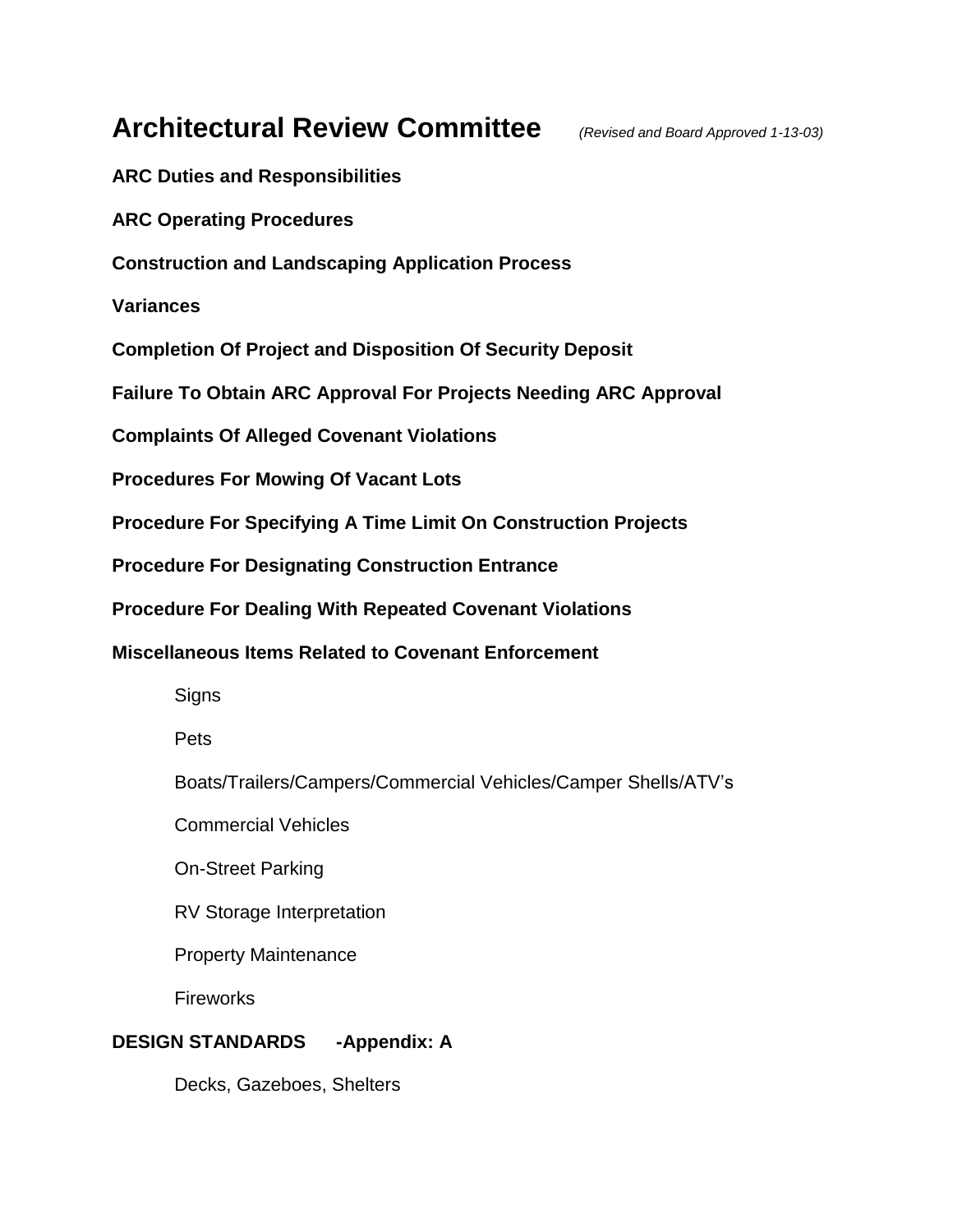### **Fences**

Landscaping

New or Remodeled Residence Structures

Swimming Pools

Unattached Structures

**HOME IMPROVEMENT APPLICATION FORM - Appendix: B**

**CONSTRUCTION PERMIT - Appendix: C**

**APPEAL PROCEDURE - Appendix: D**

**REQUEST FOR ARC TO ADDRESS PROBLEM FORM -Appendix: E**

**EXAMPLE OF NOTIFICATION OF VIOLATION LETTER - Appendix: F**

**SCHEDULE OF FINES - Appendix: G**

**EXAMPLE OF VACANT LOT MOWING PROCEDURE LETTER -Appendix: I** 

**CITATION FOR RECURRING COVENANT VIOLATION -Appendix: J** 

**JEFFERSON COUNTY - ANIMAL CONTROL ORDER - Appendix: K**

**LANDSCAPING STANDARDS - Appendix: L**

**MAINTENANCE CHECKLIST - EXTERIOR PROPERTY AREA - Appendix: M**

### **ARC DUTIES AND RESPONSIBILITIES:** *(Board*

*approved 5/13/02 – Revised 1-13-03)*

1. The Trust Indentures requires the elected Board to appoint six (6) members of the ARC. The ratio of ARC members shall be four (4) ARC members representing the Country Club of Sugar Creek and two (2) ARC members representing the Greens*. (This ratio was approved at the 11-5-02 Board meeting)*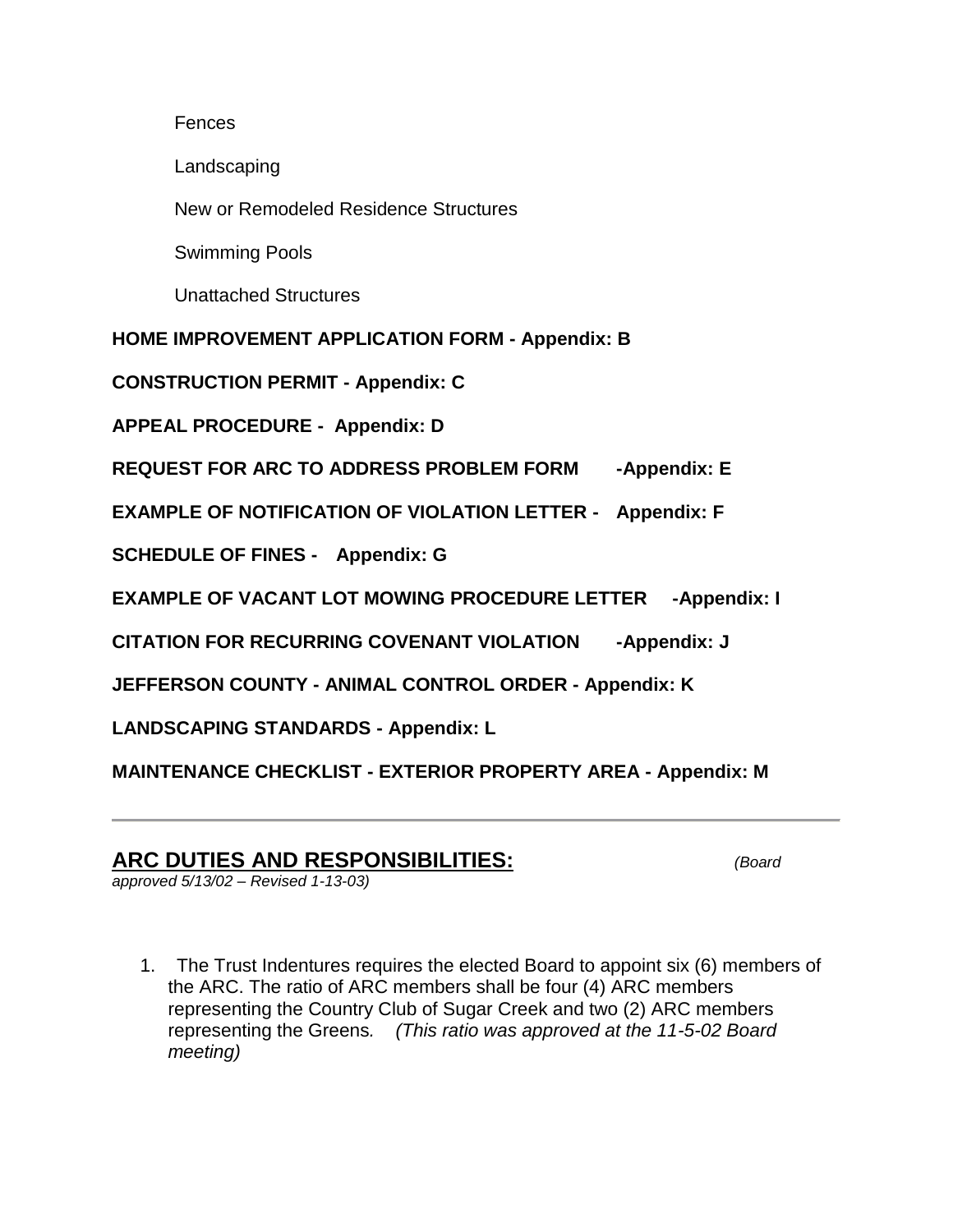- 2. The ARC is authorized to regulate the exterior aspects of construction and reconstruction of all structures within the subdivisions.
	- · The ARC shall enforce the Design Standards and Rules & Regulations.
	- · The ARC shall enforce the Restrictions in the Trust Indenture.
- 3. The elected Board of Directors must approve the Design Standards and the Rules and Procedures prepared by the ARC for legal reasons.
- 4. The ARC will assess fines that have been approved and documented in the Rules and Procedures book.
- 5. The ARC is responsible for notifying the property owners of any violation and a fine will be imposed if not corrected within a specified time limit.
	- · The ARC is to notify the Treasurer if a fine is to be paid and the Treasurer shall file a lien if appropriate.
- 6. Violations that should incur a fine, but a fine has not been documented in the Rules & Procedures book are to be presented to the elected Board by the ARC for approval. If the fine for a specific violation is approved, then it shall be included in the Rules and Procedures book. Again, this is for legal reasons.
- 7. The elected Board is required to hear all appeals to ARC rulings. This is a legal requirement of the Trust Indenture.
- 8. Notify AmerenUE of damages and/or power outages to any streetlight within the subdivision(s).

# **ARC PROCEDURES**

INTRODUCTION *(Board Approved 12- 10-01)*

The subdivision covenants are intended to maintain the quality and value of the subdivision. The covenants exist so that anyone buying a home in the subdivision will know the standards of construction and behavior that the residents have agreed to abide by. It is vital that any new or continuing homeowner be confident that these standards will be enforced. To date, the standards and quality have been maintained.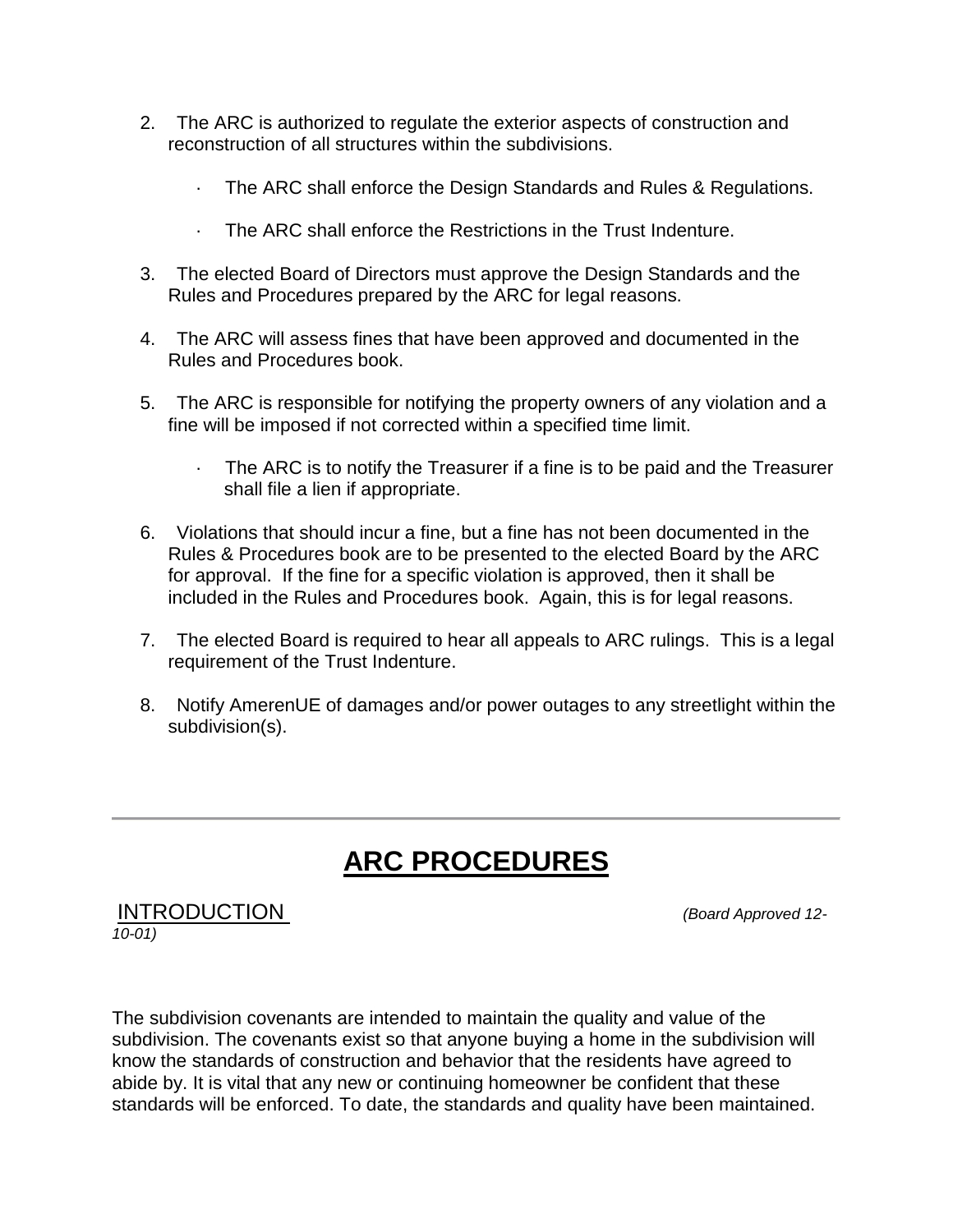Property values have increased. Although the individual homeowners deserve most of the credit, the activities of the ARC and the Board have played a part. We hope that all homeowners will understand that the primary goal of the Board and the ARC is to maintain and improve the quality of life in the subdivision.

Although the committee is called the **Architectural** Review Committee, it is charged in the Covenants and by the Board with enforcing all of the restrictions, not just those directly related to architecture. The ARC is not free to pick and choose which covenants to enforce. The most common non-architectural sections of the covenants that have required ARC attention are those related to pets, parking, commercial vehicles, boats, trailers and signs. Failure to enforce the covenants has the potential for eroding the quality of life and property values of the subdivision.

We suggest that you read carefully the sections of the covenants dealing with construction, pets, parking, commercial vehicles, boats, trailers and signs. These are mainly in sections 5 and 6. Many of the covenants are clear, and therefore the responsibility of the ARC is clear. There are other sections that are not so clear. The ARC has attempted to establish and publish interpretations of such sections. If you feel that the covenants and/or the ARC's interpretation should be changed, you should feel free to propose a change.

### ARC MEETINGS *(Revised and Board*

*Approved 9-8-03)*

The ARC normally meets monthly to consider construction applications, complaints of alleged covenant violations and other matters related to its charge. The meetings are normally held on the first Wednesday of the month at the home of one of the committee members.

Minutes of all ARC meetings are kept on file and maybe viewed by any subdivision homeowner.

### CONSTRUCTION and LANDSCAPING APPLICATION PROCESS

*(Board Approved 12-10-01)*

A homeowner planning any construction or landscaping project needs to be aware that the project needs to be submitted to and approved by the ARC before construction starts. **[Appendix B](http://www.sugarcreekpoa.org/forms2appB.htm)** is a copy of the Home Improvement Application form. The form states the amount of the security deposit required for a project. The other required elements of a properly complete application are given in the design standards. **[Appendix A](http://www.sugarcreekpoa.org/arcprocedures.htm#appendixa)** is a collection of Board approved design standards. These standards attempt to clarify the covenant and restriction references to various common construction projects.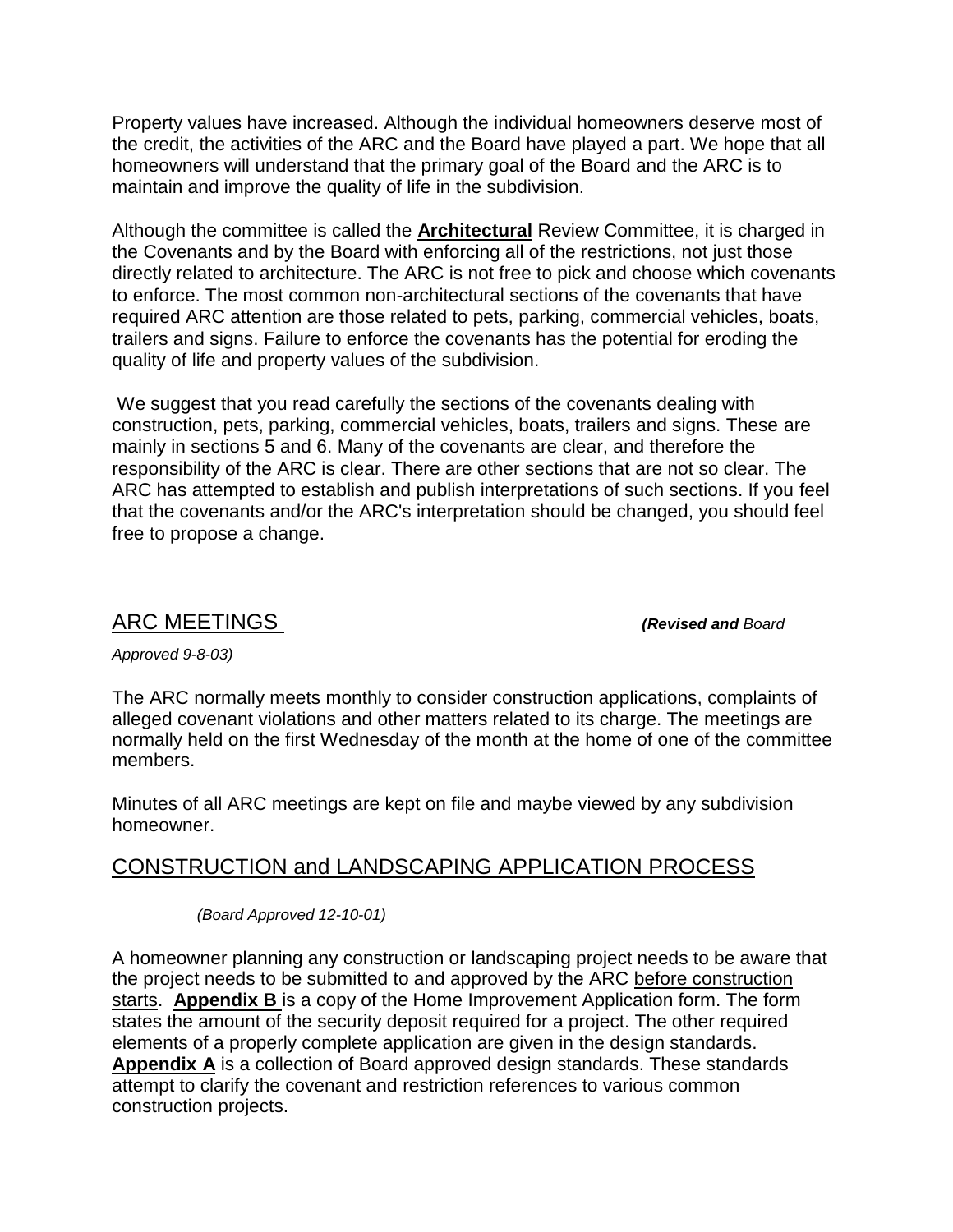Failure to obtain approval before construction begins will result in the assessment of a fine. If a homeowner is planning a project and is not sure whether it needs ARC approval, he/she should call one of the ARC members for clarification. It only takes a few minutes, and it can avoid a lot of misunderstanding.

An application may be submitted to any member of the ARC. The member then brings the application to the committee meeting. The committee collectively reviews the application for completeness and compliance of the proposed project with the covenants and design standards. If the committee approves the project, two of the members sign the application form. A copy of the approved application form is returned to the applicant along with an ARC construction permit **[Appendix C](http://www.sugarcreekpoa.org/forms2appC.htm)**[.](http://www.sugarcreekpoa.org/forms2appC.htm) The construction permit is to be placed in a location visible from the street until the project is completed. The owners of the three adjacent properties are also notified.

If the committee feels that it cannot approve the project, the application is returned to the applicant with a letter stating the reason(s) for the denial of approval. The letter may also contain suggested modifications to the project that would make the project acceptable. The covenants give the ARC three weeks to approve or reject projects.

If a project is not approved, the applicant has the right to appeal the ARC decision to the elected board of the subdivision. **[Appendix D](http://www.sugarcreekpoa.org/arcprocedures.htm#appendixd)** is a copy of the board approved appeal procedure. Also see section 5.1.6 (7) of the covenants. The board has agreed that any written communication from a homeowner or his or her legal representative disagreeing with an ARC decision constitutes initiation of the appeal process.

VARIANCES *(Board Approved 12-10-01)*

Section 6.2.6 (5) gives the ARC the authority to "grant a variance from the strict letter of the protective restrictions of the covenants and from the architectural restrictions of the Design Standards in any exceptional case where practical difficulties exist which would impose undue hardship upon the Property Owner". Variances are granted by a majority vote of the total membership of the ARC.

In addition to the "undue hardship" standard, it has been the ARC's policy to grant variances if, in the judgment of the committee, the variance does not violate the spirit of covenant or design standards restrictions. e.g. The design standard for fences states that the fence may be no more than 48 inches high. A homeowner applied to build a backyard fence 60 inches high, arguing that his dog (a boxer) could jump the 48-inch fence. The fence met all of the other design standards. The homeowner further argued that the 60-inch fence would help him comply with the covenant restriction that deals with restraining pets (Section 6.18). Since the proposed fence met all of the design standards except height and, in the opinion of the committee, was consistent with the spirit of the covenants, the ARC approved a variance allowing the fence to be 60 inches high.

## COMPLETION of PROJECT and DISPOSITION of SECURITY DEPOSIT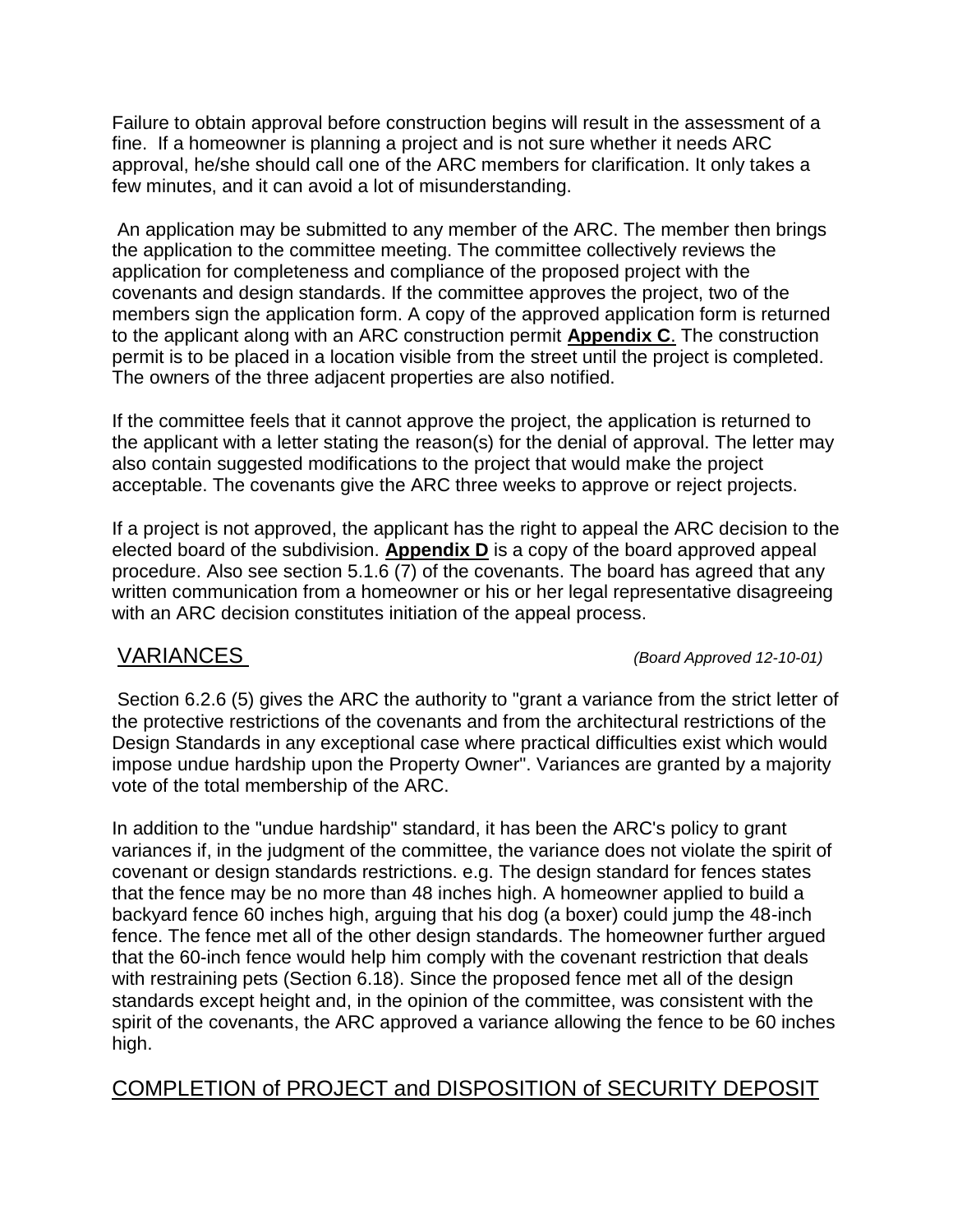### *(Board Approved 12-10-01)*

When, in the opinion of the applicant, the project is completed, the applicant should inform the committee. The committee then conducts a final inspection. If the committee approves the project, the security deposit is returned and the process is complete. The committee retains and keeps on file a copy of the application and plans for the project.

If the committee does not approve the project, it presents its objections in writing to the applicant along with its suggestions for making the project acceptable. It is expected that the applicant will satisfactorily complete the project. Should the applicant fail to do so, the committee may keep the applicant's security deposit. The committee may also take such action it deems appropriate to satisfactorily conclude the project provided such action is sanctioned by the elected Board.

### FAILURE to OBTAIN ARC APPROVAL for PROJECTS NEEDING ARC APPROVAL *(Board Approved 12-10-01)*

There have been a few instances when homeowners have not sought ARC approval for construction and landscaping projects that needed ARC approval, and since the covenants do not say specifically what should be done in these cases, the elected Board, at its meeting on October 30, 2001, approved the following:

"Effective October 30, 2001, failure to complete an acceptable ARC construction application and receive ARC approval of the project prior to starting construction will result in the property owner being assessed a fine of \$25 per day. The fine will start on the day that the homeowner is notified of the need to complete a proper application and end when a proper application is approved."

Homeowners who are planning a construction or landscaping project are responsible for contacting the ARC to determine whether the project requires ARC approval, then submitting a proper application if ARC approval is required. This can be done most easily by contacting an ARC member.

### COMPLAINTS OF ALLEGED COVENANT VIOLATIONS

*(Board Approved 12-10-01)*

Any homeowner may file a complaint alleging a violation of articles of the covenants, and ARC members are encouraged to pursue observed violations via the standard procedure. Because the ARC needs a complete record of complaints and their disposition, only written complaints will be pursued. **[Appendix E](http://www.sugarcreekpoa.org/forms2appE.htm)** is the Request For ARC to Address Problem form. To file a complaint, simply fill out the form and give it to any ARC member. The identity of the homeowner(s) filing the complaint will be disclosed only to the members of the ARC, and the committee members may not disclose the name(s) to anyone. The name(s) of the individual(s) filing the complaint will not be included in the minutes of ARC meetings.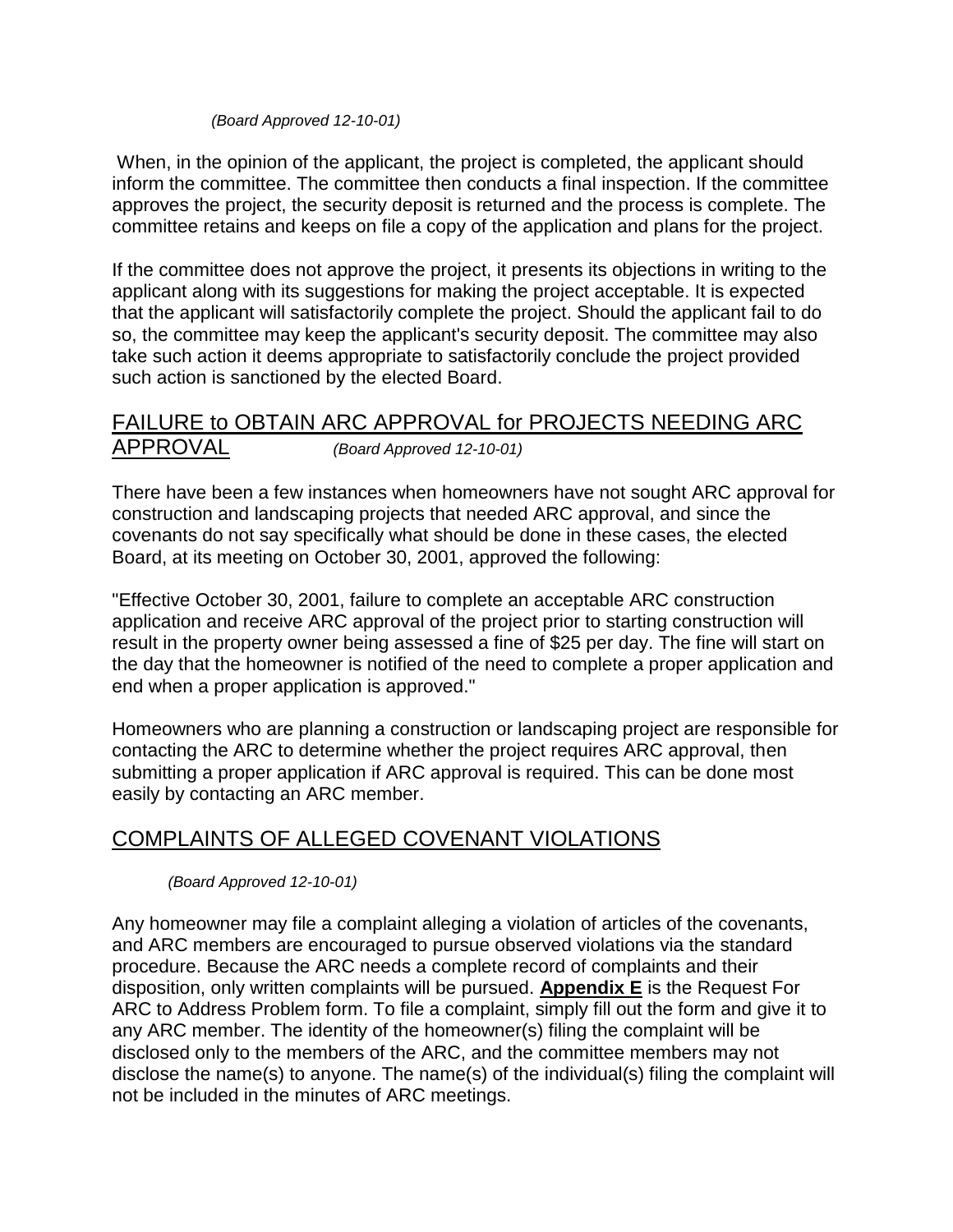The committee member receiving the form will attempt to verify the validity of the complaint. If the complaint cannot be validated, the complaint form will be returned to the homeowner who submitted it along with a brief statement of the efforts that were made to verify the complaint. If the member receiving the complaint is uncertain about its validity, he or she will bring the complaint to the committee for a committee judgment.

If the member receiving the complaint or the committee judges the complaint to be valid, the committee will send a letter to the violator. The letter will detail the complaint citing the covenant(s) violated and giving a deadline date for correcting the violation. The letter will also state the penalty to be imposed should the violation not be corrected by the date given. [**[Appendix F](http://www.sugarcreekpoa.org/arcprocedures.htm#appendixf)** is a typical notification letter and **[Appendix G](http://www.sugarcreekpoa.org/arcprocedures.htm#appendixg)** is a Board approved schedule of fines for typical violations.]

When the homeowner receiving the letter feels that the violation has been corrected, he/she should contact a member of the ARC. The homeowner and ARC member will both sign a copy of the notification letter noting the fact that the violation has been corrected and the date of the signing. It is the responsibility of the homeowner to initiate this process. Should he/she fail to do so, it will be assumed that the violation has not been corrected.

If the violation is not corrected by the given date, the penalty will be imposed. Typical penalties are fines. If the fine is not paid and the violation not corrected, a lien will be placed on the violator's property.

If a complaint alleges a violation that would normally need to be brought to the committee for the committee's judgment, but the complaint is such that it needs more immediate attention, a special ARC meeting will be called.

### PROCEDURES FOR MOWING OF VACANT LOTS

### *(Revised and Board Approved 1-13-03)*

In an effort to ensure that vacant lots will be mowed in a timely manner, the procedure for the mowing of vacant lots within Country Club of Sugar Creek and Greens I and II will be the following during the months of April through November of each year:

- 1. Identify the contractor and obtain a certificate of insurance covering both General Liability and Workman's Compensation. Identify the vacant lots in the subdivision(s) and their owners for notification.
- 2. A letter will be written and mailed to all property owners of unimproved lots by March 15 of each year **[\(Appendix I\)](http://www.sugarcreekpoa.org/arcprocedures.htm#appendixi),** reminding them of their mowing responsibilities, fines and penalties. A copy of the signed letter should be placed in the ARC lot files.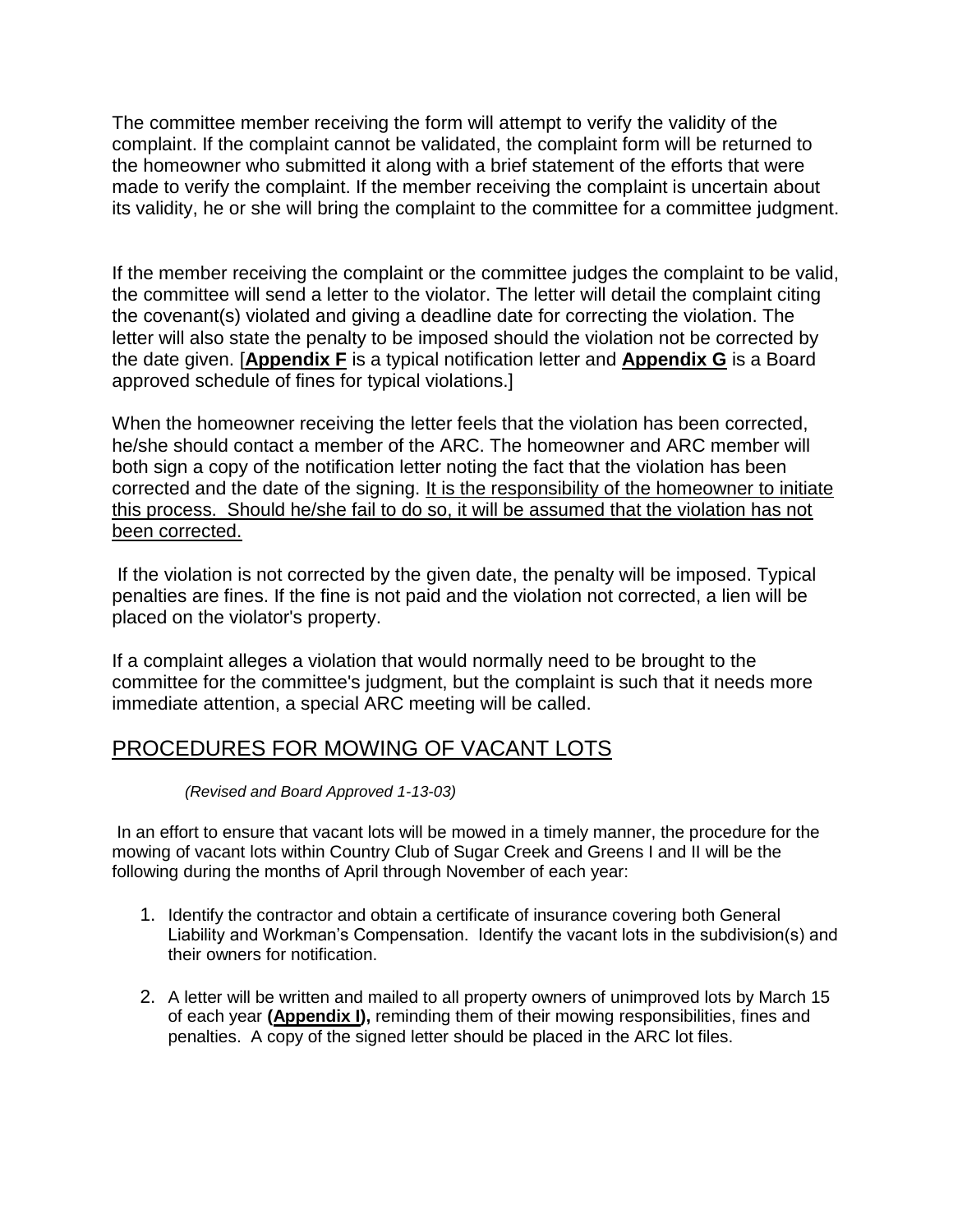- 3. On the Saturday prior to the first Tuesday of each month, April through November, an ARC member will inspect all vacant lots to get an approximate number of lots in violation that will need to be mowed.
- 4. The same day the ARC representative will call the contractor's mowing supervisor with the approximate number of lots in violation so that the appropriate number of mowing crews can be reserved for the mowing day, the  $1<sup>st</sup>$  Tuesday of each month.
- 5. On the  $1<sup>st</sup>$  Tuesday of every month, the ARC representative will meet the contractor's mowing crew. Together with the contractor's crew, the ARC representative will go to each unimproved lot, check the height of weeds & grass, and direct the contractor to mow any lot with vegetation over eight (8) inches. If there is inclement weather, the following business day will be the re-scheduled mowing date.
- 6. The ARC representative will note which lots he/she directed to be cut and will forward the list of lots cut, along with the property owner's name and the date cut, to the appropriate subdivision's Treasurer the same day the lots were cut. E-mail is the preferred media. A complete record of lots cut must be retained indefinitely should the information be needed for an appeal hearing.
- 7. The ARC representative should direct the contractor to send the invoice to the Treasurer of Sugar Creek, whom will forward a copy to the Greens' Treasurer if needed verify the invoice for correctness when received by the Treasurer and approve the invoice after review.
- 8. The Treasurer will invoice the lot owners for the cost of mowing plus a \$100 fine. If the lot owner does not pay the invoiced amount the Treasurer will place a lien on his/her lot.

### PROCEDURE FOR SPECIFYING A TIME LIMIT ON CONSTRUCTION PROJECTS *(Board Approved 11-5-2002)*

When the ARC approves a proposed project, the committee will specify a date by which the project is to be completed. The permit issued to the homeowner will specify this date.

For projects requiring a Jefferson County building permit, the ARC will not issue a permit until a county building permit has been issued. The required completion date will be the same as the expiration date on the Jefferson County building permit. For projects not requiring a Jefferson County building permit, the required completion date will be six (6) months from the date the ARC permit is issued.

Failure to complete the project by the specified completion date will result in the assessment of a penalty unless a request for an extension has been submitted to and approved by the ARC by the original date specified for completion of the project.

The penalty for failing to complete a project by the required completion date will be forfeiture of any security deposit plus an additional penalty of ten (10) dollars per day for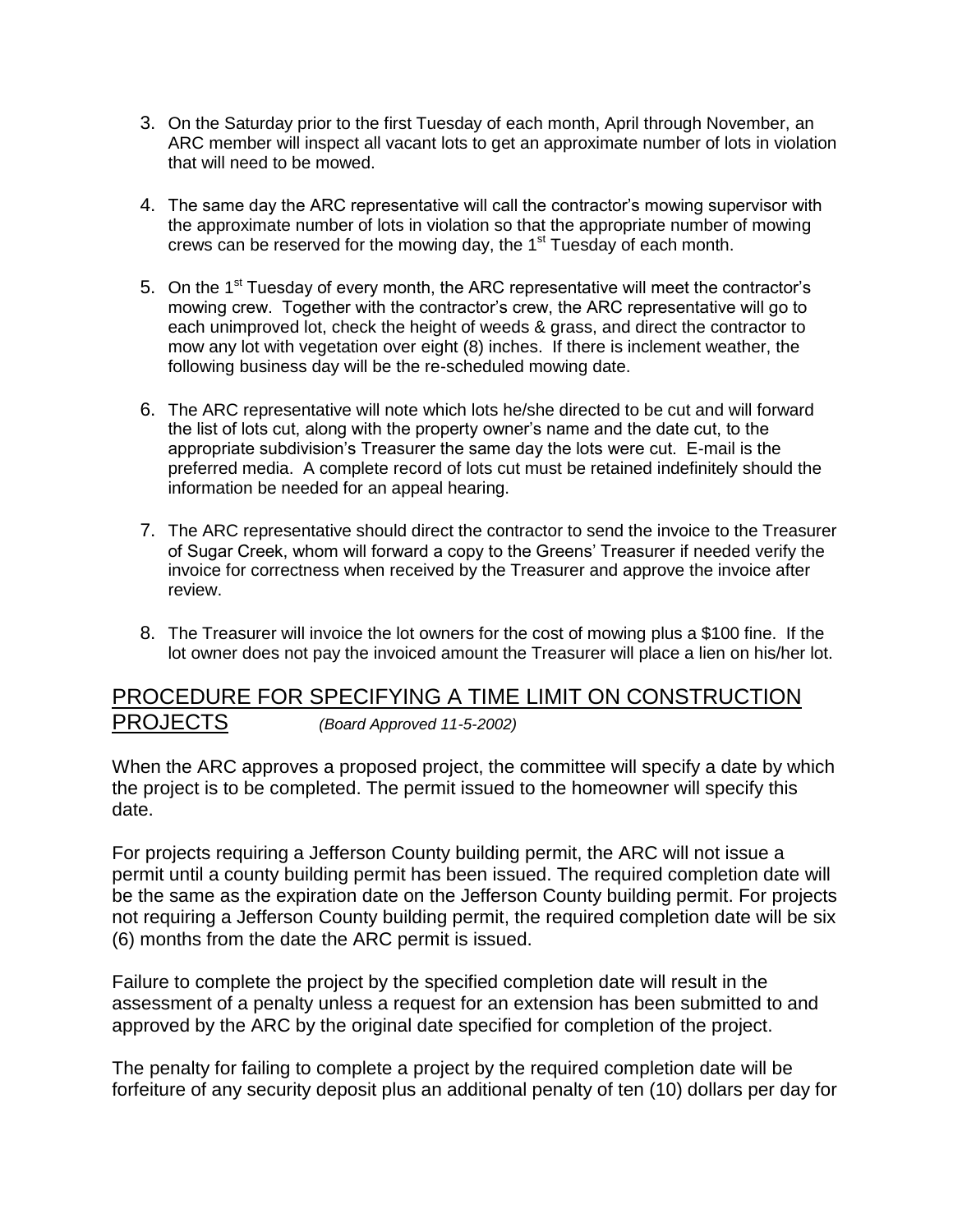90 days or until the project is completed. After 90 days, if the project is not completed, a penalty of fifty (50) dollars per day will be assessed until the project is completed. If no security deposit was required for the project, the penalty will be \$200.00 plus an additional penalty of ten (10) dollars per day for 90 days or until the project is completed. After 90 days, if the project is not completed, a penalty of fifty (50) dollars per day will be assessed until the project is completed.

### PROCEDURE FOR DESIGNATING CONSTRUCTION ENTRANCE

*(Board Approved 11-5-02)*

Do to the wear and tear that construction equipment does to our maintained roads the Board under Article V – Architectural Matters – 5.1.3 Duties, has directed the ARC Committee to redesign the Construction Permit to reflect the designated entrance to be used during the construction period of the permit. At the time the permit is issued, the entrance/exit to be used for construction traffic will be determined at the sole discretion of the ARC – in the best interest of protecting our streets from damage due to construction traffic. If the property owner/contractor fails to use the designed entrance/exit as instructed, they will lose their security deposit.

### PROCEDURE FOR DEALING WITH REPEATED COVENANT VIOLATIONS

### *(Revised and Board Approved 9-8-03)*

In situations where the potential for recurring covenants violations exists, all homeowners will be sent an annual letter (**[Appendix N](http://www.sugarcreekpoa.org/arcprocedures.htm#appendixn)**) reminding them of the covenant policies for overnight parked vehicles, commercial vehicles, boats trailers, RV's or improperly restrained pets or nuisance pets.

The initial letter will also inform the homeowner that should the violation reoccur within six (6) months of the date in the initial letter, another letter will not be sent, but rather the homeowner will be given a "citation." The citation will state:

- 1. The violation.
- 2. The lot location of the recipient of the citation
- 3. The date of the original letter sent asking for correction of the violation.
- 4. The amount of the citation fine.
- 5. The date by which the fine should be paid (15 days after the citation is issued).
- 6. The person and address to which payment of the fine should be sent.
- 7. The consequences of failing to pay the fine.
- 8. The initials of the person issuing the citation.
- 9. The date and time that the citation is issued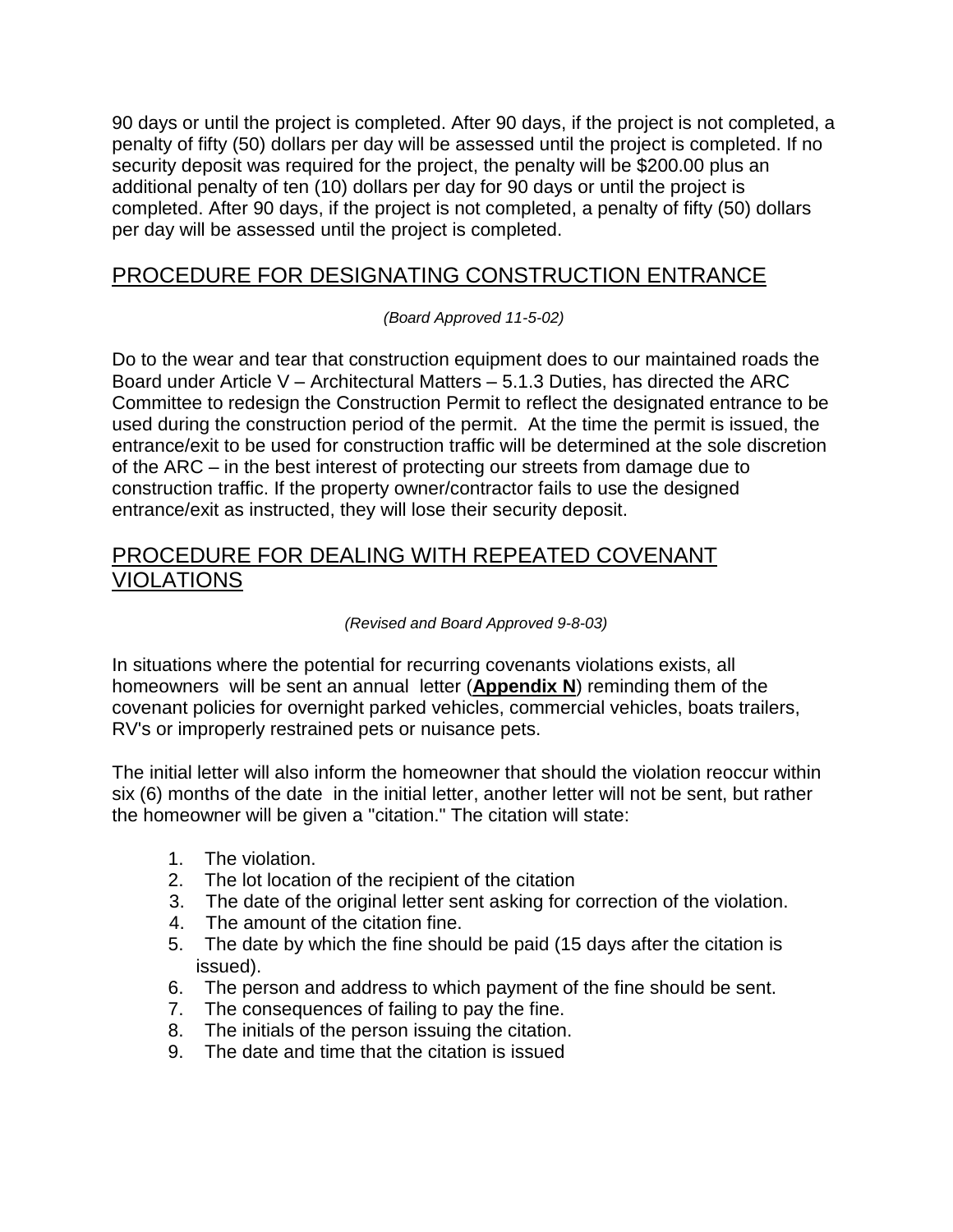A copy of the Citation **[\(Appendix J\)](http://www.sugarcreekpoa.org/arcprocedures.htm#appenidxj)** will be given to the treasurer and a copy placed in the ARC lot files. If the fine is not paid by the due date on the citation, a lien will be placed on the property.

The citation may be attached to the offending vehicle, trailer, boat or other item in cases where such an item is involved, or the citation may be mailed to the residence.

The following are violations for which citations may be given:

- 1. Overnight on-street parking
- 2. Improperly parked trailer, RV, boat or commercial vehicle
- 3. Pet improperly restrained or being a nuisance

# **MISCELLANEOUS ITEMS RELATED TO**

# **COVENANT ENFORCEMENT**

*Approved 9-8-03)*

SIGNS *(Revised and Board* 

Section 6.6 of the Covenants begins with the sentence, "Except as otherwise herein provided, no signs, window displays, or other advertising except "For Sale" signs shall be placed on any Lot, Structure, Common Area without the prior written consent of the Association".

Political signs must not exceed a maximum size of 18" x 24" and can only be displayed two (2) weeks prior to the election and must be taken down within one (1) week after the election.

For those homeowners whose rear lots border the golf course, two (2) "For Sale" signs shall be permitted,

with one of them placed in the rear of the property facing the golf course. The same size restrictions shall apply to both signs, a maximum of five (5) square feet.

Security System signs shall be allowed if the sign is less than 1-1/2 square feet and is posted within ten (10)

feet of the front door of the home.

Personal non-advertising signs will be allowed for a maximum of two weeks, such as New Baby Announcements, Birthdays Announcements, Welcome Home Signs, Holiday Signs, etc.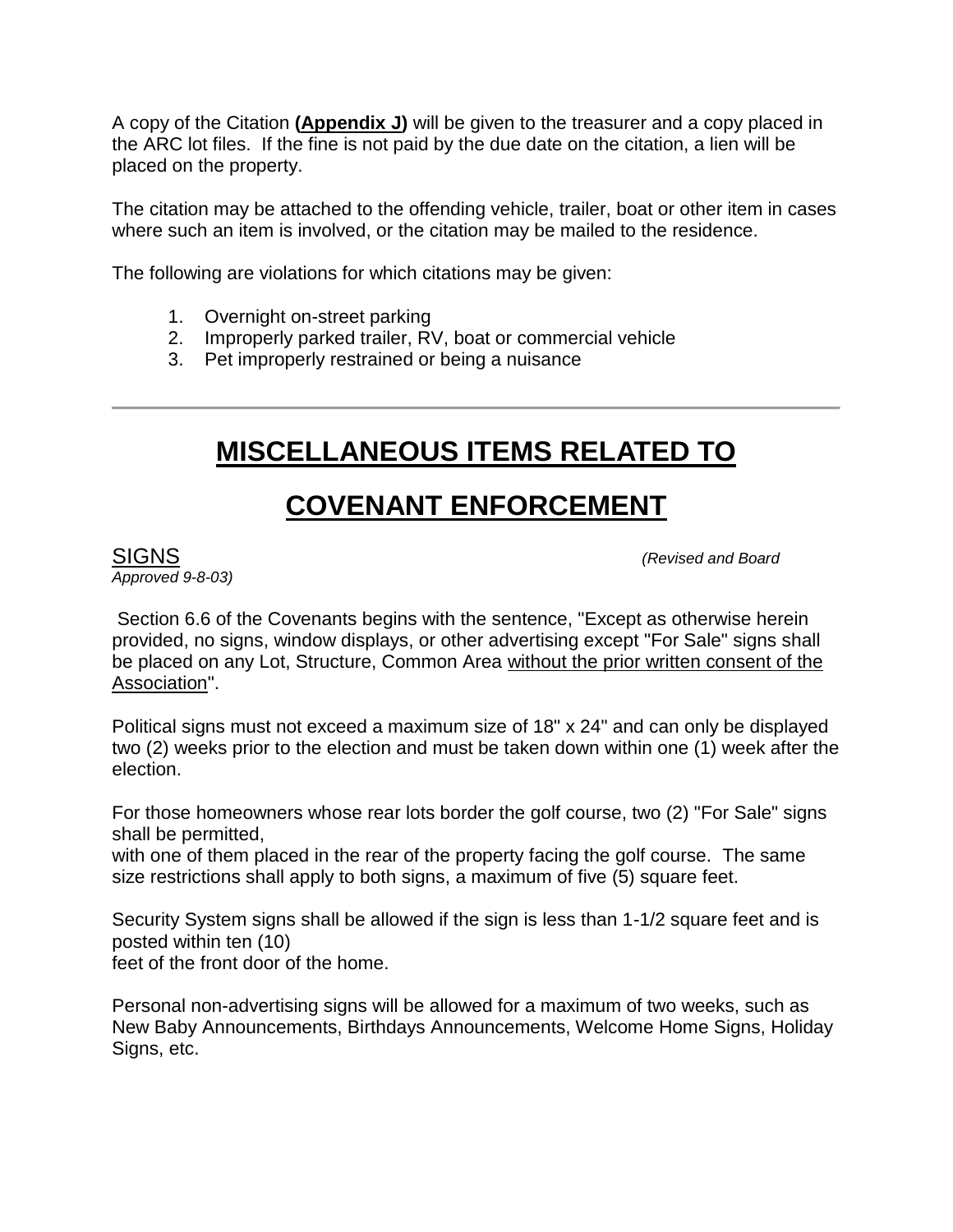### PETS

### *(Board Approved 12-10-01)*

The last sentence of Section 6.18 of the Covenants is, "Domesticated dogs, cats, or other household pets must be restrained from running at large and kept at a location not viewable from the roadway." The committee has tried to take a common sense approach to dog and cat complaints. Anyone who has a pet should make every effort to keep the pet from being a nuisance, a burden, or a hazard to other residents especially children. Hopefully pet problems can be handled neighbor to neighbor, but should this approach fail we urge residents to file a complaint with the ARC. Any residents who fail to adequately control their pets should be subject to complaints. Such complaints will be taken seriously by the ARC.

Upon the filing of a complaint, if the ARC knows the owner of the dog or cat they will call Animal Control of Jefferson County with the address of the dog or cat's owner. Animal Control of Jefferson County will pass on the information to the sheriff's department who will stop at the home of the dog or cat owner on their next trip in to the subdivision, talk to the owner about the county's leash law and give them a copy of the lease law **[\(](http://www.sugarcreekpoa.org/arcprocedures.htm#appendixk)  [Appendix K \)](http://www.sugarcreekpoa.org/arcprocedures.htm#appendixk)** and demand to see proof of the animal's rabies shot.

# BOATS/TRAILERS/CAMPERS/COMMERCIAL VEHICLES/CAMPER

SHELLS/ATV's *(Board Approved 12-10-01)*

Section 6.16 of the Covenants says, "Personal property including, without limitations, boats, trailers, campers, commercial vehicles, camper shells, all-terrain vehicles shall not be placed or stored permanently or temporarily in the open on any Lot or Common Area, nor shall they be parked on any street overnight". In order to accommodate homeowners working on boats and trailers, doing large landscaping projects, or having visitors with RV's, the ARC has agreed to enforce this section according to the following statement. **"Such vehicles and equipment may only be parked in the open for two (2) consecutive nights and not more than five (5) days in any thirty (30) day period."** 

# COMMERCIAL VEHICLES *(Board Approved 12-10-*

*01)*

The covenants clearly state that commercial vehicles are not to be parked overnight in public view (Section 6.16.3). The ARC has dealt with several complaints about commercial vehicles, but there has been some disagreement as to what constitutes a commercial vehicle. What follows is an attempt to more clearly define what constitutes a commercial vehicle.

For purposes of enforcing the covenants, a vehicle will be considered to be a commercial vehicle if it is any of the following: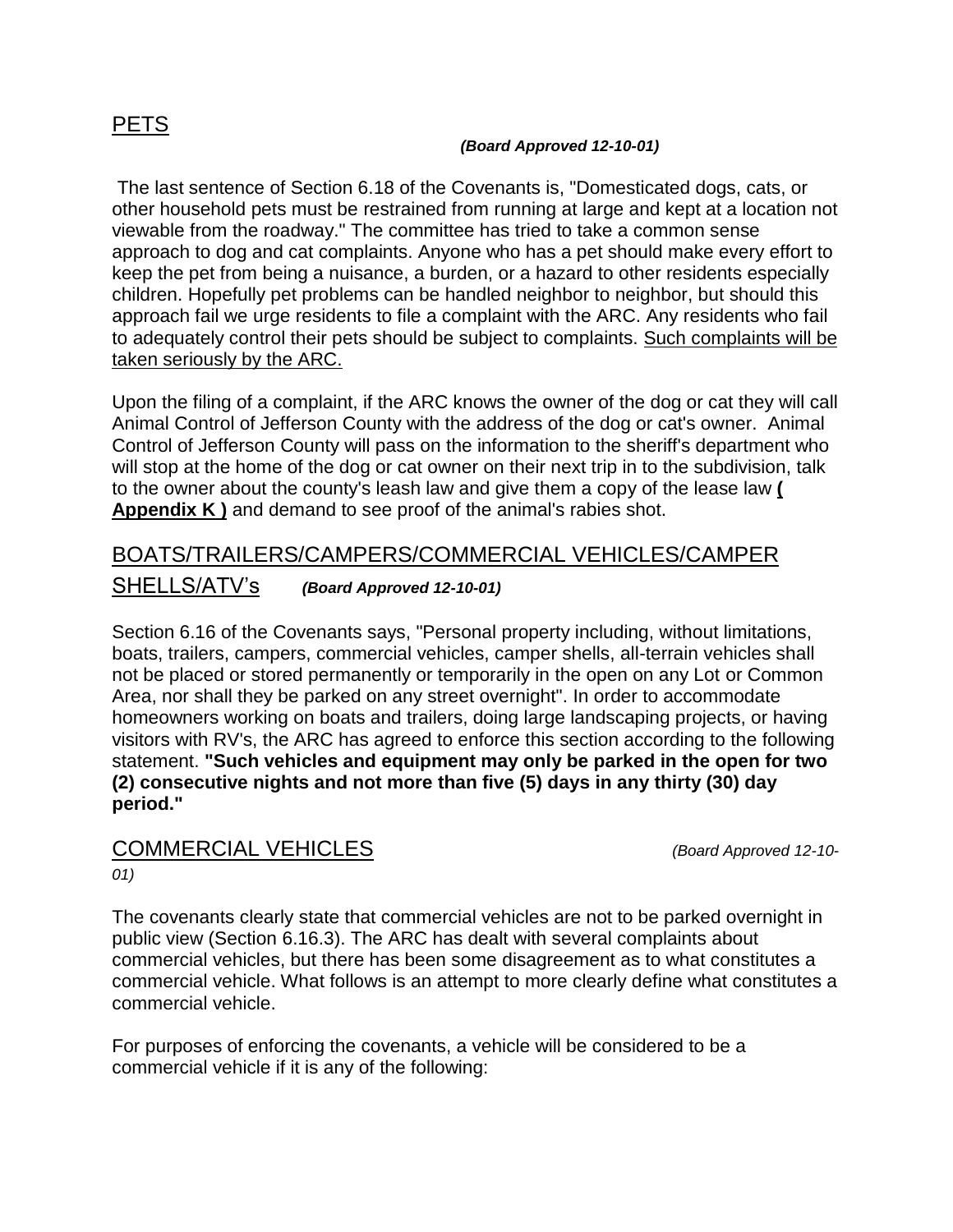- Any transport used in the conveyance of people, material, or merchandise for the purposes of carrying out trade.
- A truck, van or passenger car with lettering and/or other designs on it that clearly identify the vehicle as being used in, or to promote, any type of business.
- A truck, van or passenger car with equipment mounted on it (either temporarily or permanently) that is clearly to be used in carrying out the activities of any type of business.
- An open bed truck carrying, in the bed in plain view, material that is clearly to be used in carrying out the activities of any type of business.

### ON-STREET PARKING *(Revised and Board*

### *Approved 9-8-03)*

The covenants state, in Section 6.16.6, that "no other vehicles may be parked on any street or roadway…… " The ARC is aware that, because of house guests, major home repairs, or other special circumstances, it is sometimes necessary to park overnight on the street, and no one can reasonably object on those occasions. But when such parking is not due to special circumstances it becomes objectionable. The ARC continues to receive many complaints about on-street parking and has agreed that more than one occurrence of parking on the street overnight without a special circumstance, will be subject to ticketing.

### RV STORAGE INTERPRETATION

*{From ARC Minutes of May 23, 2001) (Board Approved 11 - 5 - 02)* 

The board feels that the intent of the sections of the covenants limiting the storage of recreation vehicles (6.5.4,6.16,6.16.1) is to insure that the vehicles cannot be seen from other lots in the subdivision and/or the golf course. The method of storage of such vehicles should be consistent with this interpretation. Simply having the vehicle parked behind the house but still visible from other lots and/or the golf course is not consistent with the Board's interpretation.

The recreational vehicle should be fully screened by natural barriers, parked in a garage, or stored at a location outside the subdivision. Residents planning to store a recreational vehicle should consult the ARC to receive assurance that the planned storage method is consistent with the Board's interpretation of the acceptable storage of such vehicles.

*This interpretation was okayed by the Board's attorney (Ted Frapolli) at a meeting on 10/17/02 at Dale Furtwengler's home.*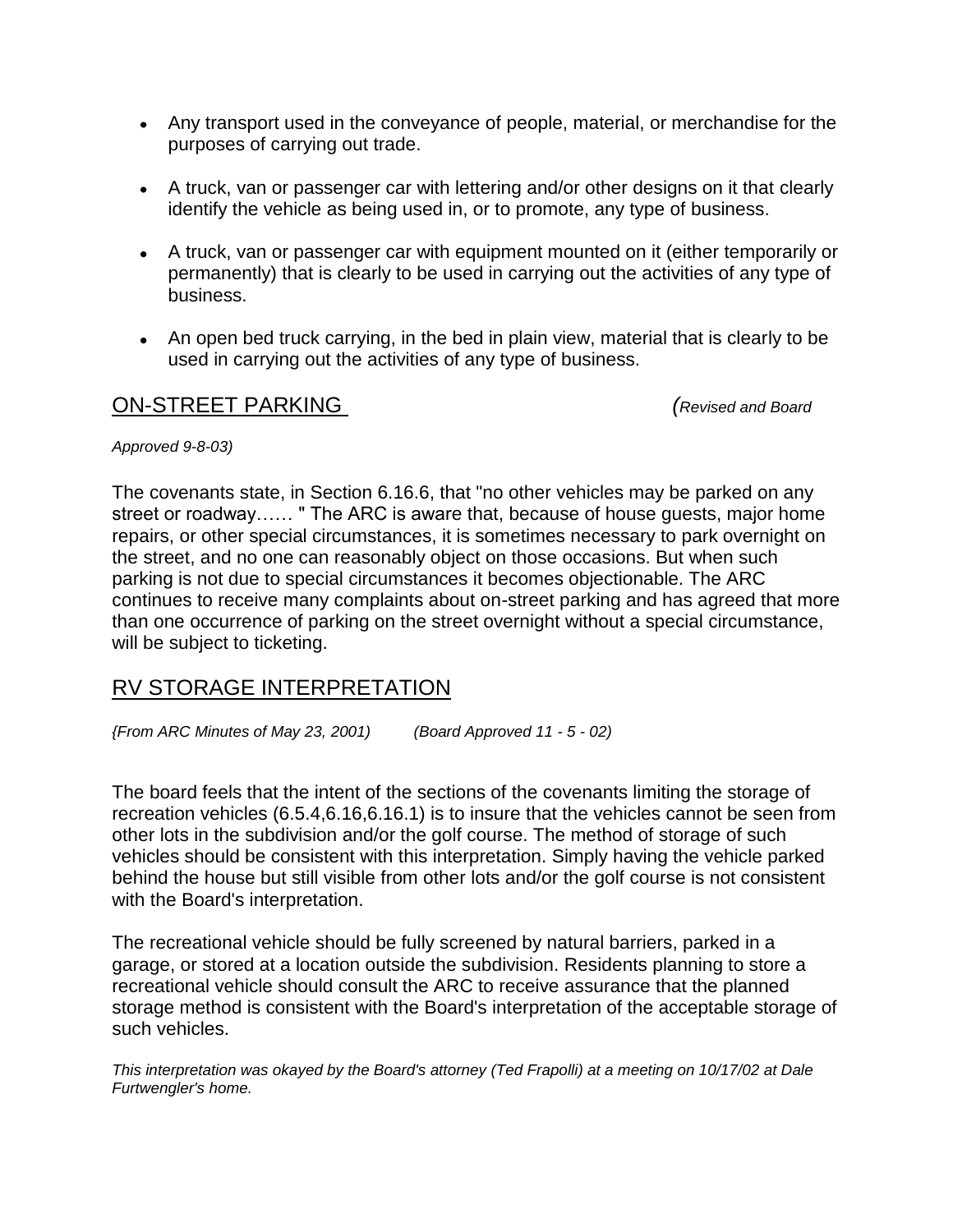### PROPERTY MAINTENANCE

 *( Board Approved 6-9-03)*

As homes age, routine maintenance plays a vital role in maintaining property values. This checklist

**[\(Appendix](http://www.sugarcreekpoa.org/arcprocedures.htm#appendixm) [M](http://www.sugarcreekpoa.org/arcprocedures.htm#appendixm) )** will help guide you through an inspection of your property. Correction of items you have detected will help maintain a clean, safe, and desirable living environment.

This same checklist that the Architectural Review Committee uses in evaluating maintenance standards.

This checklist is not intended to include all maintenance items you may need to address, but it is intended to be your guide to the exterior inspection of your property.

FIREWORKS *(Board Approved 9-8-03)*

Fireworks will be prohibited in the Country Club of Sugar Creek and The Greens except for July 4th and New Year's Eve and must be constrained to the homeowner's lot when being ignited. The Association's roadways may not be used to ignite fireworks. Fireworks must be operated in accordance with any Jefferson County's ordinance for fireworks.

# **DESIGN STANDARDS**

### **APPENDIX: A**

### **DECKS, GAZEBOES, SHELTERS** *(Revised and Board Approved 9-8-03)*

**DEFINITION** 

An attached or unattached structure at or above ground level that is used as a porch or outdoor seating area. The structure may be covered or uncovered and may also be enclosed with screen material. PERMIT REQUIRED

No attached or unattached structure of any kind may be erected, constructed, or placed on any lot without prior approval of the ARC and receipt of a permit.

### APPLICATION FOR PERMIT

The application for a permit to construct a deck, gazebo or shelter structure should include:

- · The standard ARC construction application form with appropriate deposit.
- · A copy of the Jefferson County permit.
- · A plot plan showing the location of the structure relative to the property lines, the house, any roadways, and any golf cart paths.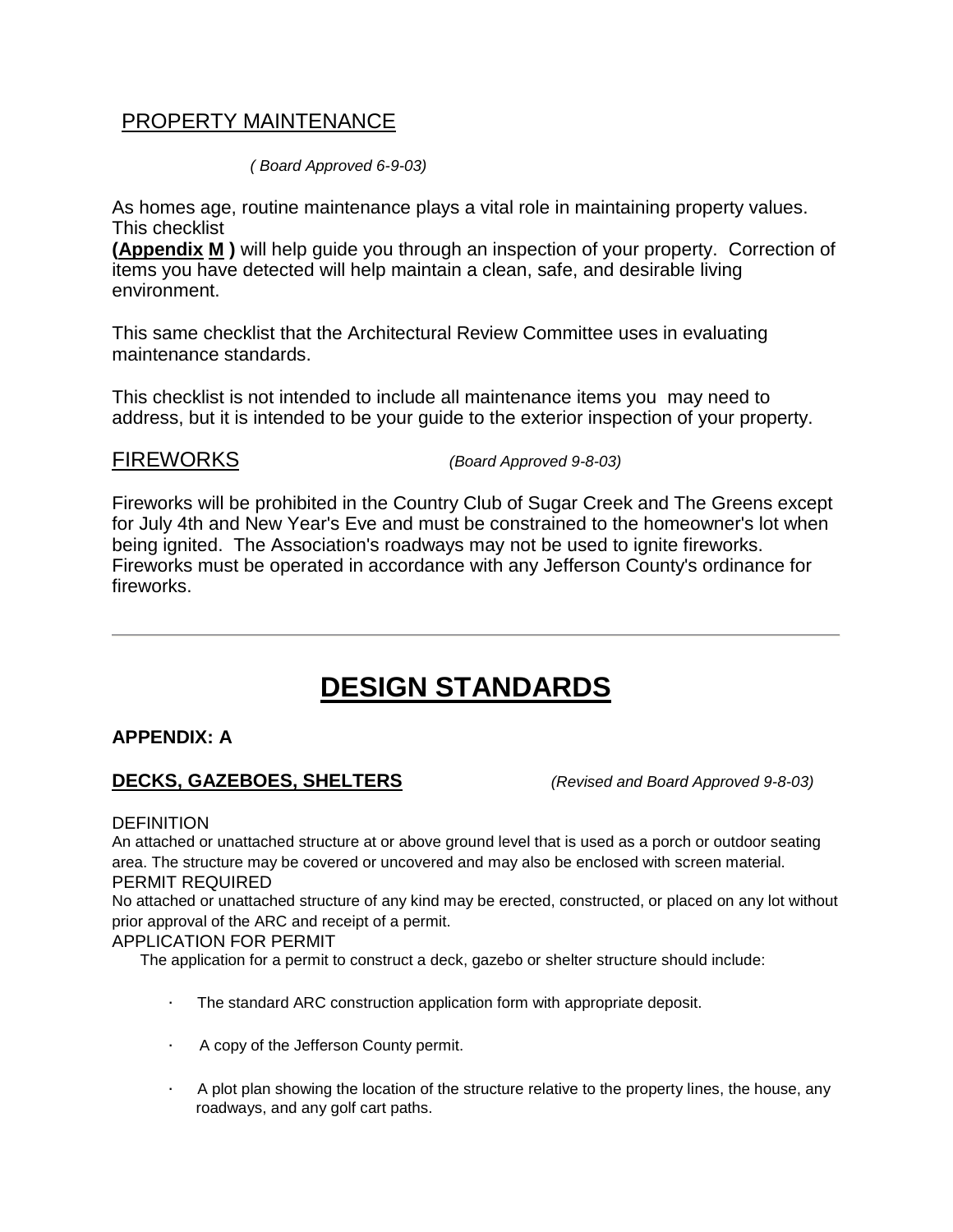- · Detail drawings to be used by the builder for building the structure.
- · A detailed description of the material to be used and the structure's visual appearance. Photographs and/or sales literature are especially useful for determining architectural compatibility with an existing residence building and the surrounding community.
- · Detailed description(s) of the structure's footings, foundation and floor.

### DESIGN STANDARDS

- · The structure must be architecturally consistent or complimentary in design, construction and materials with the residence building and the surrounding community. We realize that this standard is subjective, so we remind applicants that they may exercise their right to appeal to the elected Board.
- The location of the structure must be within the established building lines for the lot.
- · The structure may not extend past the front of the residence.
- · The structure must meet or exceed any Jefferson County building codes for such structures.
- · The structure must be built on poured concrete footings. The footings and any support structure must meet Jefferson County building codes.
- · For the Country Club, the structure must be pressure treated wood, cedar, a material that gives the appearance of natural wood, or brick, stone or stucco compatible with the home.
- · For the Greens the structure must be pressure treated wood, cedar, vinyl, or brick, stone or stucco compatible with the home.
- · Flat roof structures are not permitted, and the roof pitch must be at least 5/12 [From 6.5.10 of the covenants]

**FENCES** *(Board Approved 12-10-01 – Revised 11-5-02)*

*(Revised per the Advise of Our Attorney)*

### DEFINITION:

**A manmade non-living structure serving as an enclosure, barrier, or boundary, usually made of posts and/or rails using boards, iron, aluminum, vinyl or other material.** 

#### PERMIT REQUIRED

No fence of any kind may be erected, constructed, or placed on any lot without prior approval of the ARC and receipt of a permit.

### APPLICATION FOR PERMIT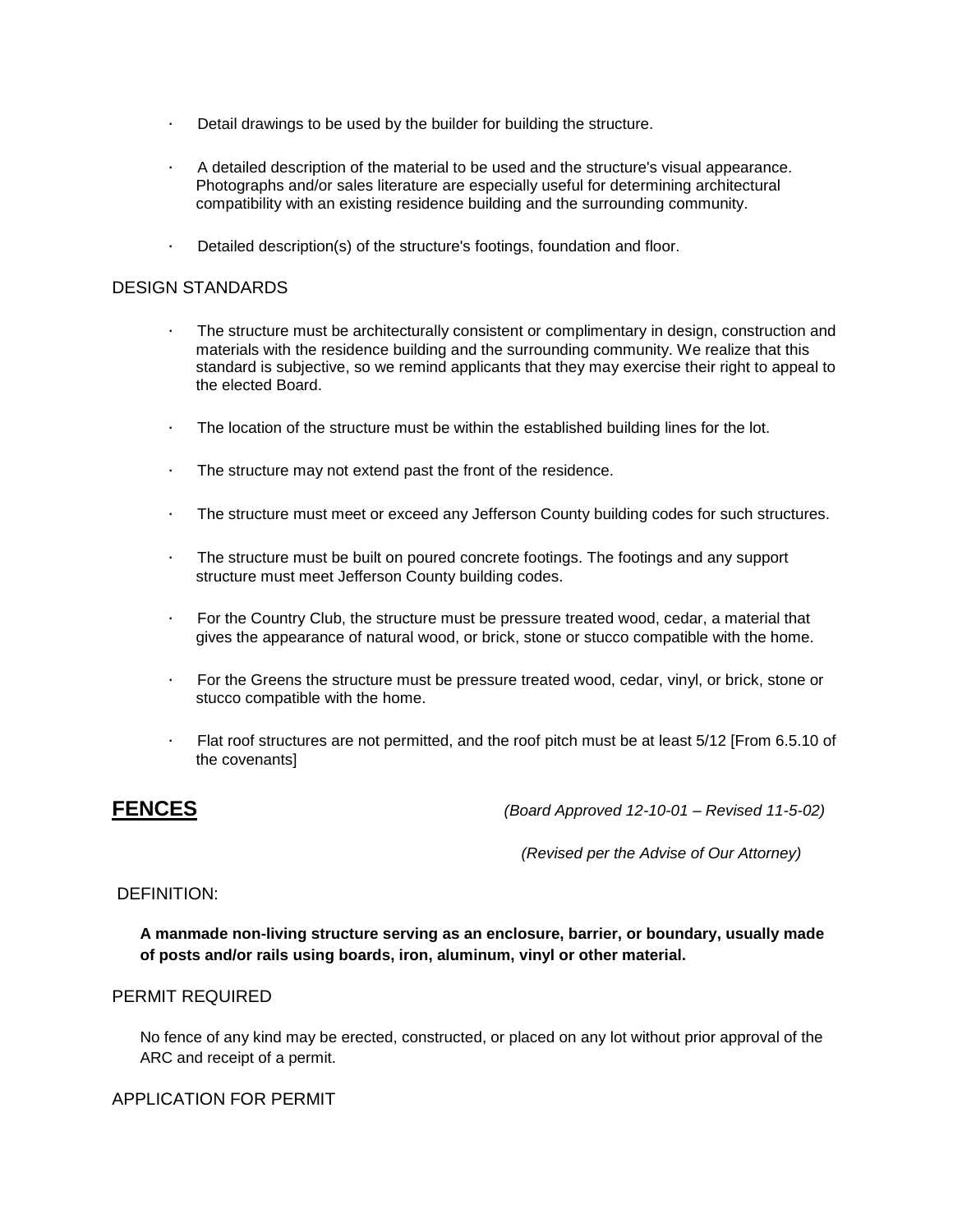The application for a permit to construct a fence should include:

- · The standard ARC construction application form with appropriate deposit.
- · A plot plan showing the location of the fence relative to the property lines, the house, any roadways, and any golf cart paths. The location of any gates should be shown.
- · A detailed description of the material to be used and the fence's visual appearance. Photographs and/or sales literature are especially useful.
- · Detailed description(s) of how the fence is to be anchored.

### DESIGN STANDARDS

- · Fences that are in any portion of the front yard must be at least 10 feet from any roadway or golf course cart path. Such fences can be no higher than 48 inches and must be open to the extent that they do not block the wind, i.e. the fence may not be what is traditionally referred to as a privacy fence. The front yard is taken to be that portion of the lot in front of a line defined by the front of the house. Front yard fences are to be decorative only and should not completely enclose the front yard. Such fences should extend no more than eight (8) feet in any direction.
- · Fences that are used to enclose any part of the side yard or back yard may not extend past the front of the house and must be at least 10 feet from any roadway or golf course cart path. Such fences can be no higher than 48 inches (except for fences enclosing swimming pools) and must be open to the extent that they do not block the wind, i.e. the fence may not be what is traditionally referred to as a privacy fence.
- · For the Country Club plats 1, 2, 3, and 4 only, the fence must be dark in color, e.g. black, very dark green or brown. Dark red or blue or yellow or any color that is normally considered to be a bright color may not be used.
- · For the Country Club plats 1, 2, 3, and 4 only, the fence must be either wrought iron or made of a material that gives the appearance of wrought iron such as anodized aluminum or aluminum with a baked on enamel finish.
- · For Greens I and II and Country Club plat 5 only, the fence must be made of wrought iron, aluminum, vinyl, or wood. The fence must be of a post and picket type and wire mesh fences (e.g. chain link, cattle, etc.) of any type are not permitted.
- · For both the Country Club and Greens, the fence's vertical posts may be brick or stone compatible with the home.

LANDSCAPING *(Board Approved 12-10-01)*

### **DEFINITION**

**Any activity to change the natural features of a plot of ground so as to make it more attractive, as by adding lawns, trees, bushes, berms, retaining walls, etc.**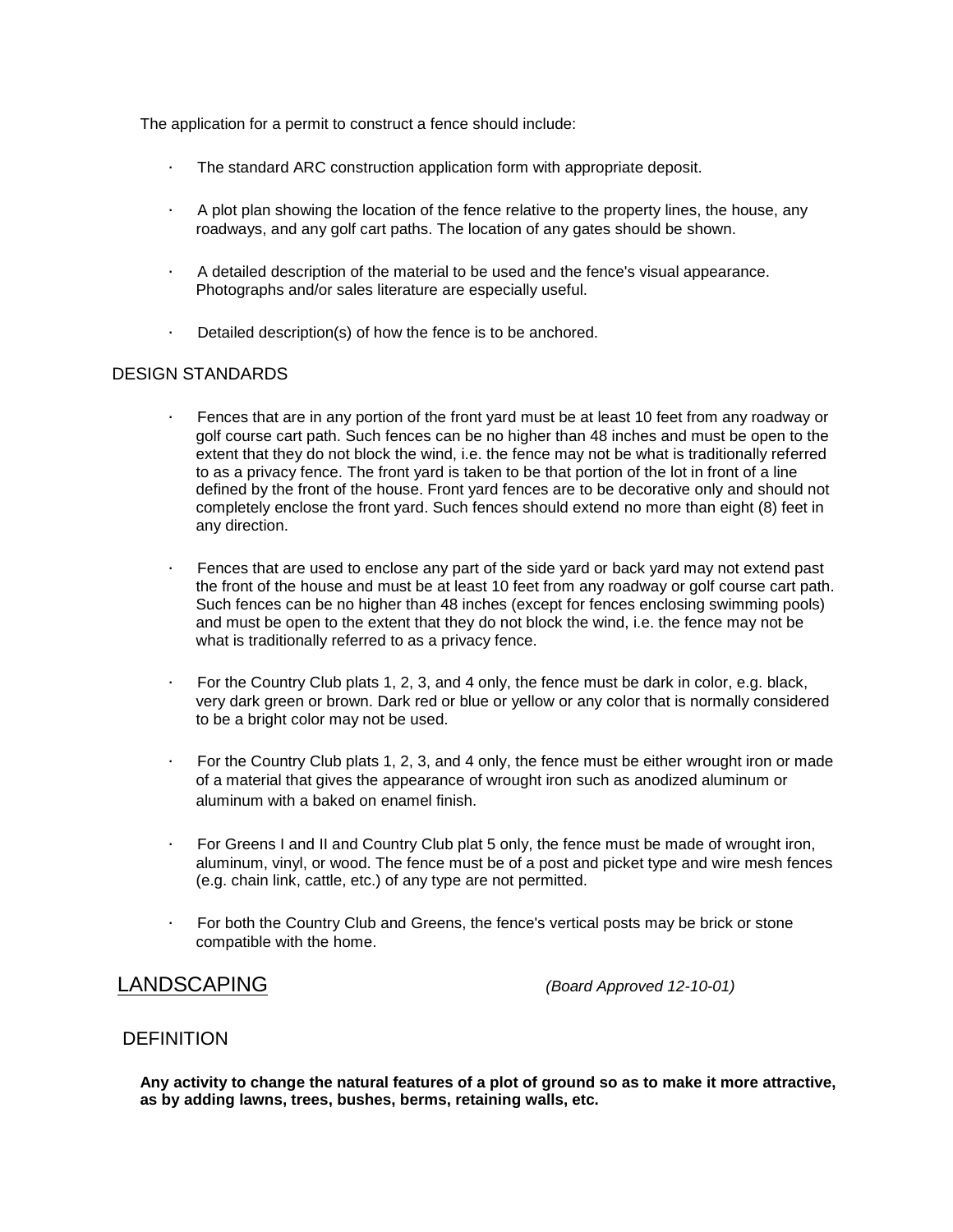### PERMIT REQUIRED

Any landscaping that:

- may have an effect on water drainage to or from other lots or common areas,
- affects motor traffic visibility at roadway or golf cart path intersections,
- differs radically from usual landscaping practice,

the homeowner should obtain ARC approval before starting the landscaping project. If there is any question about whether a permit is required, the homeowner should contact a member of the ARC in order to obtain clarification. Should the homeowner fail to obtain a permit for a project that the committee later deems that a permit should have been obtained; the homeowner is subject to the penalty normally assessed for not obtaining a permit.

APPLICATION FOR PERMIT

The application for a landscaping permit should include:

- The standard ARC construction application form with appropriate deposit.
- · A plot plan showing the location of the landscaping relative to the property lines, the house, any roadways, and any golf cart paths.
- Detail drawings to be used by the landscaper for completing the project.
- · A detailed description of the material to be used and any structure' s visual appearance. Photographs and/or sales literature are especially useful.
- If there are issues of water drainage affecting other lots and/or common areas, topographic maps (either professional or drawn by the landscaper or homeowner) should be included. These will be especially important in helping the ARC decide the acceptability of the project.

### DESIGN STANDARD

- · The landscaping should not adversely affect the water drainage onto or from any neighboring lots or common area unless the affected lot owner(s) or the trustees (in the case of common areas being affected) consent in writing to the project.
- · The landscaping should not affect the visibility of motorists or golfers using the roadways and golf cart paths in any way that may create unsafe conditions.
- · The ARC understands that tastes in landscaping may vary widely, and the Committee would like to promote creative landscape design. For a complete copy of the Landscaping Standard see **( [Appendix L](http://www.sugarcreekpoa.org/arcprocedures.htm#appenixL) )** However, landscaping should enhance the neighborhood rather than degrade it. If, in the committee's judgment, a project degrades rather than enhances the neighborhood, the committee will not approve the project. The ARC may consult residents affected by the landscaping project in order to help it determine whether this standard has been met.

### **NEW or REMODELED RESIDENCE STRUCTURES**

 *(Revised and Board Approved 9-8-03)*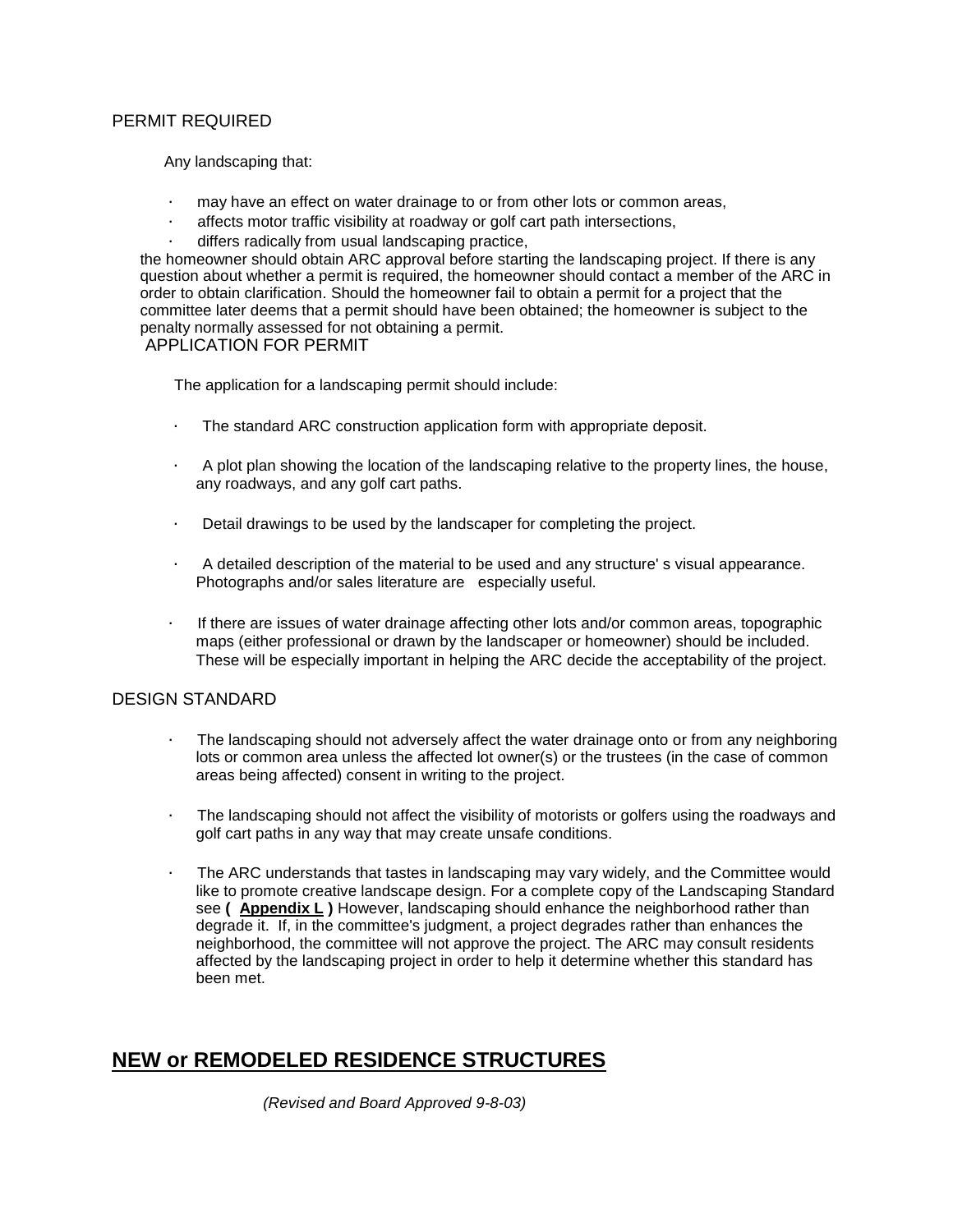### DEFINITION

#### **The following applies to the construction of a new residence or the remodeling of an existing residence, including any attached garage or other attached structures.**

#### PERMIT REQUIRED

No residence structure of any kind may be erected, constructed, or placed on any lot without prior approval of the ARC and receipt of a permit.

### APPLICATION FOR PERMIT

The application for a permit to construct a new residence or remodel an existing residence should include:

- · The standard ARC construction application form with appropriate deposit.
- · A copy of the Jefferson County permit.
- · A plot plan showing the location of the structure relative to the property lines, any roadways, and any golf cart paths. The location of any proposed driveways and sidewalks should be shown.
- · Detail drawings to be used by the builder for building the structure.
- · A detailed description of the material to be used and the structure's visual appearance. Photographs and/or sales literature are especially useful.
- · A description of the pre-construction water drainage to and from the site.

#### DESIGN and CONSTRUCTION STANDARDS

- · The structure must comply with all applicable conditions and restrictions stated in the Declaration of Covenants, Conditions and Restrictions For Country Club of Sugar Creek.
- Construction of the residence must be completed no later than one year from the date of ARC approval of the project. Failure to meet this deadline will result in the assessment of a fine of \$10 per day until the project is completed.
- · If needed, the builder must construct an access way to the lot that will allow construction equipment and truck traffic to enter and leave the site without causing damage to any existing roadway, golf cart path, neighboring lot, or common area.
- · In the event that construction activities damage any existing roadway, golf cart path, neighboring lot, or common area, the lot owner is responsible for repairing such damage to the satisfaction of the subdivision trustees.
- The builder must construct and maintain appropriate siltration fences if there is likely to be dirt washing off the construction site onto any existing roadway, golf cart path, neighboring lot, or common area.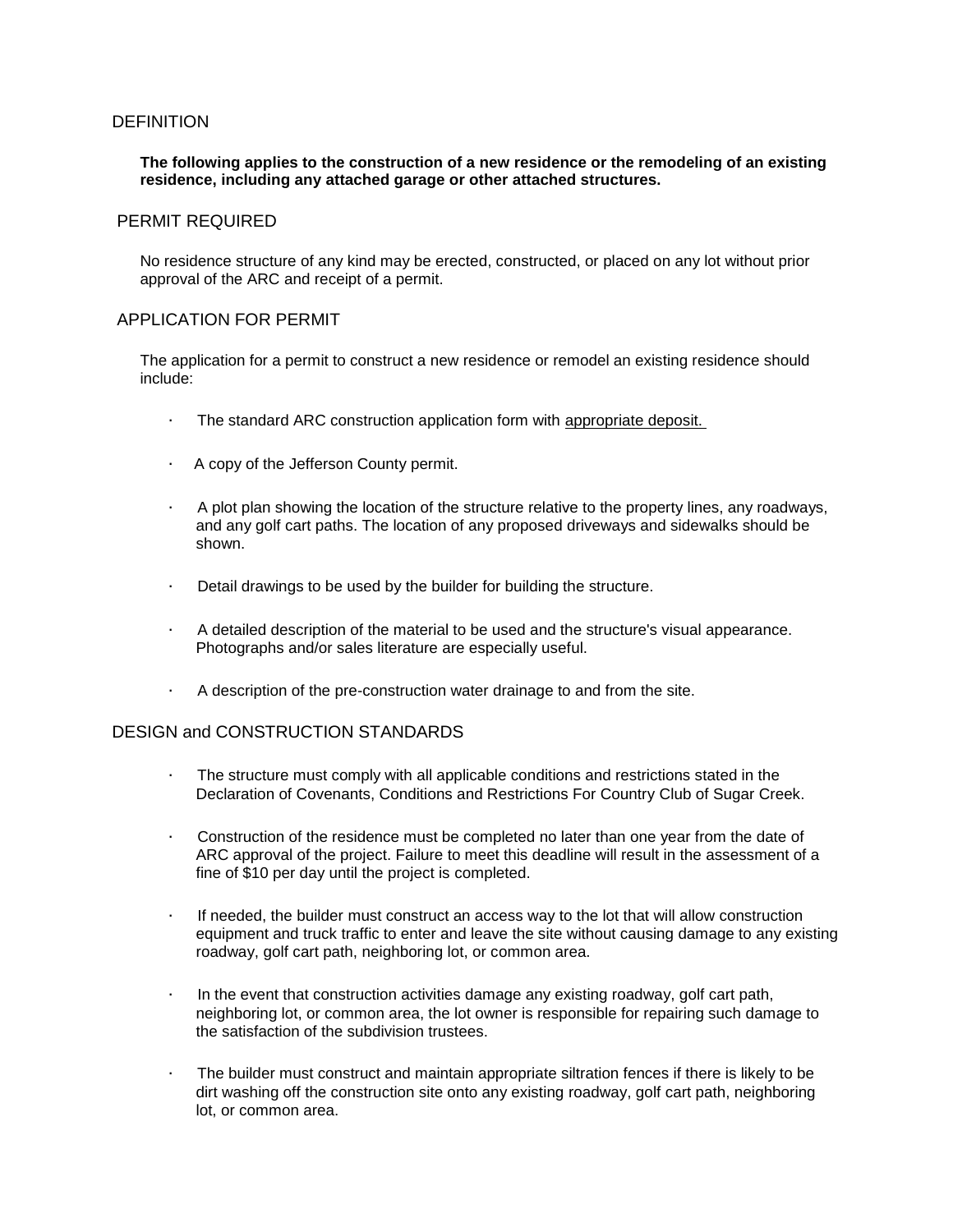- · The builder should clean up as soon as possible but no later than the end of the workday any mud or other material left on any subdivision roadway by trucks or construction machinery making deliveries to or entering or leaving the construction site.
- The builder should conduct a cleanup of the building site at the end of every workday picking up and disposing of such material as scrap siding, scrap lumber, scrap sheet metal, scrap shingles, broken bricks, discarded plumbing material, discarded electrical materials, dry wall, insulation and any other building materials that will ultimately be considered trash.
- · If needed, the builder must provide (on the lot and off of any roadway) a dumpster of sufficient size to accommodate normal construction debris.
- · No construction machinery, building material or construction trailer may stay on any existing roadway over night.
- · Final grading of the site must not alter drainage to or from the site to the extent that existing roadways, golf cart paths, neighboring lots, or common areas are adversely affected by the water drainage.
- · Final grading of the site must provide a swale along any adjacent roadway.
- · Construction work on the exterior, and anywhere on the lot, must occur between the hours of 7 AM - 8 PM weekdays, and 8 AM - 8 PM weekends in order to minimize disruption to the neighboring properties. Interior work may take place at any hour.

**SWIMMING POOLS** *(Revised and Board Approved 9-8-03)*

### **DEFINITION**

**A swimming pool is a pool of water used for swimming; especially, an artificially created pool, or tank, either indoors or outdoors.** 

### PERMIT REQUIRED

No swimming pool of any kind may be erected, constructed, or placed on any lot without prior approval of the ARC and receipt of a permit.

#### APPLICATION FOR PERMIT

The application for a permit to construct a pool should include:

- · The standard ARC construction application form with appropriate deposit.
- · A copy of the Jefferson County Permit.
- · A plot plan showing the location of the pool relative to the property lines, the house, any roadways, and any golf cart paths.
- · A copy of the drawings to be used by the builder who is building the pool.
- · A detailed description of the material to be used and the pool's visual appearance. Photographs and/or sales literature are especially useful.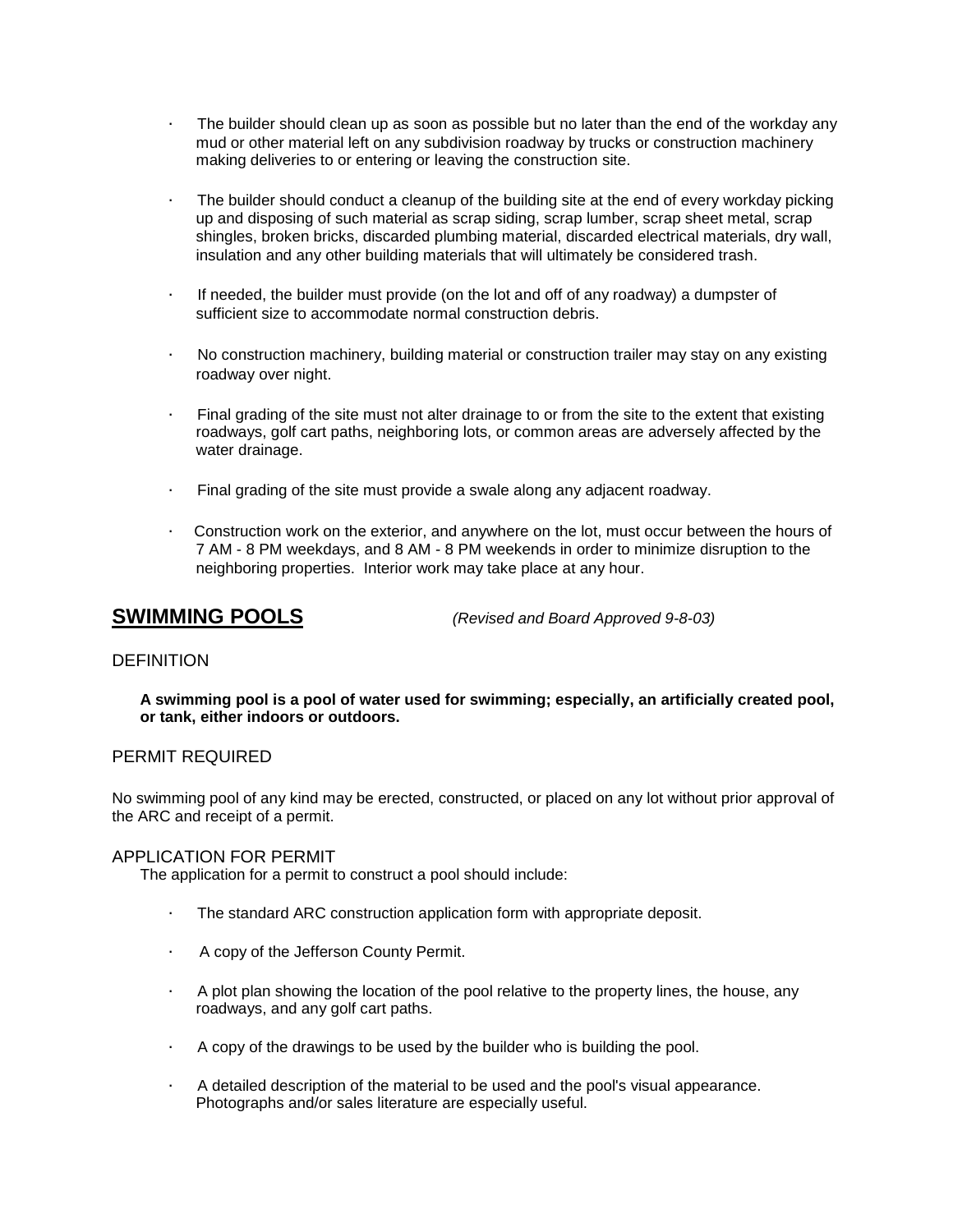Detailed description(s) of the fence that is to enclose the pool. Such a fence is required by Jefferson County.

### DESIGN STANDARDS

- · A swimming pool and the fence that is used to enclose it may not extend forward past the rear of the house and must be at least 10 feet from any roadway or golf course cart path and six inches inside the property line.
- · The top of the pool apron surrounding the pool must be at ground level. The intent of this standard is to prohibit above ground pools.
- The enclosing fence must be at least 54 inches high and must be open to the extent that it does not block the wind, i.e. the fence may not be what is traditionally referred to as a privacy fence.
- The enclosing fence height constraint of 54 inches is limited to fencing that is used to enclose the pool. A proposed 54-inch high fence may not be used to enclose an area substantially larger than the pool that is not directly related to usual pool activities. The argument that such a fence does indeed enclose the pool is an obvious attempt to avoid the constraints of the design standards.
- · For the Country Club plats 1, 2, 3, and 4 only, the enclosing fence must be dark in color, e.g. black, very dark green or brown. Dark red or blue or yellow or any color that is normally considered to be a bright color may not be used.
- · For the Country Club plats 1, 2, 3, and 4 only, the enclosing fence must be either wrought iron or made of a material that gives the appearance of wrought iron such as anodized aluminum or aluminum with a baked on enamel finish.
- For Greens I and II and Country Club plat 5 only, the enclosing fence must be made of wrought iron, aluminum, vinyl, or wood. The fence must be of a post and picket type. Wire mesh fences (e.g. chain link, cattle, etc.) of any type are not permitted.
- · For both the Country Club and Greens, the enclosing fence's vertical posts may be brick or stone compatible with the home.

### **UNATTACHED STRUCTURES** *(Revised and Board Approved 9-8-03)*

### **DEFINITION**

**An unattached structure is any structure not attached to the residence building or attached garage that is used as a garage, green house, pool house, or for storage of any kind. The following standards are not intended to apply to decks, gazebo's, picnic shelters and other yard structures not used for the aforementioned purposes.** 

### PERMIT REQUIRED

No unattached structure of any kind may be erected, constructed, or placed on any lot without prior approval of the ARC and receipt of a permit.

APPLICATION FOR PERMIT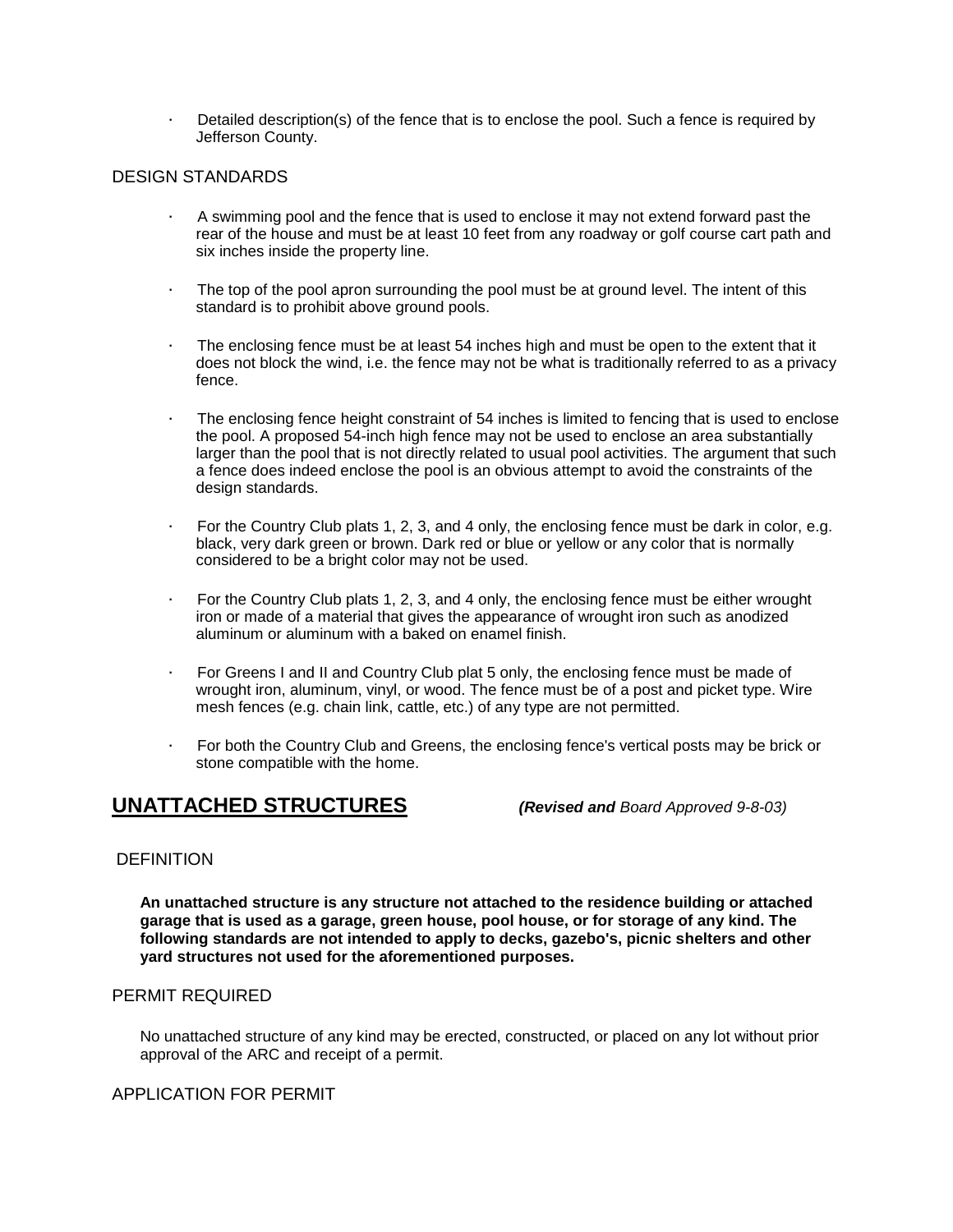The application for a permit to construct an unattached structure should include:

- · The standard ARC construction application form with appropriate deposit.
- · A copy of the Jefferson County permit.
- · A plot plan showing the location of the structure relative to the property lines, the house, any roadways, and any golf cart paths. The location of any entrances should be shown.
- · Detail drawings to be used by the builder for building the structure.
- · A detailed description of the material to be used and the structure's visual appearance. Photographs and/or sales literature are especially useful for determining architectural consistency with an existing residence building.
- · Detailed description(s) of the structure's footings, foundation and floor.

### DESIGN STANDARDS

- · The structure must be architecturally consistent in design, construction and materials with the residence building and must be at least 450 square feet in size. [From 6.5.7 of the covenants)
- · The structure (including any closable doors) must be completely enclosing on all sides. Partially sided garages and storage structures are not permitted.
- The structure must be built on a poured concrete foundation that rests on footings. The foundation and footings must meet Jefferson County building codes.
- · The floor of the structure may be concrete, or an alternate material approved by the ARC, but a dirt floor is not acceptable.
- Flat roof structures are not permitted, and the roof pitch must be at least 5/12 [From 6.5.10 of the covenants]

### **APPENDIX: D**

# **APPEALS**

### **PROCEDURES FOR APPEALS**

 *(Revised and Board Approved 8-20-01)*

Reference: Declaration of Covenants, Article V, Section 5.1.6, Paragraph (7)

1) **Who Can Appeal** – Any Property Owner or Applicant may file an appeal under the following circumstances: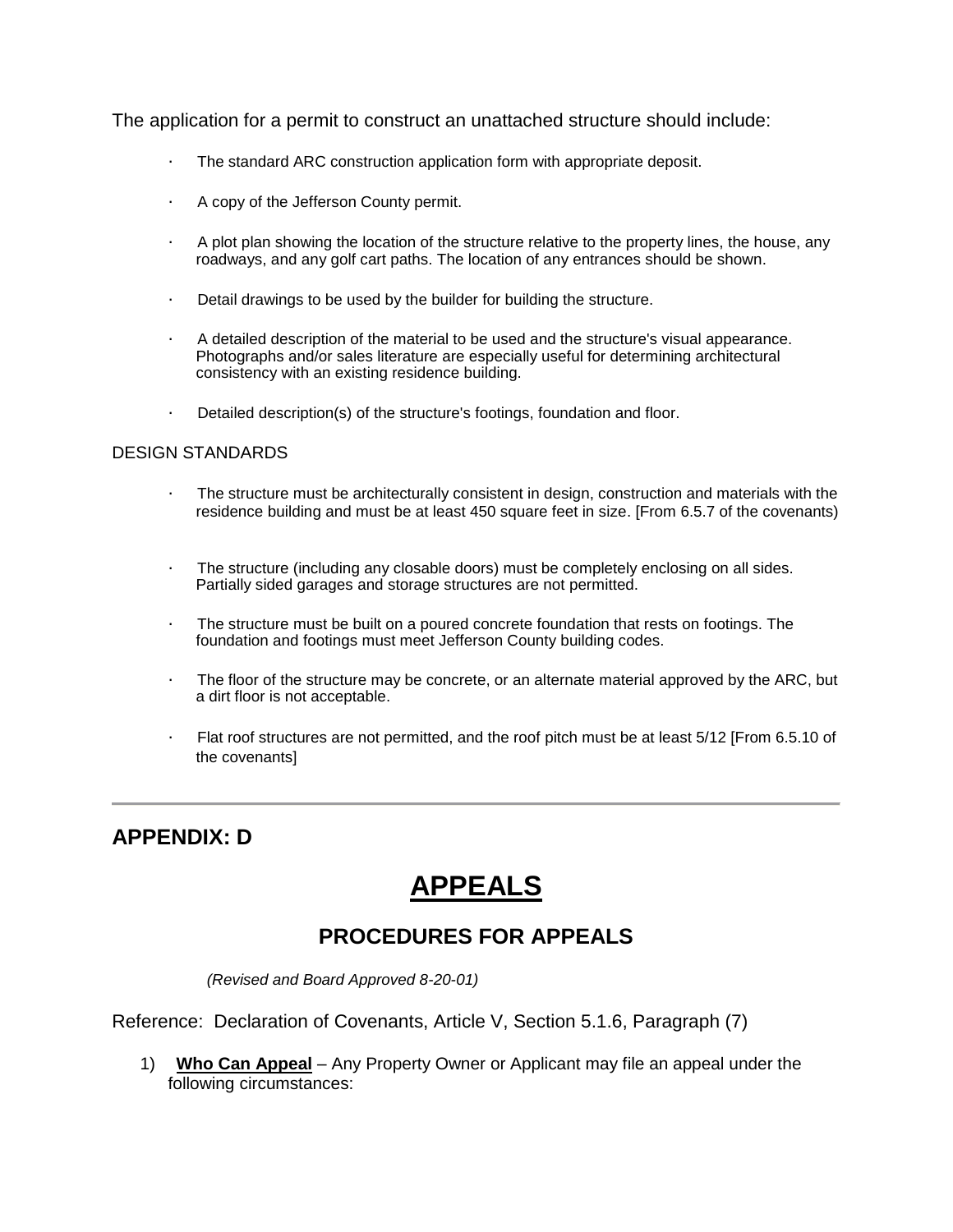- a) **Permit was Denied** The ARC has denied a request for a permit for a project, or a request for a variance, or a request for an extension of time.
- b) **Violation of Rules & Regulation** The ARC has cited the owner for a violation of the Declaration of Covenants, Rules, Regulations, or Design Standards. Or the ARC has given notice that the Property Unit, for which a permit has been issued, failed to pass final inspection.
- 2) **Filing an Appeal** The Property Owner should file the appeal within ten (10) business days of the ruling by the ARC. The appeal should be in writing and addressed to the President of the Board of Directors.
- 3) **Hearing of Appeal** A hearing of the appeal is to be granted within fifteen (15) business days of receipt of the appeal. The Board of Directors shall notify the property owner of the date, time and location of the hearing.
- 4) **Special Meeting for Hearing Appeals Only** The Board of Directors shall hold a special meeting for the sole purpose of hearing an appeal.
- 5) **Hearing of Appeal** the following procedures should be followed:
	- a) **ARC Representative(s)** shall present the information and rationale used in reaching their decision. This information should be provided to the Board of Directors a week or more before the hearing date.
	- b) **Property Owner(s)** shall present the information and rationale they feel justifies reversing the ARC ruling. The Property Owner may bring witnesses or experts to justify their position.
	- c) **After Hearing both sides** of the issue, the representative(s) of the ARC and the Property Owner(s)are to be excused from the meeting. Both sides should be told that a decision will be made by the Board of Directors and they will be informed in writing within the next ten (10) business days.
	- d) **Board of Directors Decide** In its review and decision the Board shall apply the then prevailing standards on architectural matters and site planning. The Board shall either approve or disapprove the decision of the ARC by majority vote of the Board attending the meeting.
	- e) **Notification of Ruling** The decision shall be in writing and should be signed by the President and at least one other member of the Board, and it should be delivered to the Property Owner(s) and to the ARC Co-Chairmen within ten (10) business days of the hearing.

**APPENDIX: F** *(Board Approved 12-10-01)*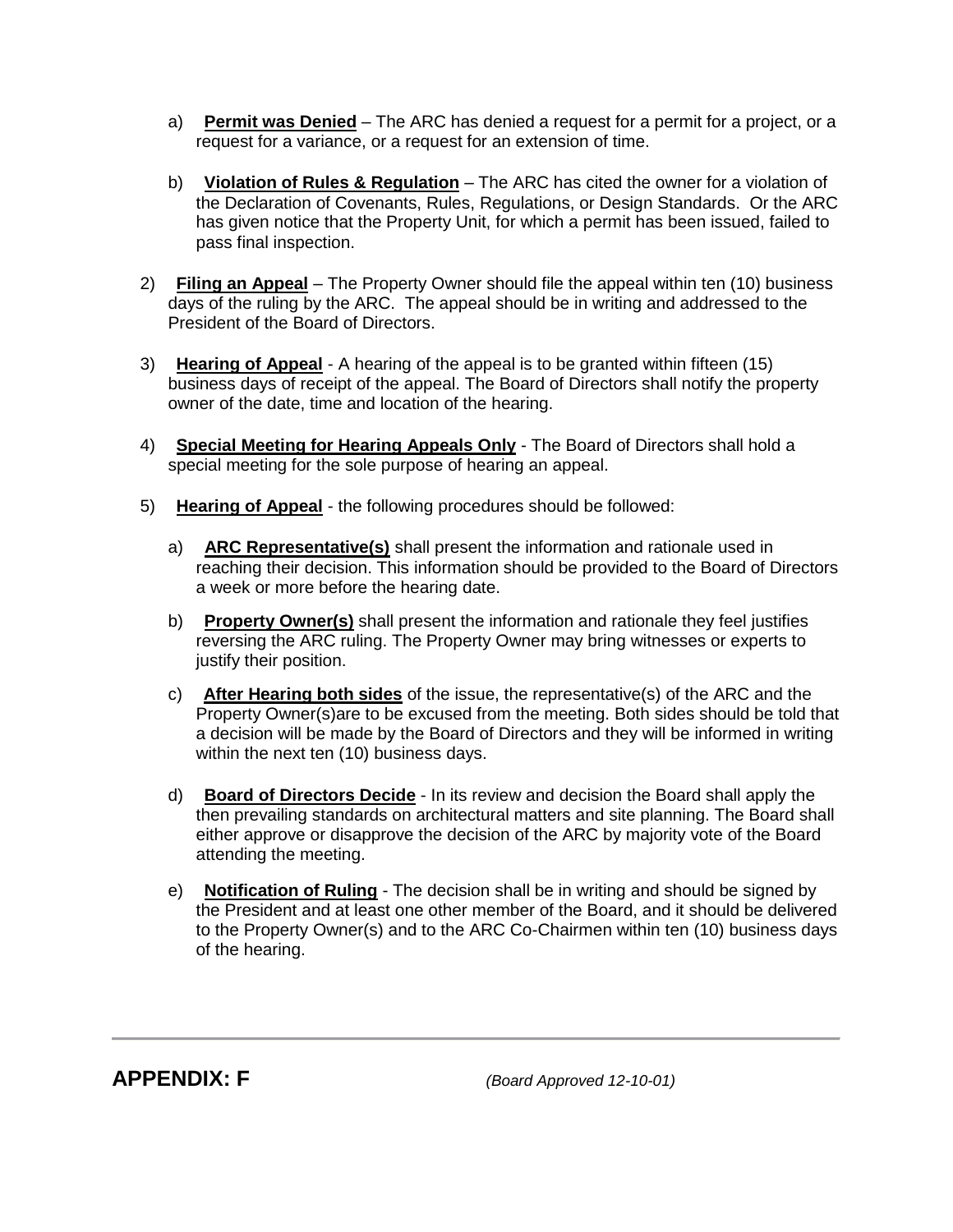### **COUNTRY CLUB OF SUGAR CREEK PROPERTY OWNERS ASSOCIATION, INC.**

### **ARCHITECTURAL REVIEW COMMITTEE**

November 9, 2000

John and Jenny Doe 3000 Greenway Drive Lot 11-40 High Ridge, Missouri 63049

Re: Overnight parking on Greenway Drive, Lot 40 - G1

John and Jenny,

We hesitate to bring this to your attention, as we are sure this is an oversight, but the Architectural Review Committee (ARC) is charged by the Board with insuring that the standards defined in the subdivision's covenants, conditions and restrictions are maintained and adhered to by all property owners. The intent of these conditions and restrictions is to preserve the environment that caused you and other homeowners to choose to live in this subdivision.

A blue Buick, license MO xxxxxx was observed parked overnight on the street on *mm/dd/yy* in front of your home. If this vehicle(s) does not belong to you or a guest in your household, please give me or someone on the ARC a call.

(1) On-street parking (habitual overnight on-street parking) **Subsection 6.16.6 of Section 6.16 (Storage and Parking of Personal Property and Vehicles)** of the covenants state **"Personal property including, without limitations, boats, trailers, campers, ... nor shall they be parked on any street overnight."** The parking of cars on the street in front of your house constitutes a violation of the covenants.

The ARC would like to resolve the issue(s) in the following manner:

- 1. The car should be parked in the garage or in the driveway as soon as possible, but no later than *dd/mm/yy* and the practice continued indefinitely.
- 2. The ARC has adopted a new procedure for dealing with repeated covenant violations. For any future violations after *dd/mm/yy,* the vehicle(s) will be subject to ticketing. The fine for each ticket is \$10.

If you would like to discuss this matter further you can contact me at 636-677-9999. We look forward to a timely resolution of this matter.

For the ARC,

Co-chairs: Robert Checkley and John Broeckelmann Members: Therese Laskowsky, Ron Lucas, Chris May, and Tim McClain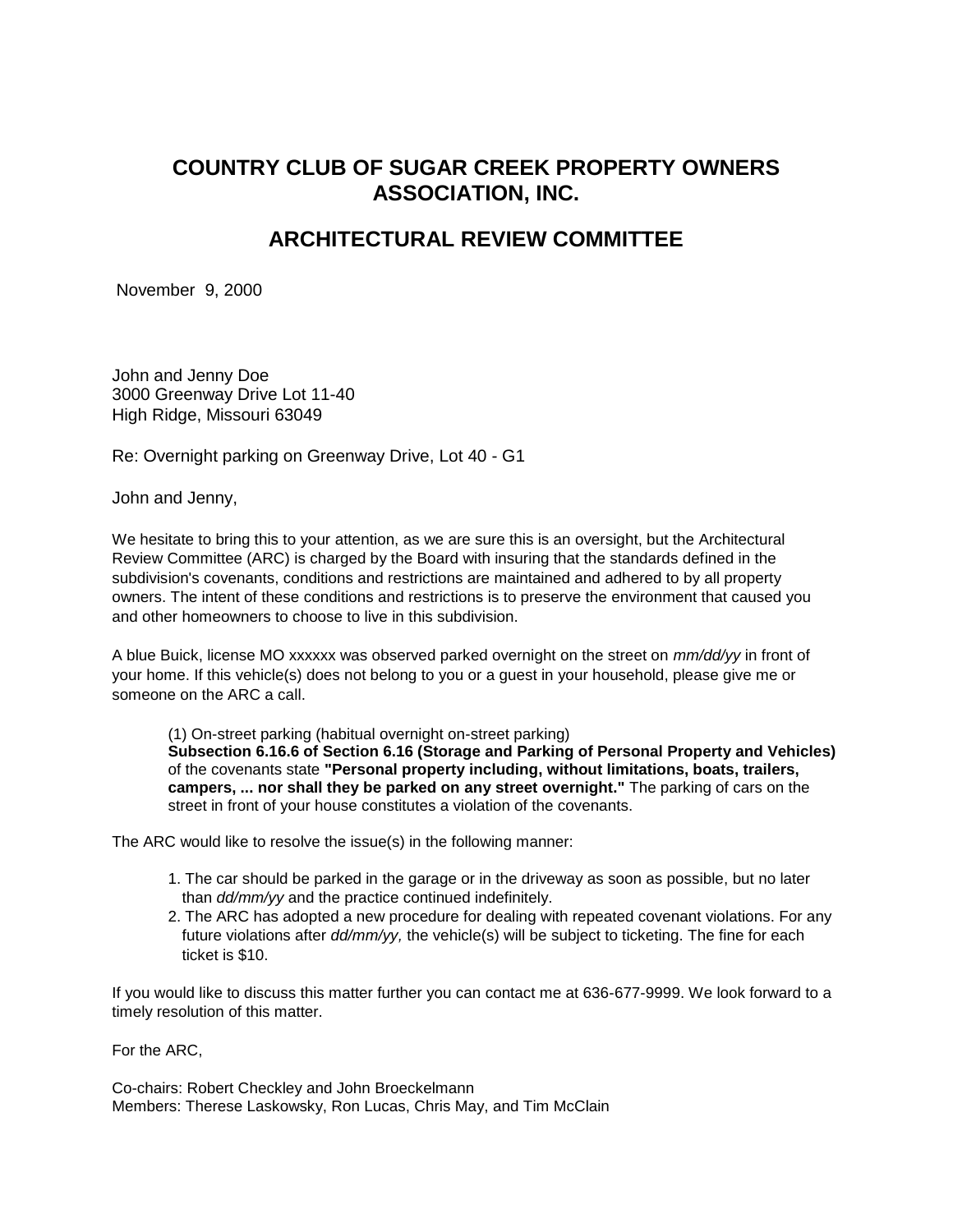# **APPENDIX: G** *(Revised and Board Approved 9-8-03)*

**Country Club of Sugar Creek Property Owners Association, Inc.** 

## **Architectural Review Committee**

# **APPROVED OFFICIAL FINES**

| <b>VIOLATION or COMPLAINT</b>                                                                            | <b>AMOUNT OF FINE</b>                                                                                                                                            | <b>TIME LIMIT GIVEN</b><br><b>FOR HOMEOWNER</b><br><b>TO RESOLVE</b><br><b>COMPLAINT</b> |
|----------------------------------------------------------------------------------------------------------|------------------------------------------------------------------------------------------------------------------------------------------------------------------|------------------------------------------------------------------------------------------|
| <b>ANIMAL CONTROL</b>                                                                                    | \$10 / DAY UNTIL<br>CORRECTED                                                                                                                                    | <b>15 BUSINESS</b><br><b>DAYS</b>                                                        |
| <b>COMMERCIAL VEHICLE(S)</b>                                                                             | \$10 / DAY UNTIL<br><b>CORRECTED</b>                                                                                                                             | <b>15 BUSINESS</b><br><b>DAYS</b>                                                        |
| CAMPERS, RV's, BOATS,<br><b>TRAILERS</b>                                                                 | \$10 / DAY UNTIL<br><b>CORRECTED</b>                                                                                                                             | <b>15 BUSINESS</b><br><b>DAYS</b>                                                        |
| SIGNAGE THAT DOES NOT<br><b>CONFORM TO COVENANT</b><br><b>SPECIFICATIONS</b>                             | \$10 / DAY UNTIL<br><b>CORRECTED</b>                                                                                                                             | <b>15 BUSINESS</b><br><b>DAYS</b>                                                        |
| UNAPPROVED CONSTRUCTION                                                                                  | \$25 / DAY UNTIL<br><b>CORRECTED</b>                                                                                                                             | <b>15 BUSINESS</b><br><b>DAYS</b>                                                        |
| PROPERTY MAINTENANCE                                                                                     | \$10 / DAY UNTIL<br><b>CORRECTED</b>                                                                                                                             | <b>15 BUSINESS</b><br><b>DAYS</b>                                                        |
| <b>HABITUTAL OVERNIGHT</b><br>ON STREET PARKING                                                          | \$10 / DAY UNTIL<br><b>CORRECTED</b>                                                                                                                             | <b>15 BUSINESS</b><br><b>DAYS</b>                                                        |
| <b>EXTERIOR LIGHTING</b>                                                                                 | \$10 / DAY UNTIL<br><b>CORRECTED</b>                                                                                                                             | <b>15 BUSINESS</b><br><b>DAYS</b>                                                        |
| NONMOWING OF<br><b>VACANT LOTS</b>                                                                       | \$100.00 PER OCCURRENCE<br>(Board Approved 5-13-02)                                                                                                              |                                                                                          |
| <b>FAILURE TO COMPLETE A</b><br><b>CONSTRUCTION PROJECT BY</b><br>THE REQUIRED COMPLETION<br><b>DATE</b> | <b>FORFEITURE OF SECURITY</b><br>DEPOSIT OR \$200.00 PLUS<br>\$10.00 PER DAY FOR FIRST 90<br>DAYS - \$50.00 PER DAY AFTER<br>90 DAYS<br>(Board Approved 11-5-02) |                                                                                          |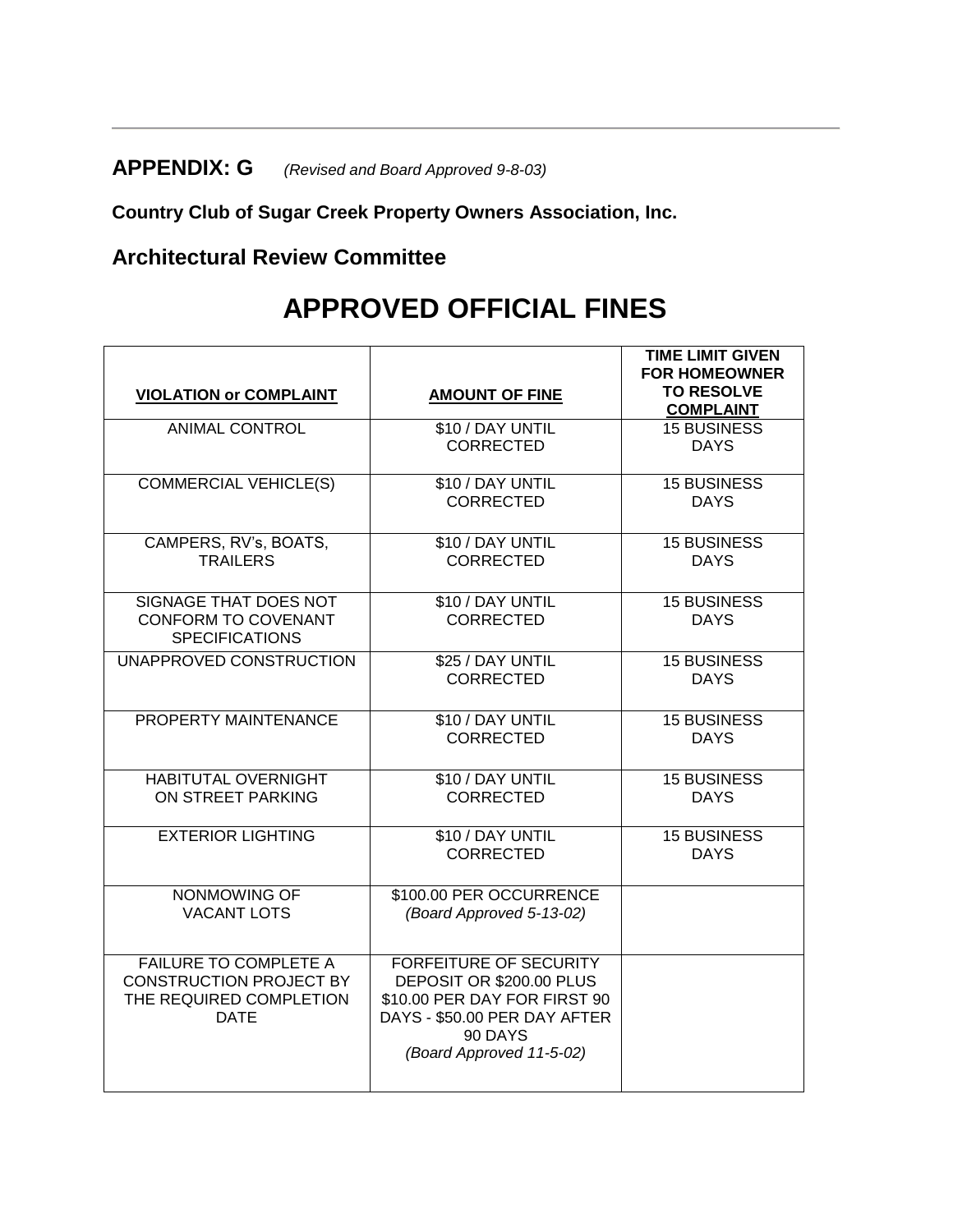| <b>FAILURE TO COMPLY WITH</b><br><b>BOARD APPROVED TRASH</b><br><b>HAULING SERVICE</b> | PENALTY OF \$50.00<br>PLUS \$10.00 PER DAY UNTIL<br><b>COMPLIANCE IS MET</b><br>(Board Approved 1-13-03) | <b>15 BUSINESS</b><br><b>DAYS</b> |
|----------------------------------------------------------------------------------------|----------------------------------------------------------------------------------------------------------|-----------------------------------|
| ALL OTHER VIOLATIONS<br>(MAJOR)                                                        | \$25 / DAY UNITL<br>CORRECTED<br>(Board Approved 9-8-03)                                                 | <b>15 BUSINESS</b><br><b>DAYS</b> |
| ALL OTHER VIOLATIONS<br>(MINOR)                                                        | \$10 / DAY UNTIL<br><b>CORRECTED</b><br>(Board Approved 9-8-03)                                          | <b>15 BUSINESS</b><br><b>DAYS</b> |

## **APPENDIX : I** *(Board Approved 1-13-03)*

**Country Club of Sugar Creek Property Owners Association, Inc.** 

### **Architectural Review Committee**

March 1, 2003

John and Jane Doe ???? Country Club Drive High Ridge, Missouri 63049

Re: Mowing of Grass and Weeds on your lot Dear John and Jane,

The purpose of this letter is to make sure that you are aware of your responsibility related to the mowing of the vacant lot that you own in the Country Club of Sugar Creek subdivision.

### **Reference ARTICLE VI, Sections 6.19.1, 6.19.2 and 6.19.3. of the subdivision's covenants and restrictions.**

Summarized these restrictions state that, "Each Lot Owner shall keep all grass, plantings and other vegetation on the Owner's Lot neatly cut, trimmed and in healthy condition. No grass, nor weeds, brush or other vegetation with the exception of landscaping plants which require taller growth, shall be allowed to grow taller than eight (8) inches on any improved or unimproved lot."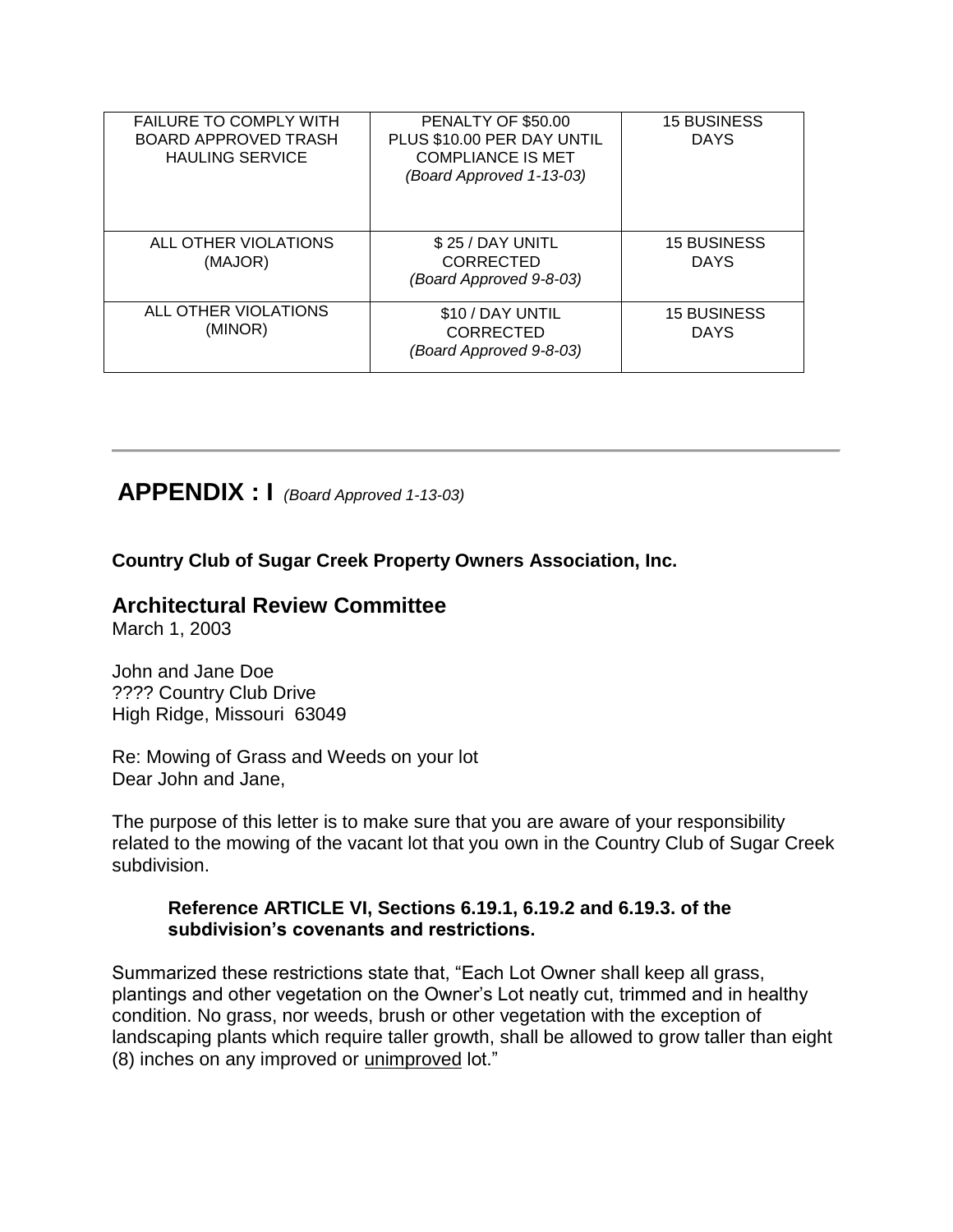The covenants also state that The Homeowners Association shall have the right to cut any grasses or weeds which are higher than that permitted by the restrictions and to charge the Lot Owner a penalty fee in addition to the expense incurred in having the grass or weeds cut.

**It is your responsibility to maintain your property – On the 1st Tuesday of each month, April through November, your lot will be cut if the grass and/or weeds exceed eight (8) inches in height.** The mowing expense plus a penalty fee of \$100, per occurrence, will be billed to you. Should you fail to pay the invoice amount within 15 business days of the invoice, a lien will be placed on your property as provided in the Covenants.

### **WARNING: YOU WILL NOT RECEIVE ANY FURTHER NOTICES IN 2003**

If you have any questions, please call Brett Barton at 314-477-4776

For the ARC,

Brett Barton Co-Chair ARC

Co-chair ARC: Susan Brandon

Members: Brett Barton and Therese Laskowsky, and Catherine Lauman

**APPENDIX: J** *(Board Approved 11-5-02)*

**Country Club of Sugar Creek Property Owners Association, Inc.**

# **Citation for Recurring Covenant Violation**

VIOLATION [check and circle]

\_\_\_\_\_\_ Overnight on-street parking

\_\_\_\_\_\_Improperly parked trailer, RV, boat, or commercial vehicle

Pet improperly restrained or being a nuisance

Description:

Lot # \_\_\_\_\_\_\_\_\_\_ Homeowner \_\_\_\_\_\_\_\_\_\_\_\_\_\_\_\_\_\_\_\_\_\_\_\_\_\_\_\_\_\_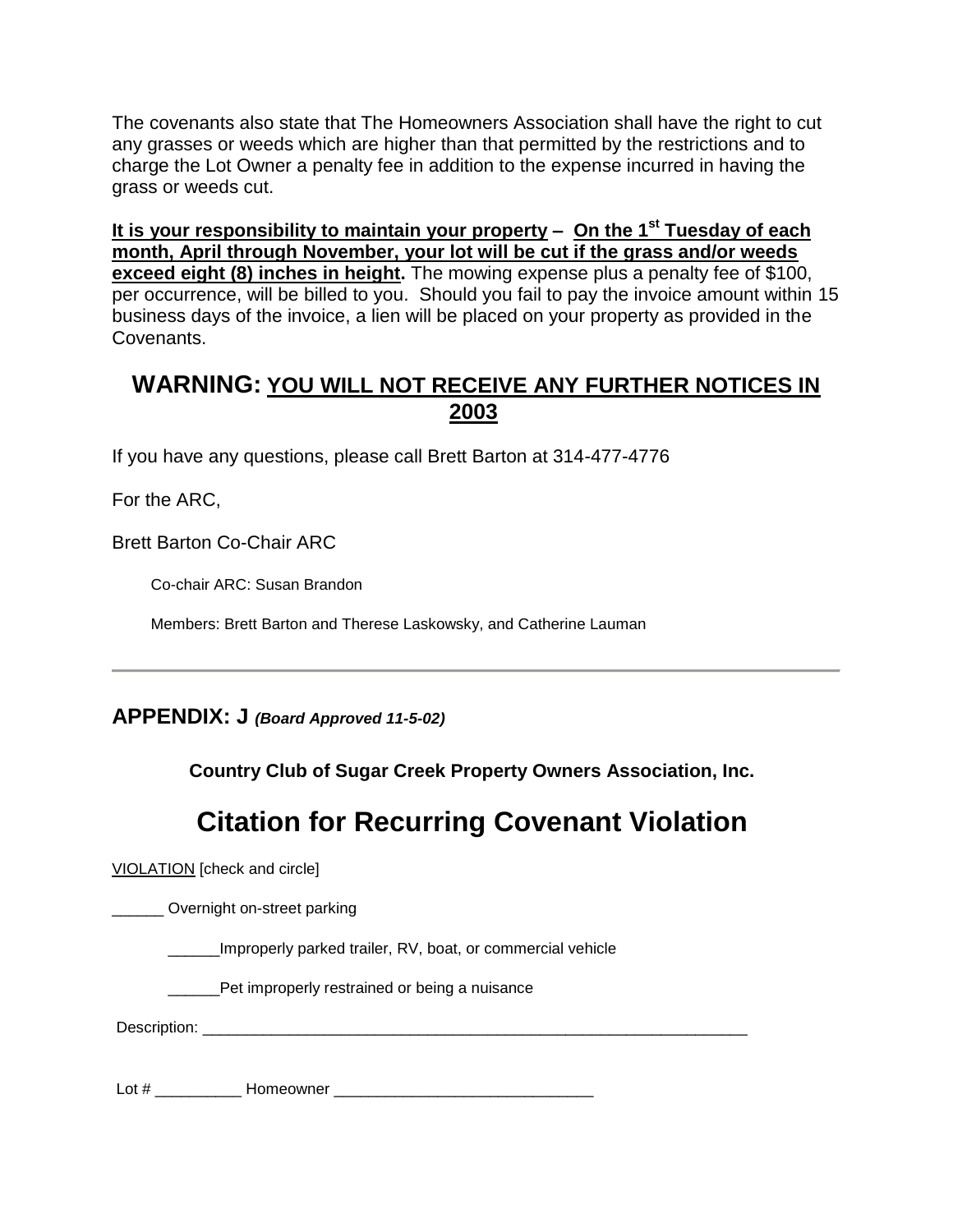DUE DATE:  $\Box$ 

AMOUNTOF FINE:

Please make the check payable to **Country Club of Sugar Creek Property Owners Association, Inc.** 

and mail to:

|                                                                                  | Mr. Dale Furtwengler<br>2412 Oak Mont Ct. | If payment is not received by the due date given above, a lien will be<br>placed on your property. You, the homeowner, will then be required to<br>pay the lien, recording and release fees, and interest at the rate of<br>10% per year. |  |                  |  |  |  |
|----------------------------------------------------------------------------------|-------------------------------------------|-------------------------------------------------------------------------------------------------------------------------------------------------------------------------------------------------------------------------------------------|--|------------------|--|--|--|
|                                                                                  | High Ridge, MO<br>63049                   |                                                                                                                                                                                                                                           |  |                  |  |  |  |
| Citation issued by ________________________Date ________________________________ |                                           | letter the control of the control of the control of the control of the control of the control of the control o                                                                                                                            |  | Date of original |  |  |  |
| TREASURER COPY / PROPERTY OWNER COPY / ARC FILE COPY                             |                                           |                                                                                                                                                                                                                                           |  |                  |  |  |  |
|                                                                                  |                                           |                                                                                                                                                                                                                                           |  |                  |  |  |  |

## **APPENDIX: K**

### **JEFFERSON COUNTY - ANIMAL CONTROL ORDER**

Commissioner Charles Heisler introduced and moved the adoption of the following order:

#### **AN ORDER 1O-22-92 REPEALING AN ORDINANCE ADOPTED JULY 1, 1974 RELATING TO RABIES CONTROL AND OTHER MATTERS, IN ITS ENTIRETY, AND ORDERING IN LIEU THEREOF THE "JEFFERSON COUNTY ANIMAL CONTROL ORDER"**

Be it ordered by the County Commission of Jefferson County, Missouri as follows:

**SECTION 1.** The ordinance adopted on July 1, 1974 relating to rabies control and other matters is hereby repealed in its entirety and the County Commission orders the adoption of the "Jefferson County Animal Control Order" as follows:

### **JEFFERSON COUNTY ANIMAL CONTROL ORDER**

### **SECTION I. PURPOSE.**

This order is made for the purpose of regulating the ownership and possession of animals in the unincorporated areas of Jefferson County, Missouri in order to protect and promote the public health and safety and prevent the entrance of infectious, contagious, communicable or dangerous diseases into Jefferson county, Missouri.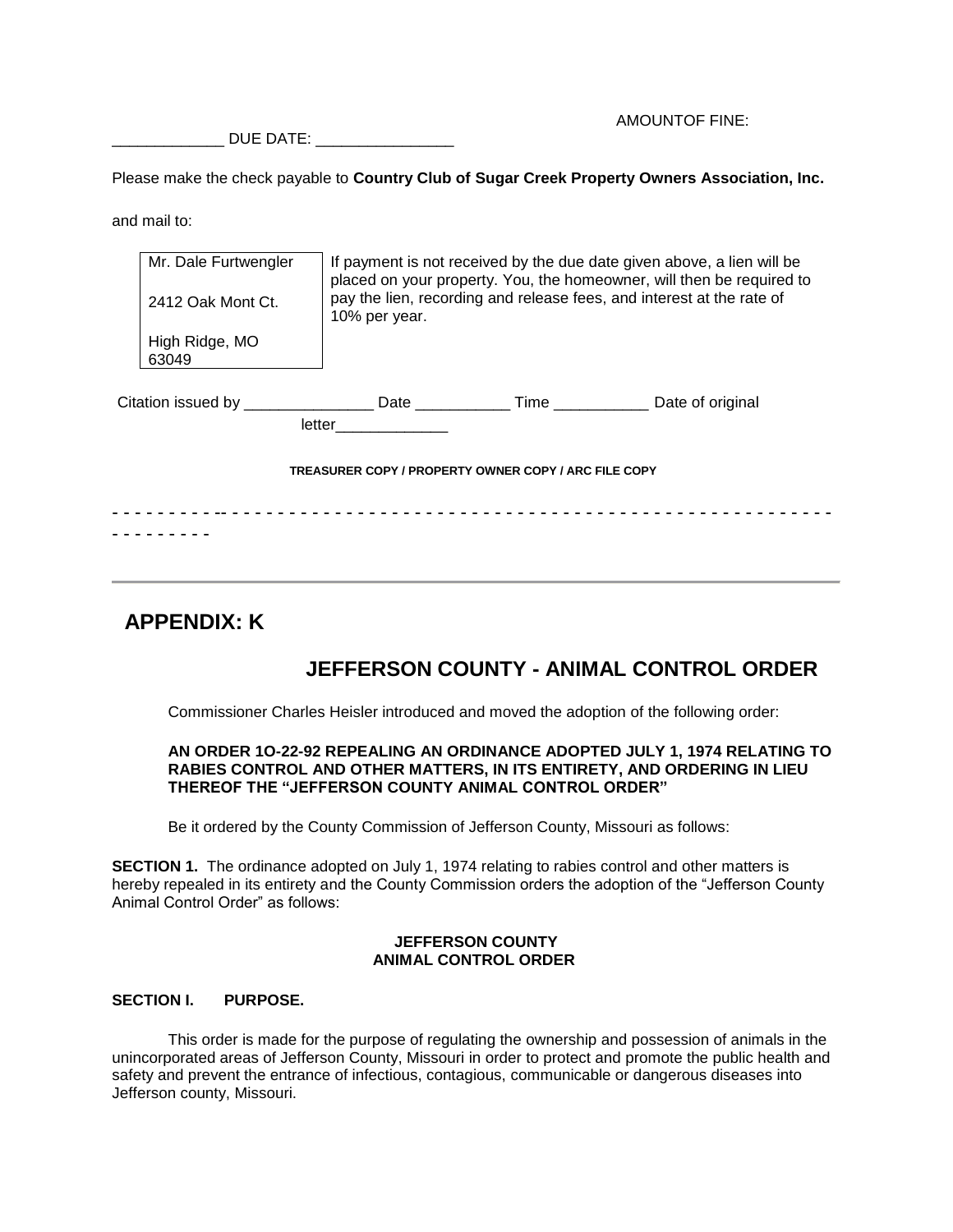### **SECTION II. AUTHORITY.**

These regulations are enacted under authority vested in the County Commission of Jefferson County, Missouri by Section 192.300 RSMo. Supp. 1991.

#### **SECTION III. DEFINITIONS.**

As used in this order, unless the context clearly indicates otherwise, the following words and terms shall have the following meanings:

**1. Animal Control Officer:** any individual employed or appointed to enforce the animal control regulations by order of the Jefferson County Commission.

**2. Commission:** the County Commission of Jefferson County, Missouri.

**3. Dangerous Exotic Animal:** lion, tiger, leopard, ocelot, jaguar, cheetah, margay, mountain lion, Canada lynx, bobcat, jaguarondi, bear, hyena, wolf, coyote, nonhuman primate or dangerous or poisonous reptile.

**4. Director:** any person appointed by the Jefferson County Commission to supervise the administration of the provisions of this order or such other person so designated on a temporary basis by order of the Jefferson County Commission.

**5. Feral Cat:** Any cat of any breed that is or becomes undomesticated untamed, wild or is not a pet.

**6. Kennel:** any person, group of persons or corporations, engaged in breeding, buying, selling, sheltering or boarding of dogs, whether for pleasure or for profit. The owner of six or more dogs whether owned for pleasure or profit, breeding or exhibiting, shall be deemed to be the operator of a kennel.

**7. At Large:** a dog or cat shall be deemed to be at large when it is off the property of its owner and not under the restraint of a competent person.

**8. License:** a tag and/or certificate issued by Jefferson County evidencing that a dog has been registered with and licensed by Jefferson County.

**9. Own or Possess:** a property interest in an animal, actual or claimed, or the exercise of dominion or control over an animal, or the intent to exercise dominion or control over an animal with the present ability to do so.

**10. Person:** any natural person, business entity of any type, corporation, trust association of any type or any agent, officer or employer of any of the foregoing.

**11. Rabies Compendium:** the last edition of a document by that name published prior to the adoption of this order by the National Association of State Public Health Veterinarians which serves as a standard for rabies vaccine, treatment and policy.

**12. Resident:** any person as herein defined who or which is physically present within the unincorporated areas of Jefferson County, Missouri for more than thirty (30) successive days regardless of the reason for such presence.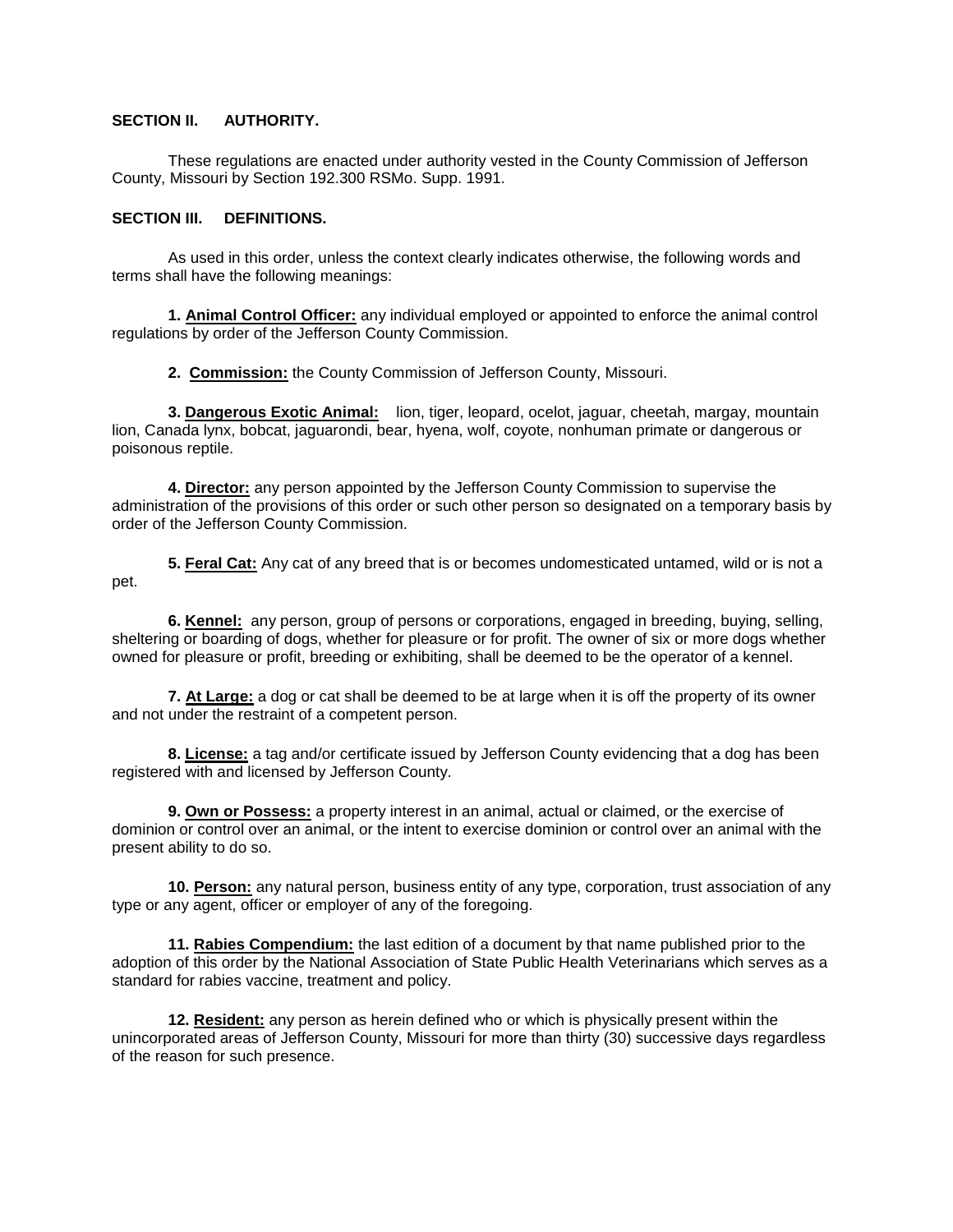**13. Restricted areas:** All duly platted and recorded residential subdivisions including mobile home parks containing twenty-five or more residential lots and such area as are hereafter designated by the County Commission.

**14. Vicious Dog:** Any dog of any bread which without provocation or command bites or injures a human being or exhibits a pattern of behavior of biting or attacking or attempting to bite or attack human beings or other domesticated animals.

### **SECTION IV. DOG CARE.**

Any person who owns or possesses a dog subject to this section and subsections thereof shall abide by the following requirements for dog care:

**1. Vicious Dogs** - No person shall own or possess a vicious dog except in accordance with the following requirements:

**a. Vicious Dog Confinement** - All vicious dogs shall be securely confined within a building or in a securely enclosed and locked kennel.

**b. Standards for Vicious Dog Kennels** - A kennel used for keeping a vicious dog must have secure sides of sufficient height and a secure top attached to the sides to prevent escape. Such kennel must nave a secure bottom or floor attached to the sides of the kennel or the sides of the kennel must be embedded in the ground no less than two (2) feet. The kennel must be locked with a key or combination lock when such dogs are within the structure. Any such kennel must comply with all applicable zoning and building regulations.

**c. Building Confinement of Vicious Dogs** - When confined within a building, no vicious dogs may be kept on a porch, patio or in any part of building that would allow the dog to leave such building on its own volition. No such dog may be kept in a. building when windows are open or when screen windows or screen doors are the only obstacle preventing the dog from leaving the building.

**d. Control of Vicious Dogs** - No person shall permit a vicious dog to go outside its kennel or building unless the animal is secured on a chain, leash or tether of such strength and design as to prevent escape no longer than four (4) feet in length and that person has physical control of the chain, leash or tether. Such dogs shall not be leashed to inanimate objects such as trees, posts or buildings.

**e. Vicious Dog Signs** - signs shall be conspicuously posted upon kennels of vicious dogs plainly visible from all sides in letter at least four (4) inches high stating the following: "Beware of Vicious Dog".

**f. Liability Insurance for Vicious Dogs** - All persons who own or possess a vicious dog must present to the animal control officer, upon demand and reasonable notice, proof of public liability insurance in a single incident amount of fifty thousand dollars (\$50,000.00) for bodily injury to or death of any person or persons, or for damage to property, which may result from the ownership or possession of such dog. Such insurance policy shall provide that no cancellation of that policy will be made unless ten (10) days written notice is first given to the animal control officer.

**2. Vaccination of Dogs and Cats; Registration and Licensing of Dogs; Duties of the Director, Veterinarians and Persons Responsible for Animals.**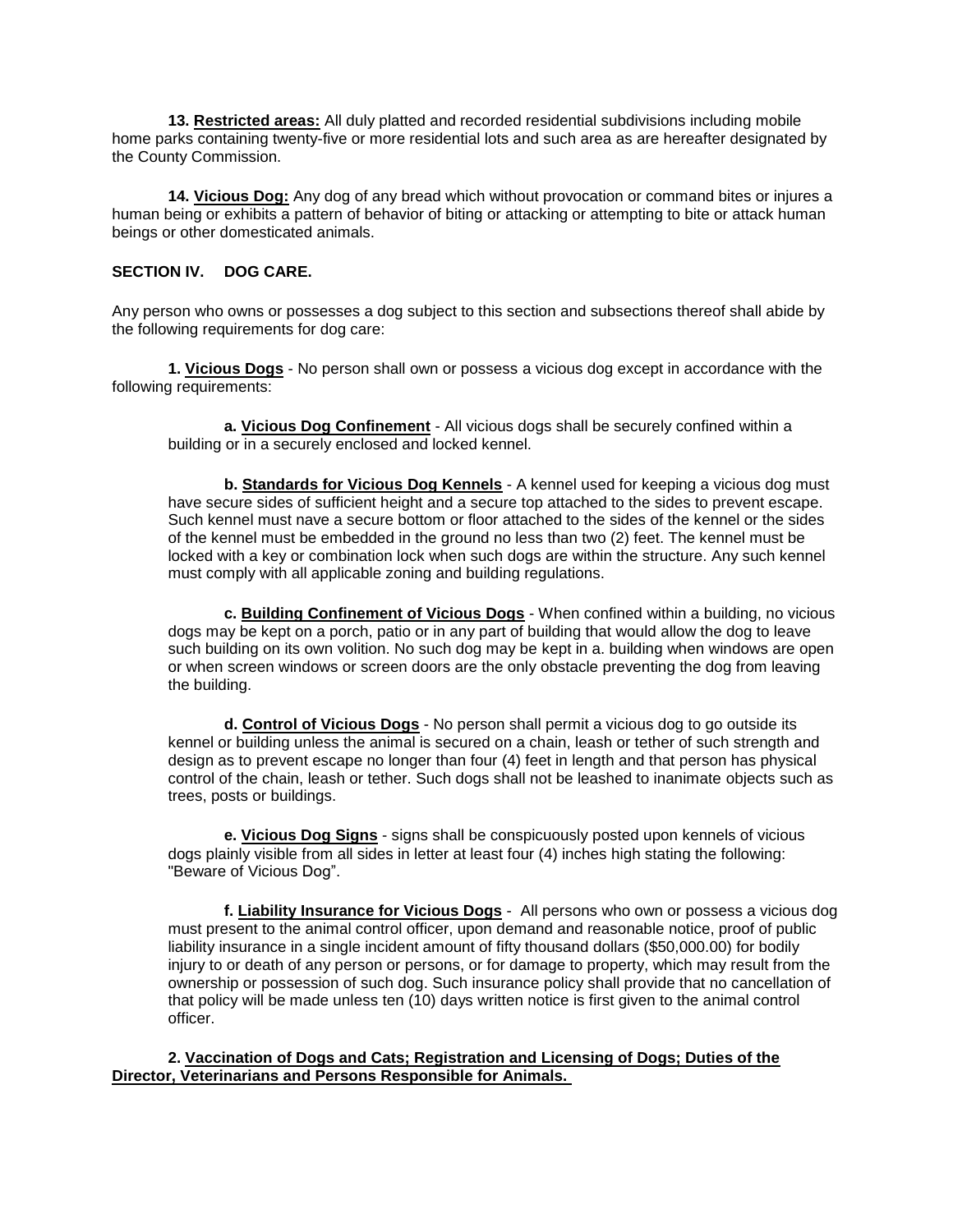**a.** No person shall own or possess a dog or non-feral cat over three months of age in the unincorporated area of Jefferson County unless such dog or cat is kept vaccinated appropriately with a vaccine approved and listed in the Rabies Compendium and administered as specified therein.

**b.** Every dog and cat present in the unincorporated portion of Jefferson County shall be vaccinated as indicated by the Compendium.

**c.** Every dog present in the unincorporated portion of Jefferson County shall be registered and licensed as provided by this order. The Director shall prepare certificates in triplicate and numbered tags which shall evidence licensing of the dog.

**d.** The certificates and licenses may be distributed to veterinarians to accomplish the vaccination-registration program described in this order. The Director shall also make the certificates and licenses available to veterinarians who do not practice in the unincorporated area of Jefferson county but who vaccinate animals which are transported into the unincorporated area of Jefferson County and are willing to participate in the vaccination-registration program.

*e.* The fee for registration and licensing shall be Four Dollars (\$4.00) per year. The registration and licensing period shall coincide with the period of effectiveness of the vaccination.

**f.** Veterinarians shall be provided with appropriate registration materials and tags and shall account to the Director at appropriate intervals as designed by the Commission or the Director.

**g.** When vaccinating any dog, a veterinarian shall completely fill out, in triplicate, copies of the registration materials obtained from the Director. The veterinarian shall immediately present one copy to the owner of the animal together with the appropriate tag and deliver a copy to the Director at such time as an accounting is made. The remaining copy of the certificate shall be retained by the veterinarian performing the vaccination.

**h.** The copy of the certificate given to a person responsible for the dog shall be retained by the person responsible for the dog for inspection by the Director or his authorized representative or any police officer.

**i.**At the time of the vaccination of any dog, the veterinarian shall deliver the license tag to the person responsible for the dog. It is the responsibility of every person responsible for a dog to attach the license tag to the collar or harness of the vaccinated dog and determine that such collar or harness is worn by that dog at all times when the animal is outside the residence of a person responsible for the dog. Any dog found without a license tag may be deemed to be not vaccinated under this order and unlicensed.

**j.** A veterinarian shall be paid the appropriate fee for each certificate and license by a person responsible for the dog being vaccinated, registered and licensed and the fee shall be paid to the County at the time of accounting.

**k.** A dog which has been vaccinated in accordance with the requirements of the Compendium but not registered and licensed as required in this order, shall within thirty (30) days be registered and licensed as required by this order. This registration shall be accomplished by the owner or a person responsible for the dog presenting a valid vaccination certificate from a veterinarian licensed by a state of the United States (regardless of whether that veterinarian has been licensed in Missouri) to the Director at the Jefferson County Animal Control Shelter. Upon presentation of such a document, a registration certificate and license shall be issued to expire no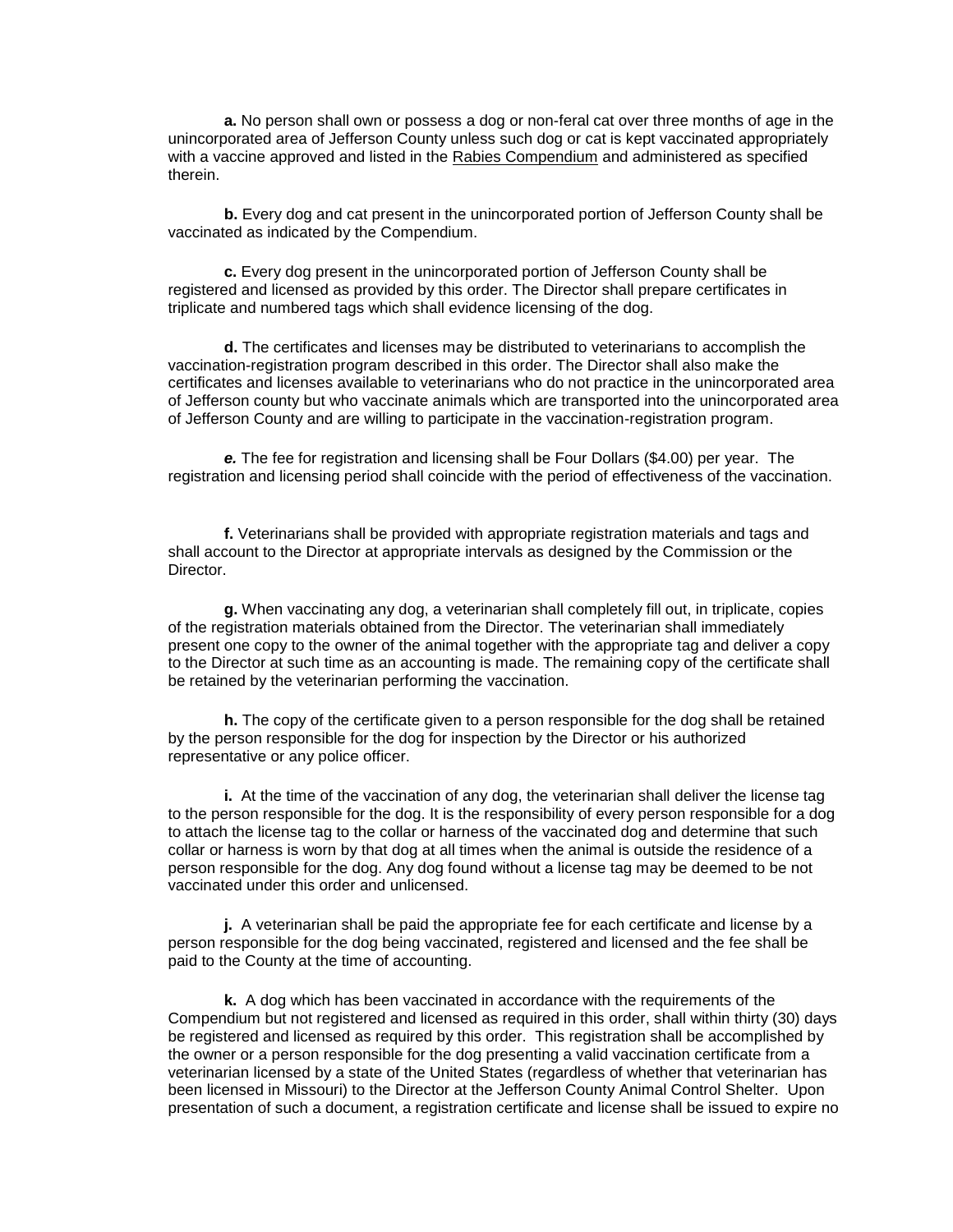later than the period the anti-rabies vaccine is effective. A license fee shall be paid as required by this order.

**l.** The Director may cause inoculation clinics to be held for the purpose of obtaining compliance with this section.

**3. Confinement and Control of Dogs in Restricted Areas** - It shall be unlawful for any dog to be unconfined or unrestrained, or for any person who owns or possess a dog to permit such dog to be within an restricted area unconfined or unrestrained, unless such dog is:

**a.** On real estate owned or lawfully possessed by such owner or possessor: or

**b.** On real estate owned or lawfully possessed by another person who has expressly consented to the presence of such dog; or

**c.** In a motor vehicle being driven or parked upon a public road: or

**d.** Engaged with its owner or possessor in hunting or training: or

**e.** Under the immediate control of its owner or possessor by means of a leash or trained command.

The provisions of this subsection are not intended, nor shall be construed, to abrogate or modify any other provisions of law pertaining to trespass or the right and privileges pertaining to the ownership or possession of real or person property.

**4. Possession of Ferrets Prohibited. Exceptions** - No person shall own, possess or sell a ferret except those lawfully owned or possessed on or prior to the effective date of adoption of this order. The offspring of such ferrets may be owned or possessed until weaned and independent of essential maternal care. These limitations on ownership or possession of ferrets shall cease upon determination by the Animal Control Director that a medically approved vaccine and observation period have been established, and thereafter ferrets must be vaccinated in accordance with the then current Rabies Compendium.

**5. Permitting Dogs to Bite or Attack Prohibited, Exceptions** - No person who owns or possesses a dog shall permit such dog to bite or attack another human being or domesticated animal. This subsection shall not apply to the use of dogs by law enforcement agencies or to lawful defense of person or property.

**6. Dangerous Animal Registration, Exceptions** - All dangerous exotic animals shall be registered, licensed or permitted as lawfully required by the Missouri Department of Conservation, the United States Department of Agriculture or such other applicable federal, state or county agency; in the event no federal, state or county agency requires registration, licensing or permitting of a particular exotic animal, then such animal shall be registered with the Director. The provisions of this subsection shall not apply to a properly maintained zoological park, circus, scientific or educational institution, research laboratory or veterinary hospital.

### **SECTION V. ADMINISTRATION AND ENFORCEMENT OF ANIMAL CONTROL REGULATIONS.**

The provisions of this chapter shall be administered as follows:

**1. Director and Officials Appointment and Duties** - The provisions of this order shall be administered by the Director with the advice, consent and approval of the Jefferson County Commission.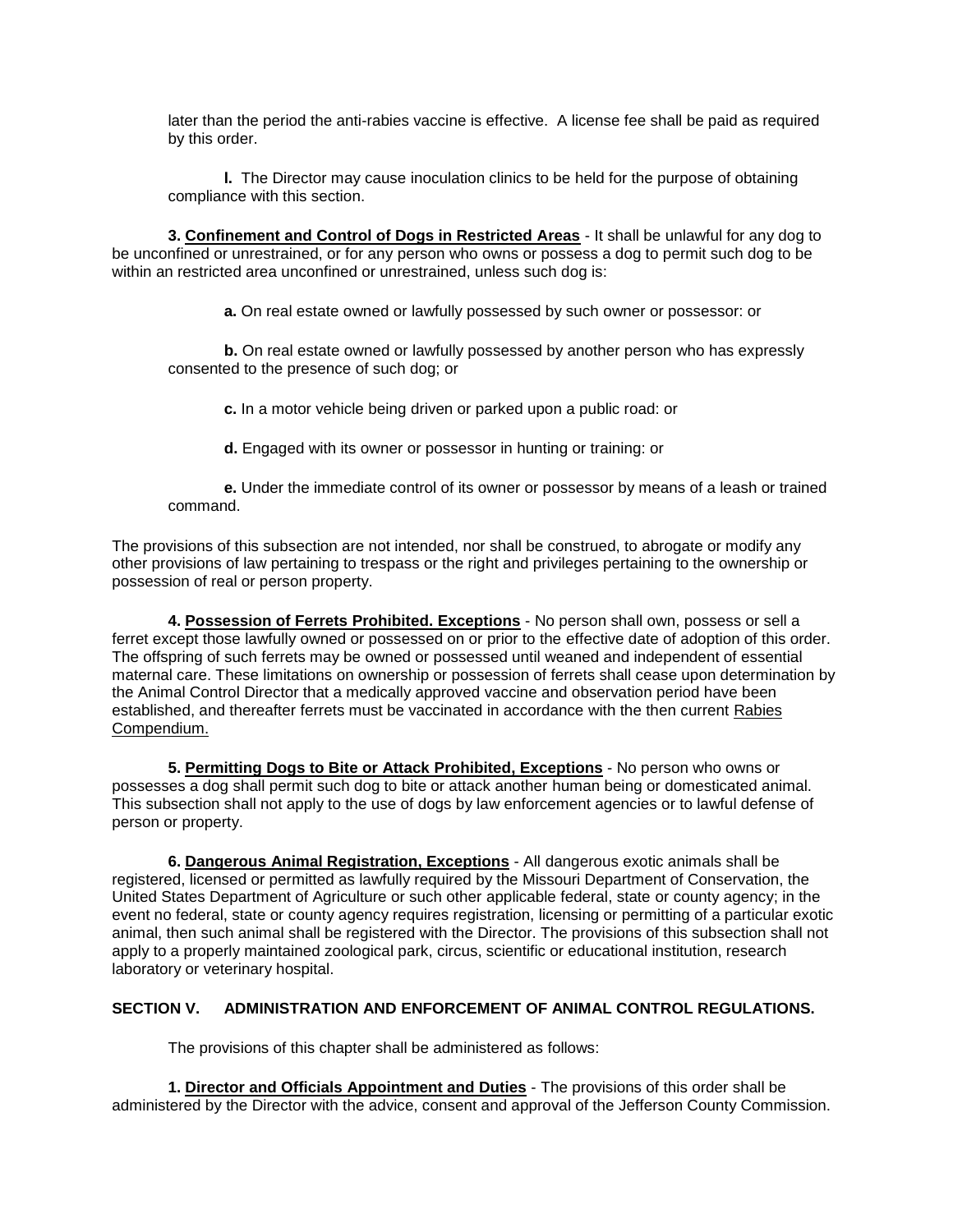The Director is hereby authorized to appoint or designate such other animal control officials, with the advice, consent and approval of the Jefferson County Commission, for the purpose of assisting the Director in administering or enforcing the provisions of this order.

**2. Animal Control Officers, Appointment and Duties** - The Jefferson county Commission may appoint one or more persons as animal control officers whose duty it shall be to enforce the provisions of this order and any other provisions or state law pertaining to the abuse or neglect of animals.

**3. Animal Shelter, Establishment** - The Jefferson County Commission may provide an animal shelter or shelters for the reception and humane care of impounded animals and for this purpose may contract with any governmental entity, not-for-profit corporation or association or licensed kennel upon such terms and conditions as are mutually deemed appropriate.

**4. Interference with Animal Control Officers Prohibited** - No person shall knowingly interfere with any person appointed under the provisions of this order in the performance of such person's official duties as prescribed by this order or as provided by state law.

**5. Refusal to Deliver Animal to Animal Control Officers Prohibited** - No person shall refuse to deliver an animal to an animal control officer when requested to do so under impoundment provisions of this order.

**6. Removal of Animals from Animal Control Officers or Shelters Prohibited** - No person shall remove an animal from the custody of an animal control officer or county animal shelter by force, deceit or otherwise, when such animal has been impounded by such officer under the provisions of this order or state law unless such person has first obtained the express consent from such officer for removal.

### **SECTION VI. ANIMALS IMPOUNDED, WHEN / WHERE KEPT,**

**1. Impoundment General** - The Director or other persons designated by the Director shall have the power to impound dogs and cats and other animals as follows:

**a.** Dogs not wearing a valid, unexpired license;

**b.** All dogs and cats, registered or unregistered, not securely confined in an enclosed place, while in heat or estrus;

**c.** All dogs, cats or other animals which are at large in Jefferson County or which have been at large in the county and are immediately pursued by an animal control officer regardless of whether the animal is at large at the time it is apprehended;

**d.** All dogs and cats for whom there is no person apparently responsible;

**e.** Vicious animals which are not confined in the manner prescribed in section IV, 1 or which have at any time escaped from confinement as required by section IV, 1 whether or not the animals are so confined at the time of impounding;

**f.** Dogs and cats not vaccinated against rabies;

**g.** Unconfined animals in quarantined areas;

**h.** Dogs, cats or other animals which have bitten a person or animal;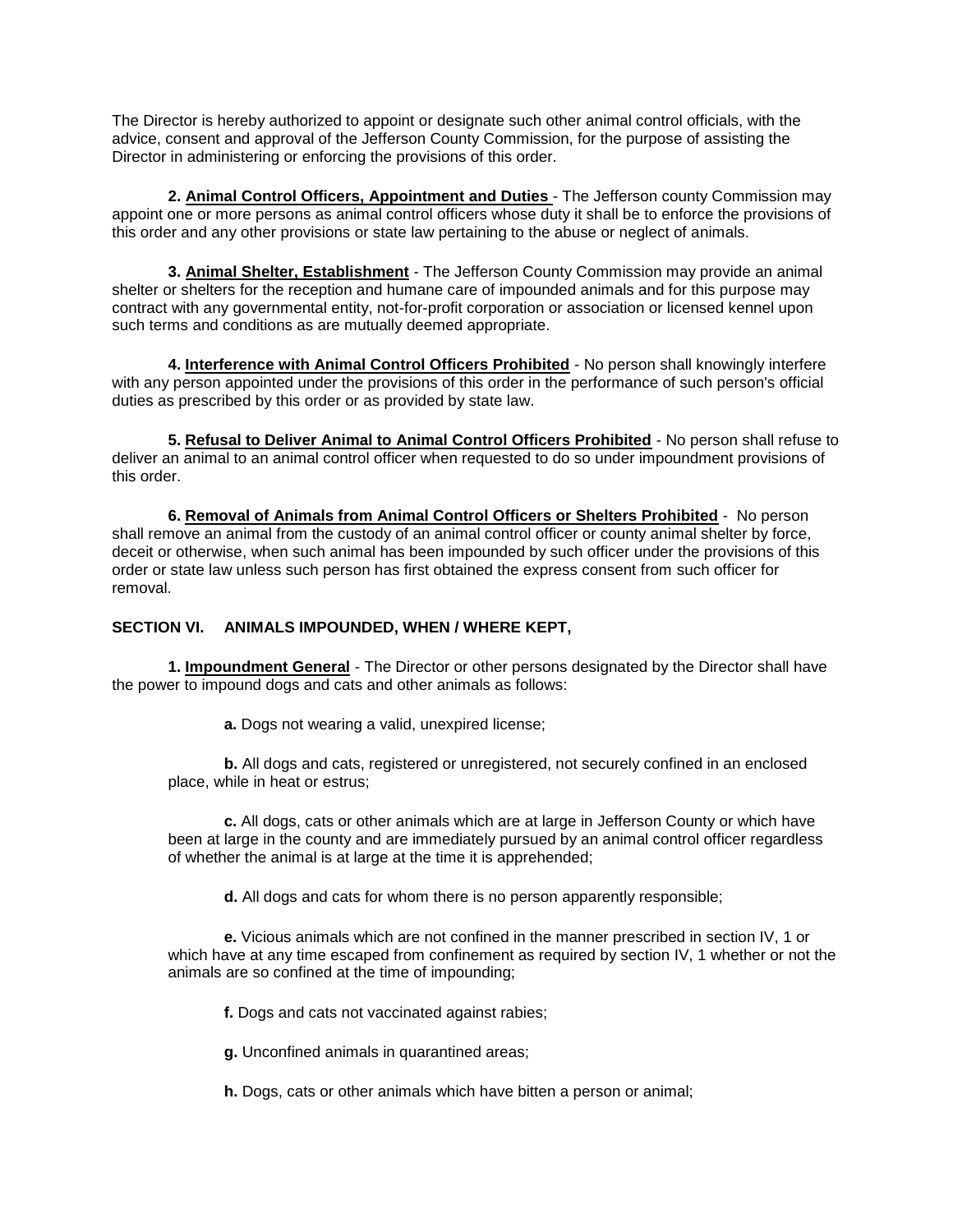**i.** Dogs and cats for whom there is no responsible person who can provide adequate shelter or food;

**j.** Animals whose owners have voluntarily and intentionally relinquished control to the Director.

**2. Observation period, disposition of animals biting or attacking persons** - Any dog or cat which bites, injures or attacks any person, has been exposed to or suspected of being exposed to rabies or being bitten by a rabid animal shall be placed under observation for the ten (10) day period immediately following the bite. A vaccinated dog or cat shall be taken up and impounded at a veterinarian of the owner's choice, securely confined by the owner or impounded by the Director for a period of ten (10) days. A non-vaccinated dog or cat shall be taken up and impounded by the animal control officer, in the county animal shelter or with a veterinarian of the owner's choice, for a period of ten (10) days from the date of bite. If, within such period of ten (10) days, such dog or cat does not develop or manifest signs of rabies, it may be redeemed by the owner upon the payment of a daily boarding fee of the county or to a veterinarian of the owner's choice. If such animal is not redeemed within two days of the end of such ten (10) day period, it shall be humanely euthanized. If such animal does develop signs of rabies, it shall be the duty of the animal control officer to cause such animal to be examined by a licensed veterinarian. If the suspicion of rabies is confirmed by a veterinarian, the brain of the dog or cat will be submitted for a laboratory diagnosis. Any other warm-blooded animal in which rabies is suspected, which bites, injures or attacks any person, shall be impounded and humanely euthanized; and the brain and/or other structures submitted for rabies diagnosis.

**3. Place of Impoundment** - Unless otherwise provided in this order or other order of the commission, dogs, cats or other animals impounded pursuant to this section shall be impounded in the Jefferson County Animal control Shelter or elsewhere under the supervision of and in a manner satisfactory to the Director.

**4. Redemption and Disposal of Impounded Animals** - Unless otherwise specified in this order, any animal impounded pursuant to the provisions of subsection 1 of this section may be redeemed by its owner or possessor at a county animal shelter during normal business hours or as authorized by the supervisor of that facility by payment of normal and customary charges imposed by the facility for the impoundment and boarding of such animal and a fee in the amount of Twenty-five Dollars (\$25.00) for the expense of the animal control officers capturing and impounding the animal, provided the owner or possessor thereof proves to the satisfaction of the supervisor of the facility or Director that there has been compliance with the provisions of subsection 2 of section IV, if applicable. The supervisor of the facility or Director shall make a reasonable effort to identify and notify the owners or possessors of an animal of the impoundment of their animals and of the redemption and disposal procedures prescribed herein. Any animal which is not redeemed within seven (7) days after impoundment under subsection 1 of this section or shall be disposed of as follows in the discretion of the Director:

**a.** Release of the animal to any person desiring to adopt an animal provided that the person adopting an animal complies with all of the requirements of Section VII herein.

**b.** Release of the animal to a humane society at no charge.

**c.** Humane euthanization provided the owner or possessor cannot be notified of impoundment after reasonable effort to notify the owner or possessor, or the owner or possessor thereof fails to redeem such animal within the redemption period after notification thereof. No owner or possessor shall be, relieved of liability for payment of an impoundment or boarding charge incurred as may be prescribed by law by virtue of an animal being euthanized as provided herein.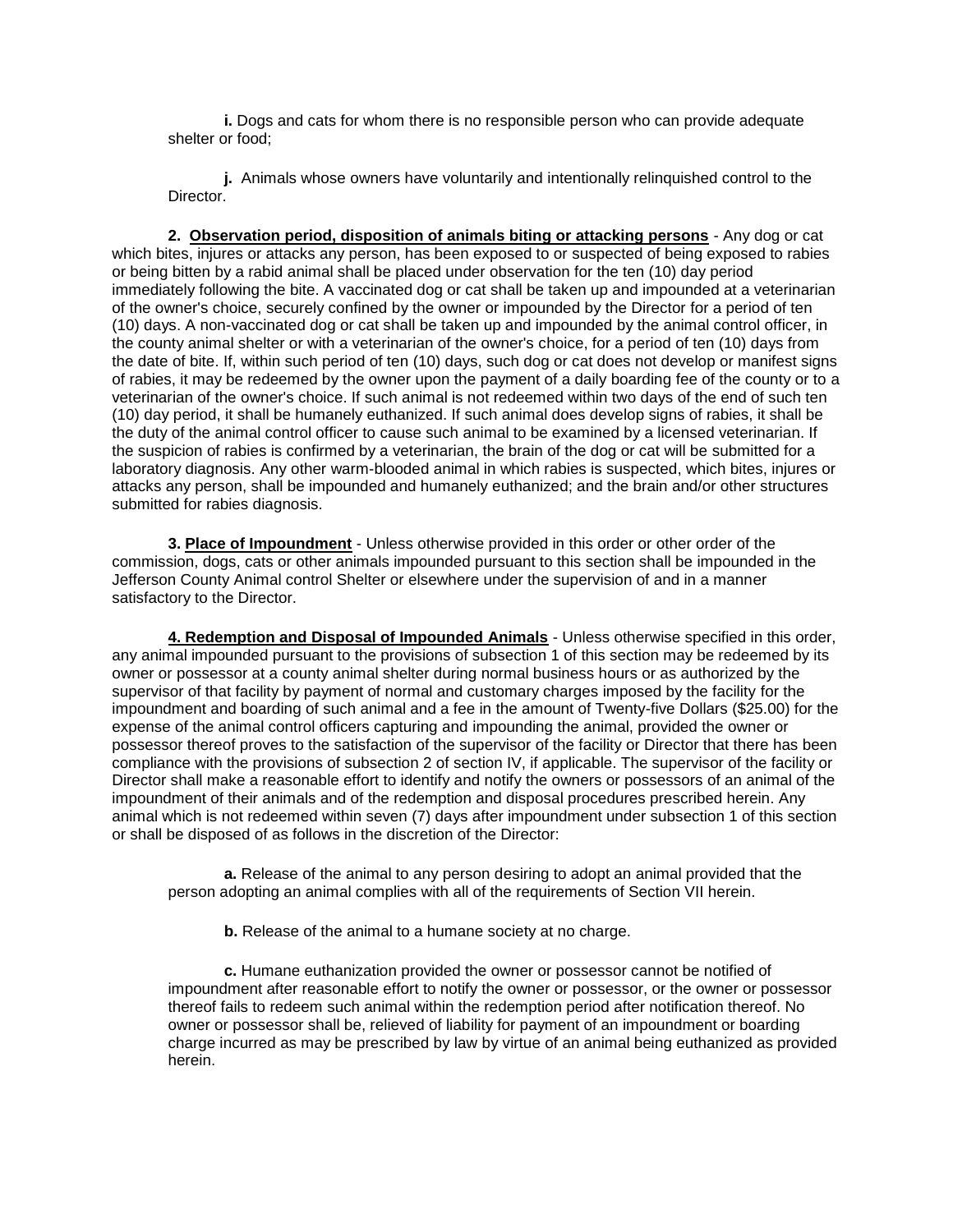**5. Requirements on Redemption** - If an animal which is subject to the vaccination requirements of this chapter is returned to a person responsible for it following impoundment and is not currently vaccinated and licensed, the animal must be vaccinated and licensed *in* either of the following manners:

**a.** By a veterinarian at the impounding facility following payment of the vaccination fee and license fee prescribed in subsection 4 of this section; or

**b.** By a veterinarian selected by the person responsible for the animal following the release of the animal upon the following conditions:

**(1)** The person responsible for the animal shall have the animal vaccinated within seventy-two (72) hours following return of the animal. Failure to vaccinate the animal shall be a separate violation of this chapter and will subject the animal to further impoundment until the vaccination and registration is completed.

**(2)** At the time of release, the person responsible for the animal claiming the animal shall be supplied with a form prepared by the Director. Upon completion of the vaccination-registration procedure, the person responsible for the animal shall leave this form with the veterinarian performing the vaccination. The veterinarian shall complete this form and return it along with the Director's copy of the certificate of vaccination and registration to the Director.

**6. Ill and Injured Animals** - Every animal impound- ed under provisions of this Order which is found upon arrival at the place of impounding to be deceased or injured whose owner is unknown or who relinquishes ownership may be immediately euthanized.

### **SECTION VII. REQUIREMENTS FOR ADOPTION.**

**1.** As used in this section, the following words mean:

**a. Adopter** - a person who is legally competent to enter into a contract and who is adopting a dog impounded in accordance with the provisions hereof.

**b. Adult Animal** - any dog or cat that has reached the age of one hundred eighty days or six months or more.

**c. Sterilization** - the surgical removal of the reproductive organs of a dog or cat in order to render the animal unable to reproduce, or the use of an approved serum which will permanently render the animal unable to reproduce.

**2.** To adopt any animal, the adopter shall comply with the following requirements, to-wit:

**a.** Provisions shall be made for inoculation with rabies vaccine, registration and licensing as required herein and the sterilization of all dogs and oats released for adoption after impoundment. Such provisions may be made by:

**(1)** The adopter entering into a written agreement with the County guaranteeing the inoculation required and that sterilization will be performed by a licensed veterinarian. The agreement which shall contain the following information:

- **(a)** The date of the agreement;
- **(b)** The name, address and signature of the adopter;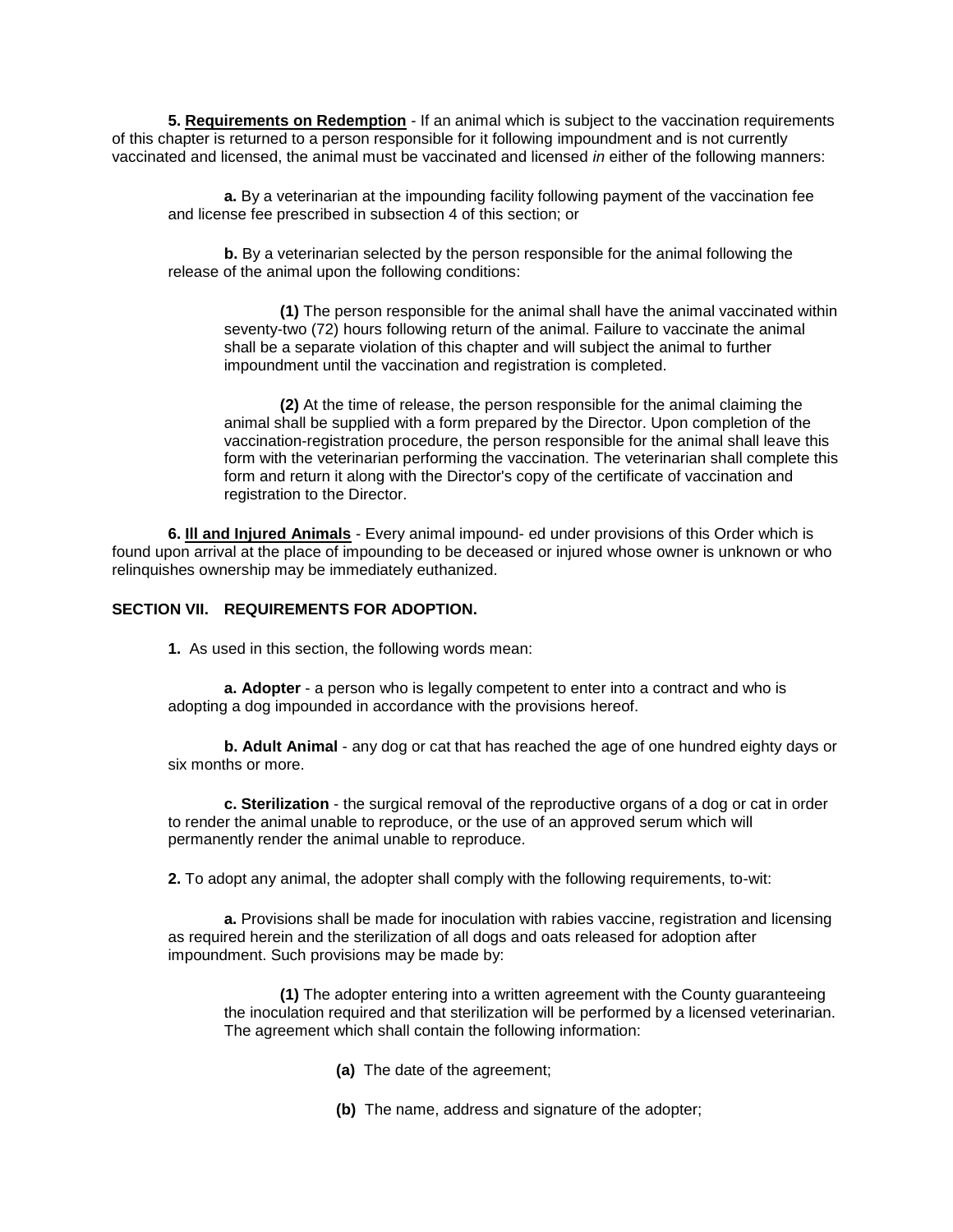**(c)** A description of the animal to be adopted;

**(d)** A statement printed in conspicuous bold print that sterilization of the animal is required pursuant to sections 7 through 9 of Senate Bill No. 636 of the 86th General Assembly of Missouri;

**(e)** An inoculation, registration, licensing and sterilization completion date which shall be either:

**i)** The thirtieth day after the date of adoption in the case of an adult animal; or

**ii)** The thirtieth day after a specified date estimated to be the date an adopted infant female or male puppy or kitten becomes six months of age.

**b.** Payment of any applicable impoundment and boarding charges.

**c.** Provide the Director within ten days after inoculation and sterilization with a certificate of a licensed veterinarian certifying that the animal adopted has been sterilized, inoculated, registered and licensed.

**3.** An adopter who signs an agreement as provided in subparagraph 2 of this section shall have the adopted animal inoculated and sterilized on or before the completion date specified in the agreement. If the completion date stated in the agreement falls on a Saturday, Sunday or legal holiday, the completion shall be extended to the first day that is not a Saturday, Sunday or legal holiday. The County may extend the deadline for thirty days on the presentation of a letter or telephone report from a licensed veterinarian stating that the life or health of the adopted animal may be jeopardized by sterilization.

**4.** The county shall agree to give title, possession and control of the animal so long as the adopter complies with the terms and conditions of the adoption agreement.

**5.** The sterilization requirements of this sections shall not apply to a dog or cat that is claimed by a person who already owns the animal.

**6.** All costs of sterilization pursuant to this order and Senate Bill 636 shall be paid by the prospective adopter.

**7.** Sterilization requirements shall not apply to canines of a breed regularly used for lawful hunting or livestock production or management, as specified by rules of the Department of Agriculture of the State of Missouri, to be used in the practice of livestock production or management or the practice of lawful hunting. The adopter may sign a statement that states they are going to use the canines for such purposes in lieu of the sterilization agreement.

**8.** The failure of a person to perform an adoption agreement shall be a violation of this order and a misdemeanor.

### **SECTION VIII. DUMPING AND ABANDONING CATS AND DOGS**

It shall be unlawful for any person to leave unattended, abandon or dump a cat or dog on the real estate of another unless the person leaving such cat or dog has express permission of the owner of the real estate, or leave unattended, abandon or dump a cat or dog on public property, streets or roads or the right-of-way thereof. Leaving, abandoning or dumping an animal in violation of the provisions of this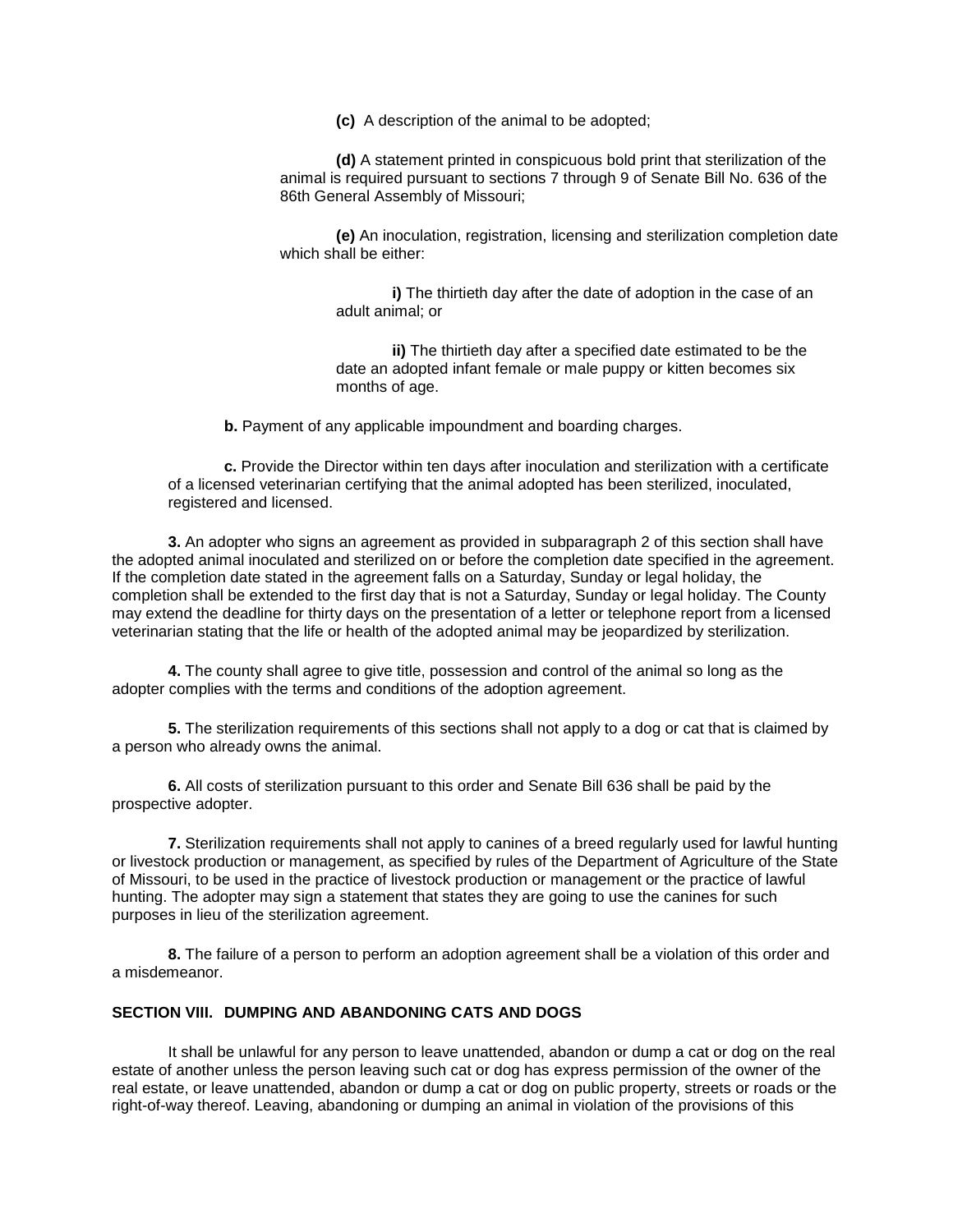section, shall be in violation of this order and a misdemeanor, and it shall be a separate violation for each such animal left, abandoned or dumped.

#### **SECTION IX. INTERPRETATION AND SEVERABILITY**

The regulations enacted by this order are intended to be supplementary to other provisions or remedies authorized or prescribed by law or rule or regulation there under. The invalidity of any particular regulation enacted herein shall not affect the validity of any other provisions and all regulations hereunder shall be construed as consistently and harmoniously as possible with each other and other applicable provisions of law. These regulations also shall be liberally construed to the fullest extent permitted by law to effectuate the broad remedial purposes for which they are intended.

#### **SECTION X. JURISDICTION**

The regulations contained in this order shall be applicable to all unincorporated areas within Jefferson County, Missouri and by order of the Jefferson County commission in incorporated municipalities which petition to be included and contract with the County. Any petitioning municipality shall also be defined as a restricted area under Subsection 3 of section IV if the petitioner so requests.

### **SECTION XI. PENALTIES**

Any person who violates any requirement or provision of this order shall be deemed guilty of a misdemeanor and shall be punished as provided by law.

#### **SECTION 2. EFFECTIVE**

This order shall be in full force and effect from and after its date of adoption.

Presiding Commissioner Elizabeth Faulkenberry seconded the motion, and Presiding Commission called for a vote on said resolution and order, and the vote was as follows:

| Presiding Commissioner, Elizabeth Faulkenberry | YES. |  |
|------------------------------------------------|------|--|
| First District Commissioner, Charles Heisler   | YES  |  |
| Second District Commissioner, Ron Casey        | YES. |  |

Presiding Commissioner announced that the order was adopted.

APPENDIX: L *(Board Approved 6-9-03)*

### **LANDSCAPING STANDARDS**

**1.0 Purpose.** The purpose of these landscaping, screening, and buffer requirements is to provide standards that will protect the health, safety and general welfare of the subdivision residents, enhance property values, improve the appearance of the community, and preserve natural resources, trees, and native plants.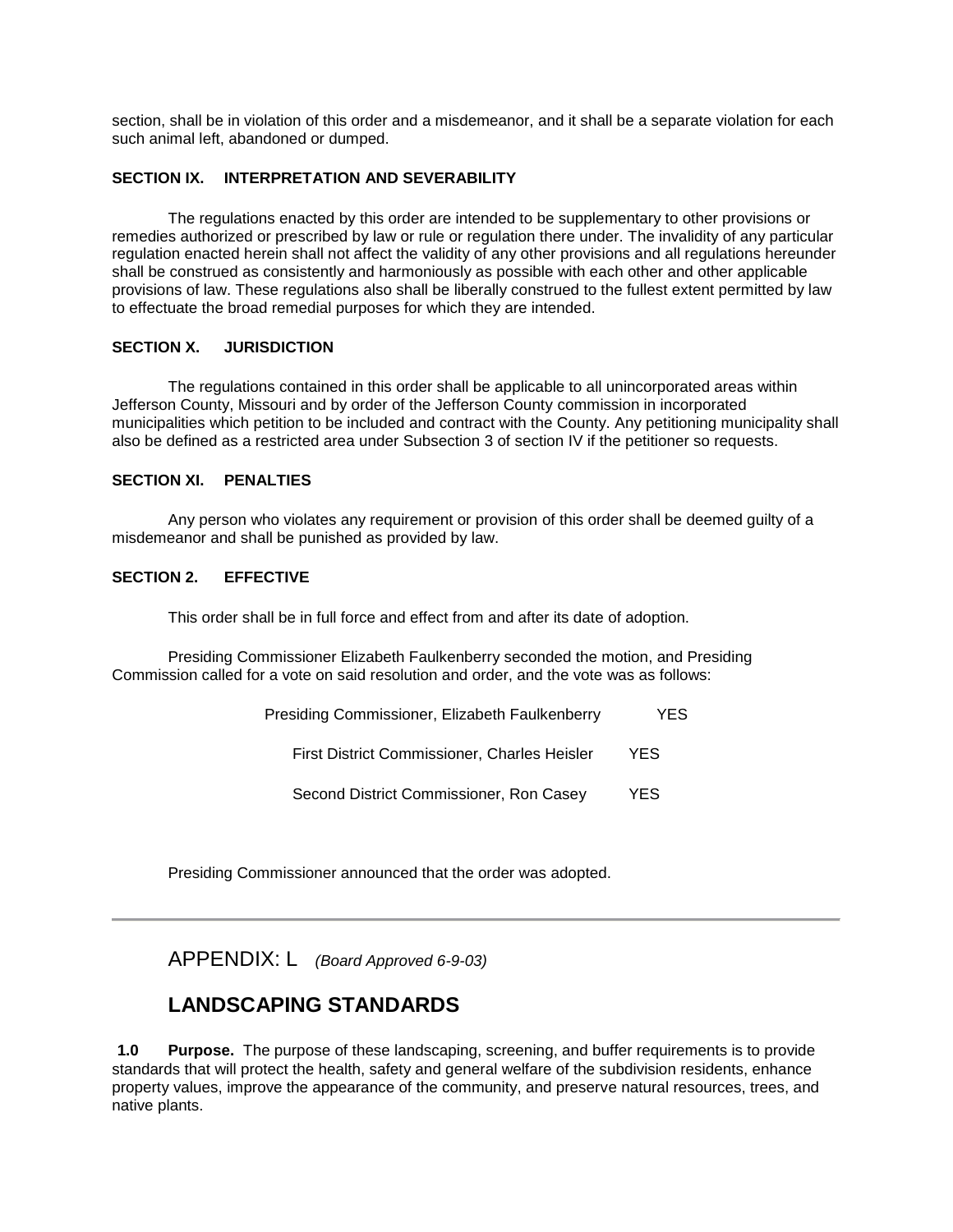**1.0 Purpose.** The purpose of these landscaping, screening, and buffer requirements is to provide standards that will protect the health, safety and general welfare of the subdivision residents, enhance property values, improve the appearance of the community, and preserve natural resources, trees, and native plants.

Planting yard regulations are established herein to minimize potential conflicts between abutting developments, enhance the appearance and moderate climatic effects of parking lots, minimize noise and glare and create a unified and attractive streetscape. These requirements will:

- Reduce soil erosion
- Mitigate air, dust, noise and heat pollution
- · Reduce the "heat island" effect of impervious surfaces, such as parking lots, by cooling and shading the surface area and breaking up large expanses of pavement
- · Preserve existing vegetation as an integral part of the wildlife habitats and incorporate native plants and ecosystems into landscape design
- Promote healthy and attractive lawns and landscapes
- · Screen unsightly areas or materials from the view of persons on public streets or adjoining properties and buffering from uncomplimentary land uses
- · Promote safe and unobstructed access for emergency service personnel, vehicles and equipment.

These standards herein support the Declaration of Covenants, Conditions and Restrictions for Country Club of Sugar Creek. All plats within the Country Club of Sugar Creek and Greens I & II shall be subject to these standards.

**2.0 Exceptions.** Any exceptions to these standards must be submitted to the Architectural Review Committee (ARC) in the form of a construction/home improvement application. The ARC will review the request and respond with an approval or disapproval to the homeowner.

#### **3.0 General Standards.**

- **3.1 Retention of Existing Vegetation.** Existing trees, shrubs, and ground cover shall be retained and incorporated into a landscape plan to the extent possible. In observing good forest practices, attention should be given to the following:
	- The preservation of significant trees which form a continuous canopy;
	- The preservation of significant trees which contribute to the character of the environment, and do not constitute a safety hazard;
	- The preservation of significant trees which provide winter wind protection or summer shade;
	- The preservation of groups of significant trees which create a distinctive skyline feature;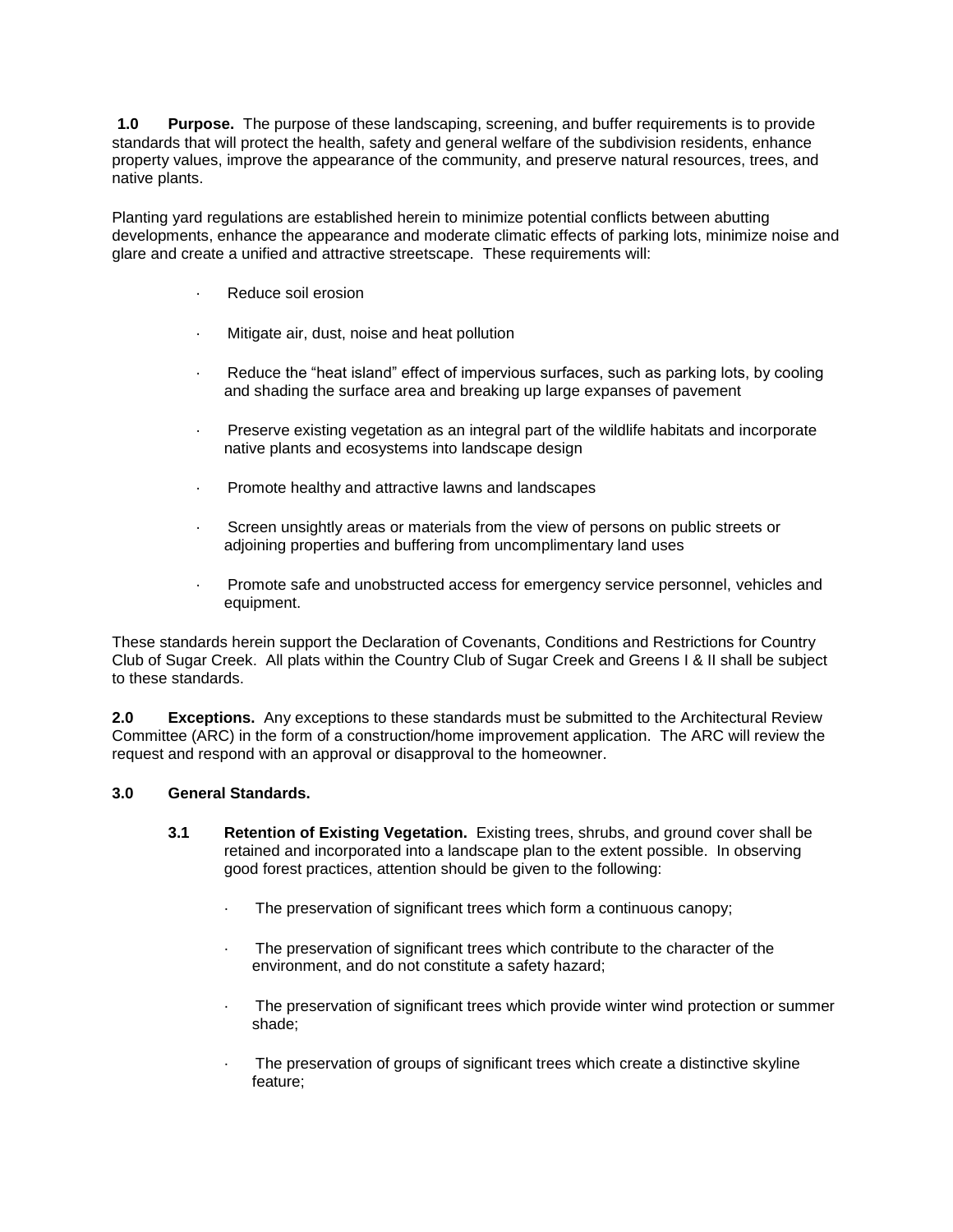- The preservation of significant trees in areas of steep slopes or adjacent to wetlands;
- · The preservation of single or groupings of trees (smaller trees) of aesthetic value;
- · The preservation of native ornamentals, such as Serviceberry, Dogwoods, and Redbuds.

Site plans for construction and/or re-construction shall include the location of all significant trees, and shall identify which trees will be retained on the site. Care should be taken in the grading and construction process so as not to damage the trunks or disturb the roots within the drip line of existing trees to be retained, and to ensure proper irrigation.

**3.2 Type of Plant Materials.** Plants should not cause adverse impacts to public improvements such as sidewalks, utility poles or lines, and should not adversely affect private property (weeping on vehicles, malodorous fruits or flowers and similar effects).

#### **3.3 Landscaping Terms.**

**Arborist.** A qualified professional who has studied the science or art of cultivating trees; especially for ornamental use.

**Buffer Zone/Screen.** Vegetation, that partially or completely blocks the view of, and provides spatial separation of, a portion or all of a site from an adjacent property or rightof-way.

**Deciduous Tree.** A tree that sheds or loses foliage at the end of the growing season.

**Drip Line.** A vertical line from a tree canopy or shrub branch extending from the outermost edge to the ground.

**Evergreen Tree.** Tree that holds green leaves, either broad-leaf or needle-shaped, throughout the year.

**Ground Cover.** A prostrate plant growing less than 2 feet in height at maturity that is used for: a) ornamental purposes, b) alternatives to grasses, and c) erosion control on slopes.

**Improved Lots.** Lots that are platted and zoned for residential use only, and have completed construction of a residential dwelling.

**Landscaping.** The process or result of site development including grading, installation of plant materials and seeding of turf or ground cover.

**Non-Living Materials (Organic and Inorganic).** Landscaping materials used to complement plants such as rock, stone, bark and similar materials.

**Nuisance.** Any vegetation that grows upon private or public property which 1) interferes with the use of any public area: 2) is infected with an infectious plant disease or insects: 3) is invasive or damaging to buildings or other plants or 4) which endangers the life, health or safety of persons or property.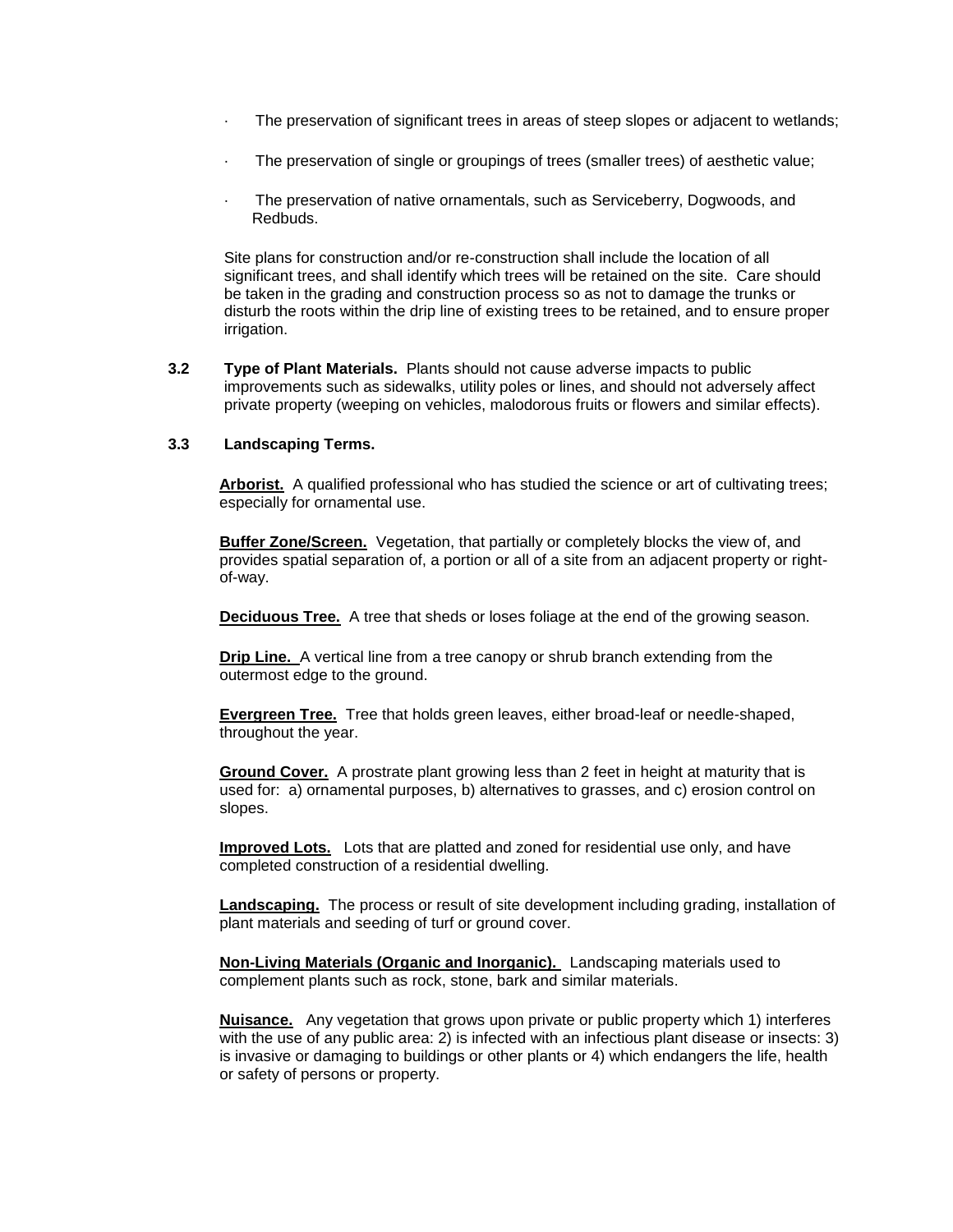**Ornamental Tree.** A small to medium tree growing to a mature height of 15-40 feet and characterized by specific aesthetic qualities, such as colorful flowering, interesting bark, or brilliant fall foliage.

**Parking Lot.** Parking lots, for the purpose of this document, shall be defined as a strip, or strips of land being used to park five (5) or more vehicles.

**Prune.** Removal of dead, dying, diseased, weak, or objectionable branches.

**Screen.** Vegetation, fence, wall, berm, or a combination of any or all of these that partially or completely blocks the view of and provides spatial separation of a portion or all of a site from an adjacent property or right-of-way.

**Shade Tree.** A large tree growing to a height of 40 feet or more at maturity, usually deciduous, and characterized by its ability to provide canopy cover shade.

**Shrub, Large.** An upright plant growing to a mature height of more than 8 feet for use as natural ornamentation or screening.

**Shrub, Medium.** An upright plant growing to a mature height of 4 to 8 feet.

**Shrub, Small.** An upright plant growing to a mature height of less than 4 feet.

**Significant Stands of Trees or Shrubs**.A massing or group of trees or shrubs which are (1) in good condition and are established on the site, or (2) which may be among the earliest grown species of the area, or (3) which have been identified by the community with a particular value.

**Street Tree.** A tree planted along a public street or roadway behind or within the right-ofway.

**Topsoil.** A medium composed of naturally occurring mineral particles and organic matter that provided physical, chemical and biological properties necessary for plant growth.

**Unimproved Lot.** Lots that are platted and zoned for residential use only, and that have not started construction of a residential dwelling.

**Vines.** A woody plant that spreads as it grows over the ground, walls or trellises.

**Weeds.** The word "weeds" as used in this document include:

- weeds which bear seeds of a downy or wingy nature, and any other brush or weeds which attain such growth as to become, when dry, a fire menace to adjacent improved property,

- weeds which are otherwise noxious or dangerous, poison oak and poison ivy when conditions of growth are such as to constitute a menace to the public health, and

- weeds which are located in an area which harbors rats, insects, animals, reptiles, or any other creature which either may or does constitute a menace to health or public safety, and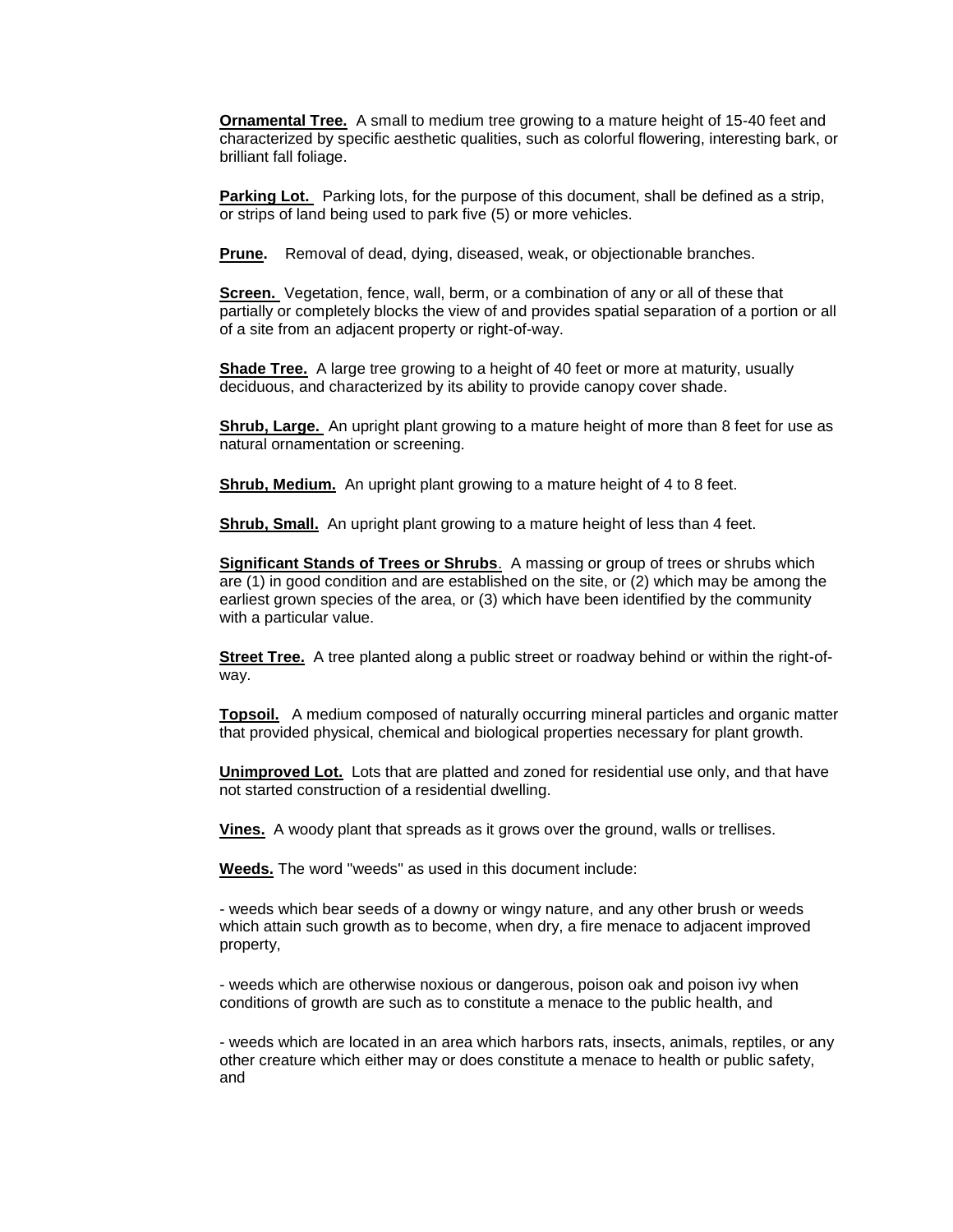- dry grass, stubble, brush or other flammable material which endangers the public safety by creating a fire hazard; and

- vegetation, vines and shrubs of every kind and nature overgrowing curb lines or draping over walls or fences along, or projecting into, public streets, including alleys, thereby interfering with public street use and maintenance and the public safety.

**Xeriscape.** Landscaping with native plants that utilize the existing environmental conditions to the best advantage, conserve water, and protect the native environment.

#### **3.4 Descriptive Diagrams.**

- **3.5 Safety Features/Utilities.** Installation of landscape materials shall not obstruct access to fire connections, post indicator valves (PIVs) and hydrants, standpipes, sprinkler connections, utility vaults, pedestals, and other public and private utility facilities.
- **3.6 Visibility Triangle.** Along street frontages, within 30 feet of an alley or un-signalized street intersection, or within 25 feet of a driveway, no shrub shall be higher than 30 inches from street gutter grade and no tree shall have branches or foliage below eight feet above street level.
- **3.7 Erosion Control Plan.** The ARC may require temporary erosion and sediment control measures as part of the landscape plan for the development. Erosion or sediment control plans shall be reviewed prior to or in conjunction with a construction/home improvement application.
- **3.8 Xeriscape Process.** Xeriscape is a process by which sound horticultural, landscaping, and efficient water-using principles come together. The style of the xeriscapes can be quite variable. Drought resistant landscaping, such as a contemporary design or a Spanish garden, could qualify as xeriscape when constructed to meet the following six principles: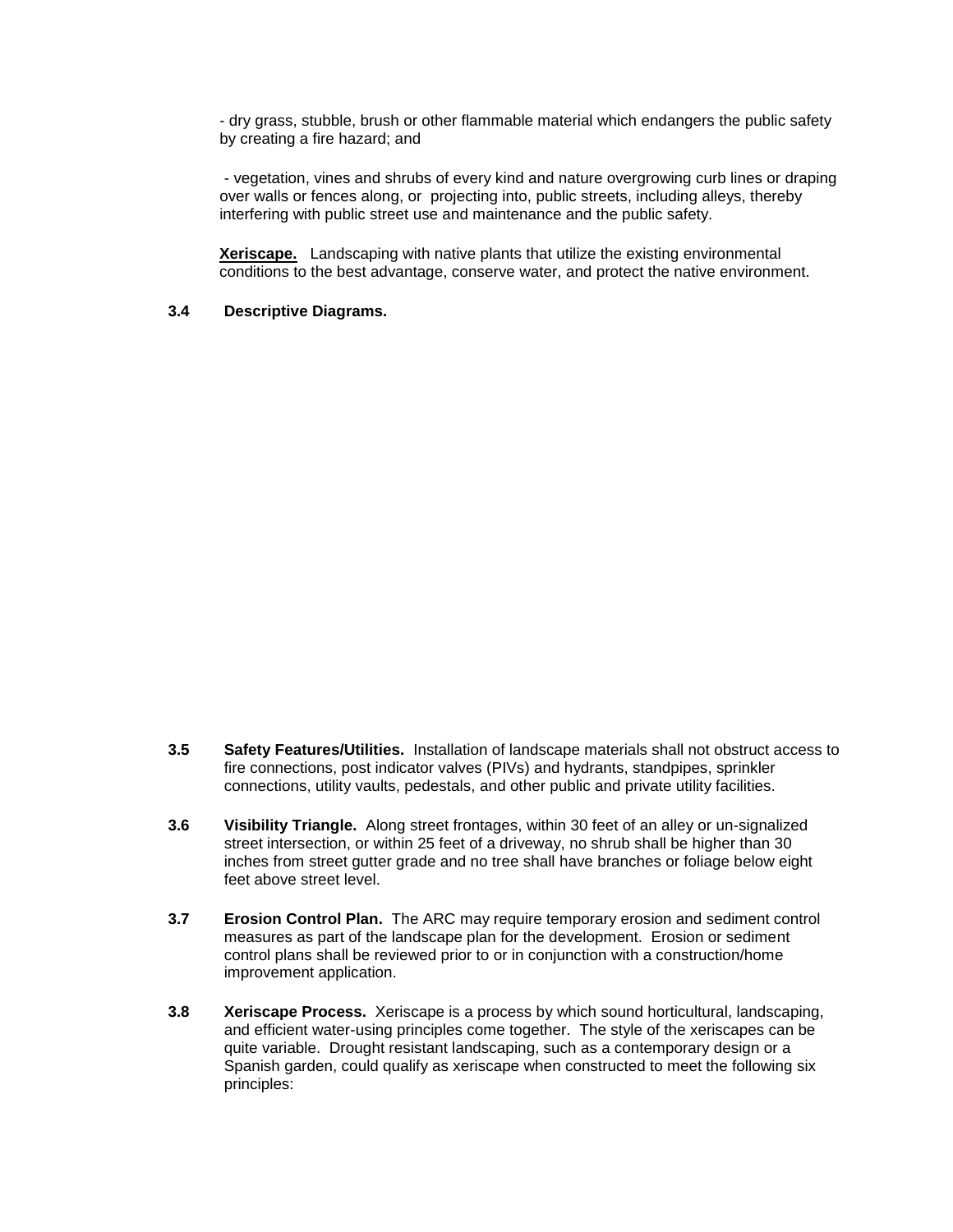- 1. Good Design. Based on careful selection of low-water-use plants or drought tolerant plants;
- 2. Soil Improvement. Improvements including the addition of manure, compost, or other organic materials which can be amended into the soil;
- 3. Use of Mulch. Beauty bark or other organic substance to beautify the landscape and help maintain moisture in the soil;
- 4. Limited Lawn Areas. Minimal grassy areas resulting in minimal requirements for lawn maintenance and minimal requirements for water.
- 5. Efficient Water Use. Water between 12:00 midnight and 6:00 a.m. to help prevent fungus growth, and lower the evaporation rate of water;
- 6. Good Maintenance. Maintain the landscape to reflect a weed- and trash-free environment.
- 7. Natural Grass Material Grasses adapted to full sun landscapes (prairie, glade or savanna) and beneficial to native wildlife.

**4.0 Maintenance.** All owners of lots or their agents shall be responsible for the maintenance of all landscaping. Landscaping shall be maintained in a good condition appropriate for the growing season, so as to present a healthy, neat and orderly appearance and shall be mowed or trimmed in a manner and at a frequency so as not to detract from the appearance of the general area.

In improving the aesthetic qualities of the community, landscaping shall be maintained to minimize property damage and public safety hazards, including removal of living, dead or decaying plant material and removal of low hanging branches. Landscaping shall be maintained in accordance with the following standards:

- **4.1 Replacement requirements.** An owner is responsible to ensure that the minimum vegetation (grass/turf), that is required by the covenants, is replaced if such vegetation dies or is abused, within the next planting season.
- **4.2 Trees** located outside approved development areas shall be left in place and maintained. If a tree or shrub dies in a "landscaped area", it should be removed in the same season or replaced in the next planting season.
- **4.3 Root systems** shall be pruned if they show evidence of destroying public or private property.
- **4.4 Utility and recreational easement** entities shall comply with landscaping standards.
- **4.5 Diseased or Dead Vegetation.** The diseased or dead portions of vegetation interfering, obstructing, or a threat to public safety, or to an adjacent property, shall be removed.
- **4.6 Area to be maintained.** Many of our lots have inclining and declining slopes that are difficult to maintain. The area of the lot adjacent to the roadways must be landscaped and maintained extending to the primary rear building line(s) of the home. Extending to the rear of the property from the primary rear building line of the home, that area which has a grade less than an 18-inch decline/incline in four feet, must be maintained.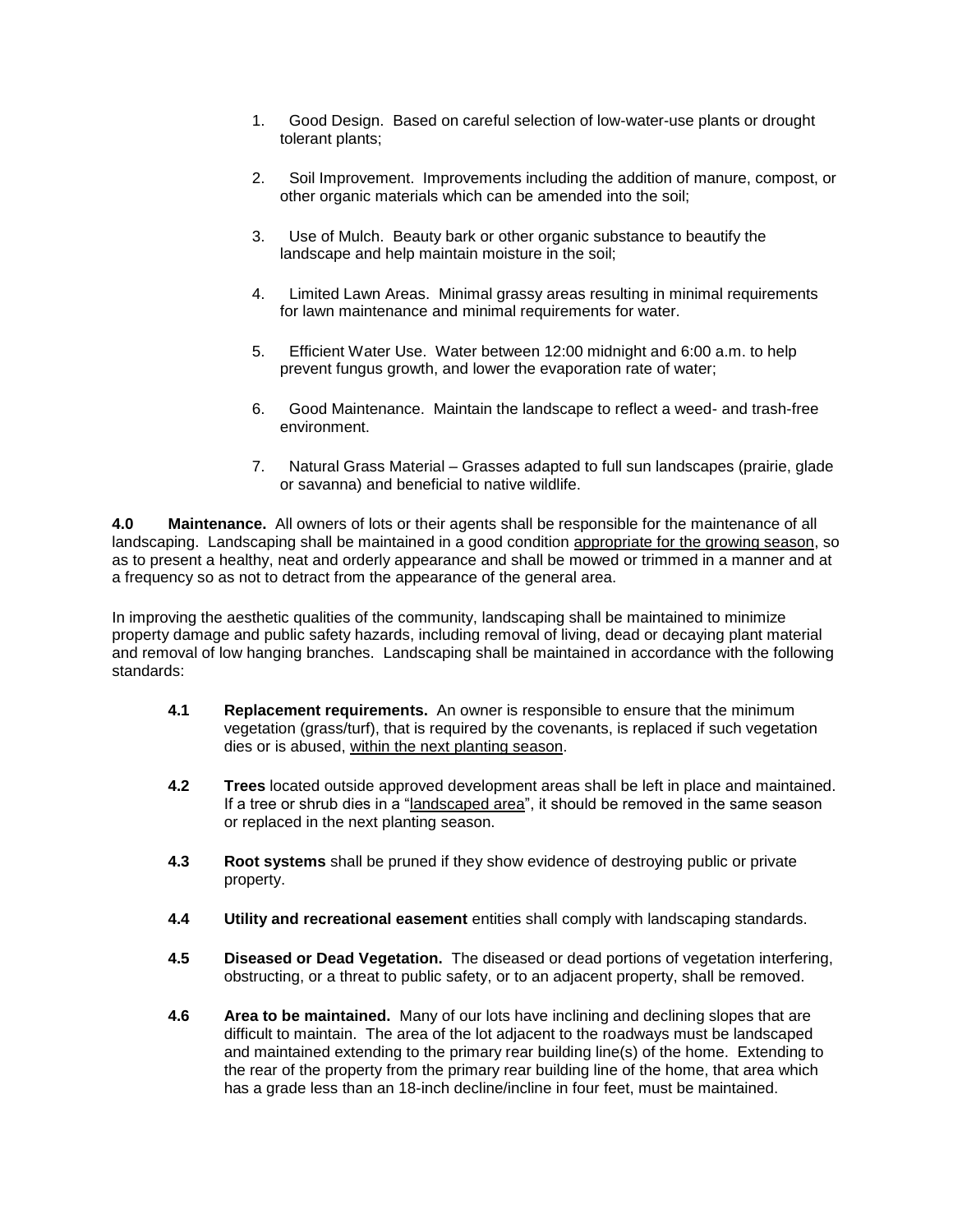### **5.0 Residential Standards for Improved Lots.**

- **5.1 Minimum plantings.** The portion of the lot in front and side of the residential unit extending back to the primary rear building wall shall be seeded or sodded except where otherwise landscaped. This area must be properly maintained as not to exceed 10% of weeds.
- **5.2 Landscaping.** Landscaping is encouraged to promote an overall consistency throughout the neighborhood and increase property values. It is suggested to have a minimum of 15% landscaping for the portion of the lot in front of the residential unit.
- **5.3 Organic Ground Cover.** Organic ground covers (such as seeding) shall provide 100% coverage within 2 years of completion of the residential unit except where otherwise landscaped. Except for seeding, grass or turf (sod) shall provide 100% coverage upon installation (at completion of the residential unit) except where otherwise landscaped. Sod shall be laid in a contiguously.

**I**vy-type ground covers will be considered a landscape planting. Organic mulch may be used around landscape plantings to maintain soil moisture and prevent the growth of weeds, provided they do not exceed 20 percent coverage for the portion of the lot in front of the residential unit. When organic mulch is used, it must be as a decorative accent feature. It must be incorporated as an integral part of the landscaping. Large areas containing nothing but organic mulch (no plantings) will not be permitted. Areas of organic mulch must incorporate a minimum of 25% of that area with landscape plantings.

**5.4 Inorganic Ground Cover.** Inorganic ground covers consisting of river rock or similar materials may be used provided they do not exceed 20 percent coverage for the portion of the lot in front of the residential unit. When inorganic ground cover is used, it must be as a decorative accent feature. It must be incorporated as an integral part of the landscaping.

Large areas containing nothing but inorganic ground cover (no plantings) will not be permitted. Areas of inorganic ground covers must incorporate a minimum of 25% of that area with landscape plantings.

Inorganic ground covers consisting of river rock or similar materials may not be used adjacent to the street.

- **5.5 Xeriscapes** are allowed if they meet the true definition of a xeriscape (refer to section 3.8). They must be properly weeded, trimmed, and maintained in a healthy condition. Xeriscapes should not exceed 20% of the lot in front of the residential unit. The ARC must approve any plan covering over 40% of the rear of the lot.
- **5.6 Vegetable Gardens** are permitted if the following criteria are met:
	- a) Size cannot exceed a single-family usage. This would equal approximately a 20' x 20' space or a 400 sq. ft. area. Height of plants cannot exceed 6 ft.
	- b) The location must be behind the primary rear building wall line of the residence.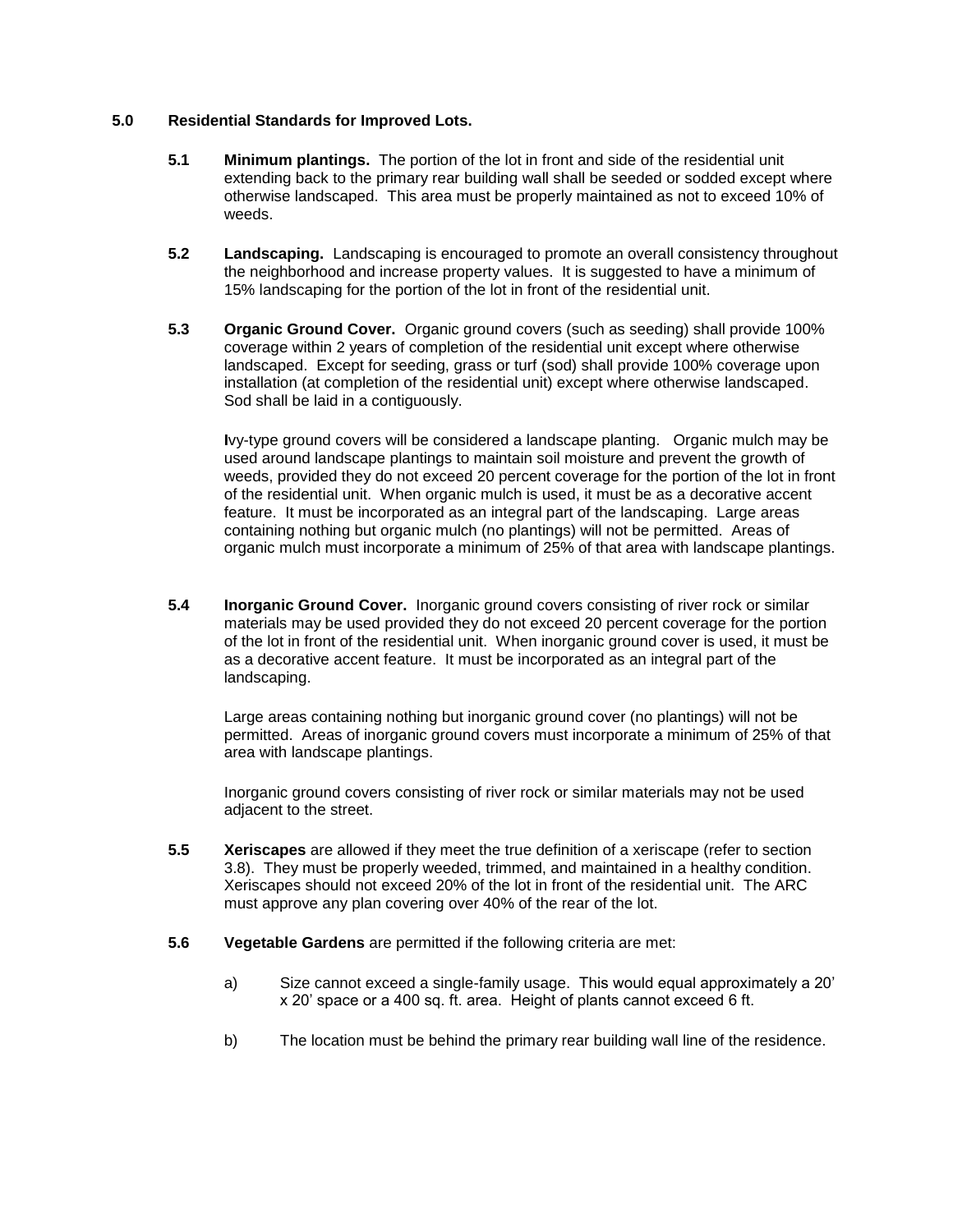- c) Consideration must also be given to the view from the neighboring properties. Buffer zones may be necessary to block the view from the street or the neighboring properties.
- d) Vegetable gardens must be properly maintained. They must be properly weeded and be kept in healthy condition.
- e) Abandoned vegetable garden areas must be replaced with grass or other landscaping.
- **5.7 Landscaping Materials** should not be stored on a lot more than fifteen (15) days (mulch, rock, etc). An ARC permit must be obtained for projects that require storing landscape materials for more than 15 days.
- **5.8 Yard Waste or Compost** should not be stored on a lot in front of the primary building line (grass clippings, leaves, compost, etc.).

### **6.0 Residential Standards for Unimproved Lots.**

**6.1 Minimum Maintenance.** It shall be against policy for any owner, agent, lessee, tenant, or other person having charge or control of any premises to permit weeds or other brushy growth and plant matter to cover the unimproved lot and grow above eight inches in height.

### **6.2 Definitions**

- q Brush and woody vines shall be classified as weeds.
- q Vegetation that bears or may bear seeds of a downy or wingy nature is to be considered weeds.
- q Any vegetation growing above eight inches in height shall be considered weeds.
- **6.3 Right of Entry.** The Country Club of Sugar Creek Property Owners Association Board of Trustees and Architectural Review Committee, their authorized assistants, contracting agents, or other representatives are hereby expressly authorized to enter upon private property at all reasonable hours for the purpose of cutting, destroying, and/or removing such weeds in accordance with this policy.
- **6.4 Miscellaneous.** The owner, agent, lessee, tenant, or other person having charge or control of any premises must keep all unimproved lots free from refuse and debris (grass clippings and leaves, etc.). In addition, landscaping and building materials shall not be permitted on the unimproved lot until a valid building permit has been granted by the ARC and Jefferson County Planning and Zoning, and construction has commenced.
- **6.5 Area to be Maintained.** The entire lot must be maintained except those areas where the incline/decline exceeds 18 inches within four feet.

#### **7.0 Parking Lot Yard Standards.**

**7.1 Purpose and Applicability.** The purpose of parking lot yards is to aesthetically and visually enhance the appearance of parking lots, reduce the "heat island" effect of impervious surfaces by cooling and shading the surface area. Parking lot yards shall be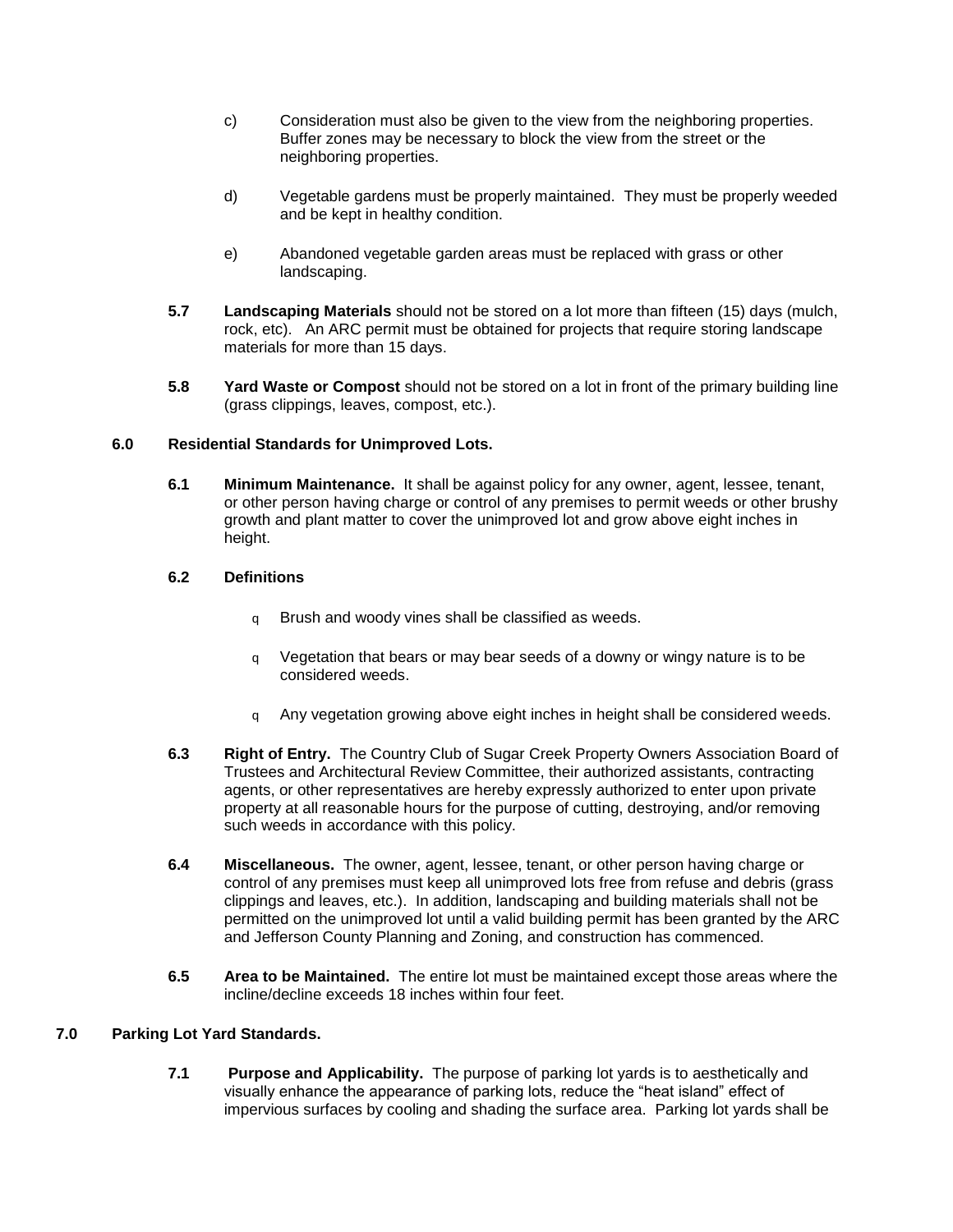located around and within parking lots and shall be of different sizes, based upon the size of the respective parking lot.

The size of the parking lot yard shall increase as the size of the respective parking lot increases. Minimum dimensions shall apply, and be measured, horizontally. If an existing parking lot (paved or unpaved) is expanded or improved to add 10 or more spaces, it shall comply with the parking lot landscaping requirements within the expanded or improved portion. If a parking lot is expanded or developed, then buffer yard and parking lot yard landscaping requirements shall be applicable.

### **7.2 Design Criteria.**

**7.2.1 Minimum Net Area of Landscaping.** Parking lots shall provide a minimum 10% net area of landscaping on the interior or exterior of parking lots.

**7.2.2 Minimum Quantity of Landscape Plantings.** Landscaped planting areas and islands for parking lots shall have one (1) shade tree, or two (2) ornamental trees, and eight (8) small shrubs per each ten (10) parking spaces.

**7.2.3 Minimum Planting Area Dimensional Requirements.** Planting areas and islands shall be not less than eight (8) feet in width and shall include a minimum of 150 square feet of open planting area for ornamental trees and 300 square feet for canopy trees. Shrubs, or ground covers may be planted within the required open planting area for trees without increasing the area. Planting areas and islands shall have a minimum prepared depth of 18 inches. All landscaped areas shall be protected from vehicular encroachment by concrete or asphalt curb and gutter. Landscaped areas shall be covered with mulch, ground cover or grass between shrub and tree plantings.

**7.2.4 Condition of Plant Materials.** All plant materials shall conform to the standards of the American Nursery and Landscape Association ("ANLA")(formerly the American Association of Nurserymen), *The American Standard For Nursery Stock,* (1996), which document is hereby incorporated by reference as if set forth in its entirety herein. Said document may be obtained by contacting ANLA at 1250 I Street NW, Suite 500, Washington, D.C. 20005 (202/789-2900). Plants shall be healthy, vigorous, well-rooted and free of defects, decay, disease or infestations. After implementation, all required the property owner should maintain plant material. The property owner shall replace all dead, dying, or diseased plant material.

**7.2.5 Required trees.** Required trees shall be located within or adjacent to parking lots as tree islands, medians, at the end of parking bays, traffic delineators, or between rows or parking spaces in a manner such that no parking space is located more than 60 feet from a parking lot tree.

**7.2.6 Perimeter Landscaping.** Parking lots adjacent to public roads shall provide plantings along the perimeter adjacent to the roadway and storage areas. At minimum, a continuous six (6) foot wide planting strip, exclusive of easements, shall be located in areas adjacent to an existing or proposed public road. Up to five feet of this planting strip may be devoted to sidewalk.

The planting strip shall be located generally parallel to the existing or proposed road and shall not be located in areas identified for road widening or drainage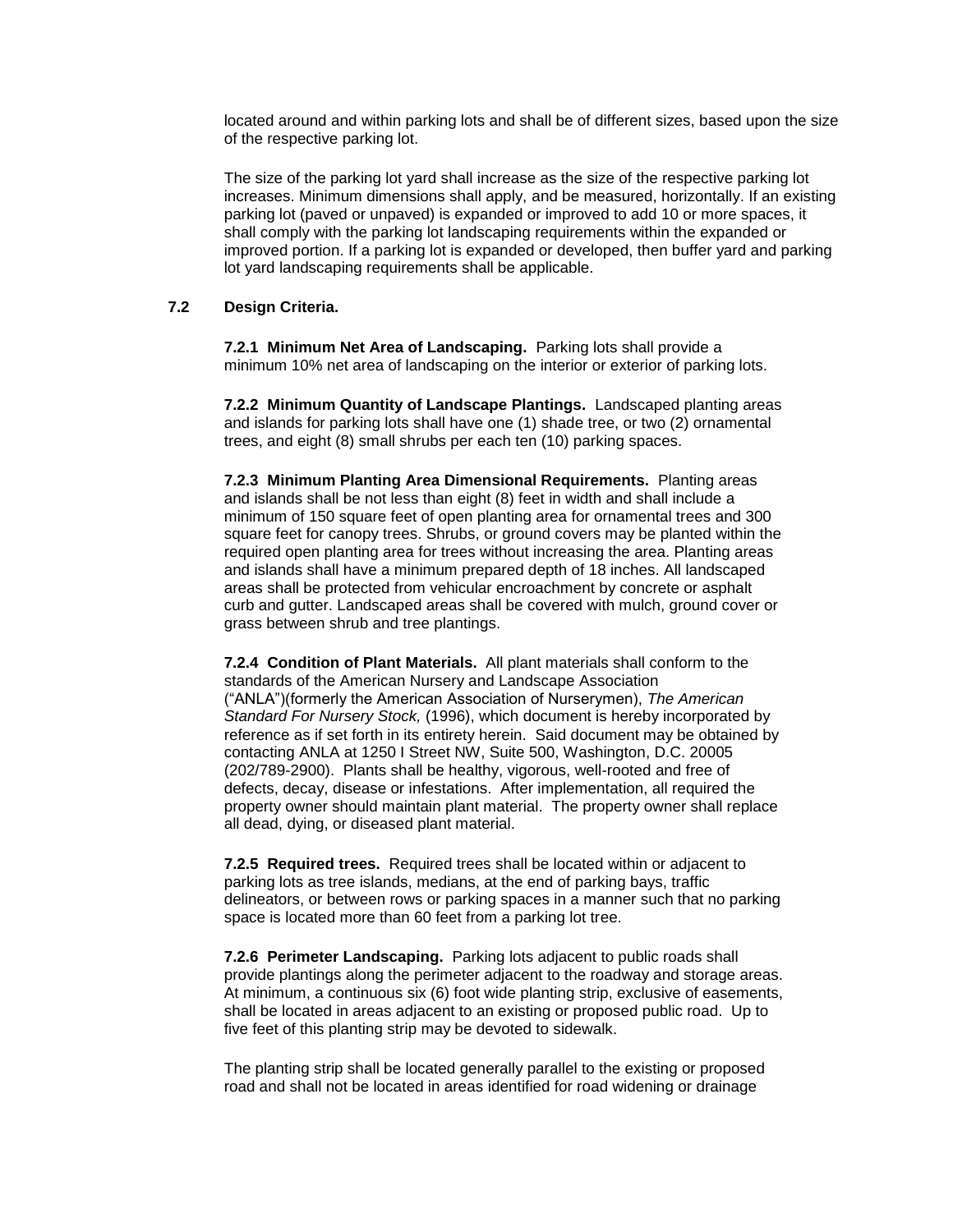areas. The ARC may approve minor encroachments in the planting strip by drainage easements.

One (1) large tree shall be required every fifty (50) feet, or fraction thereof, in the perimeter planting area, or, one medium tree shall be required every twenty-five (25) feet or fraction thereof. Trees shall be planted in an even, linear spacing. If minor shifts to the linear spacing are required due to the location of existing infrastructure, development or required sight distance, the ARC may approve these shifts.

A row of shrubs, ornamental grasses, and flowers shall be planted within the perimeter planting area. Effort shall be made to locate this vegetation so to provide the most effective screening of parking areas. Berms, three feet in height and a maximum 2:1 slope, may replace shrubs to a maximum of fifty (50) percent.

- **7.3 EXCEPTIONS.** In instances where the strict interpretation of this Section will seriously limit the function of the parking area, increase storm water runoff, or create ponds or pooling of water so as to interfere with traffic circulation, the ARC may permit a portion of the required landscaping to be located near the perimeter of the lot.
- **7.4 COMPLIANCE.** Existing parking lots with 20 or more spaces must comply with this standard by June 30, 2005.
- **8.0 Buffering Zones.** The purpose of a buffer zone is to:
	- **·** provide a transitional buffer between uses that may differ in development intensity and density; or
	- · provide a minimum buffer between uses of similar intensity and density.

These landscaped planting yards are intended to ensure that a natural area of appropriate size and density of plantings is planted or preserved between zoning districts and/or uses.

Minimum dimensions shall apply and be measured horizontally. Widths shall be measured from the respective property line, except where buffer yards are permitted to straddle property lines. Where buffer yards turn at property corners, the length measurements determining plant quantities shall not be required to overlap.

#### **8.1 Standards For Buffer Yard Development.**

**8.1.1 Prohibited Uses.** The construction of any building or the placement of any mechanical equipment within the landscape buffer yard is not permitted except for equipment necessary for the provision of utilities. Signs may be placed within the buffer yard as permitted by the Covenants. Active recreational uses, such as play fields, swimming pools, racquetball and tennis courts or other active, structured recreational uses, or circulation drives and parking lots, shall not be permitted in the buffer yard.

**8.1.2 Permitted Uses.** The following other uses may be permitted in a buffer yard provided that none of the required plant material is eliminated, the intended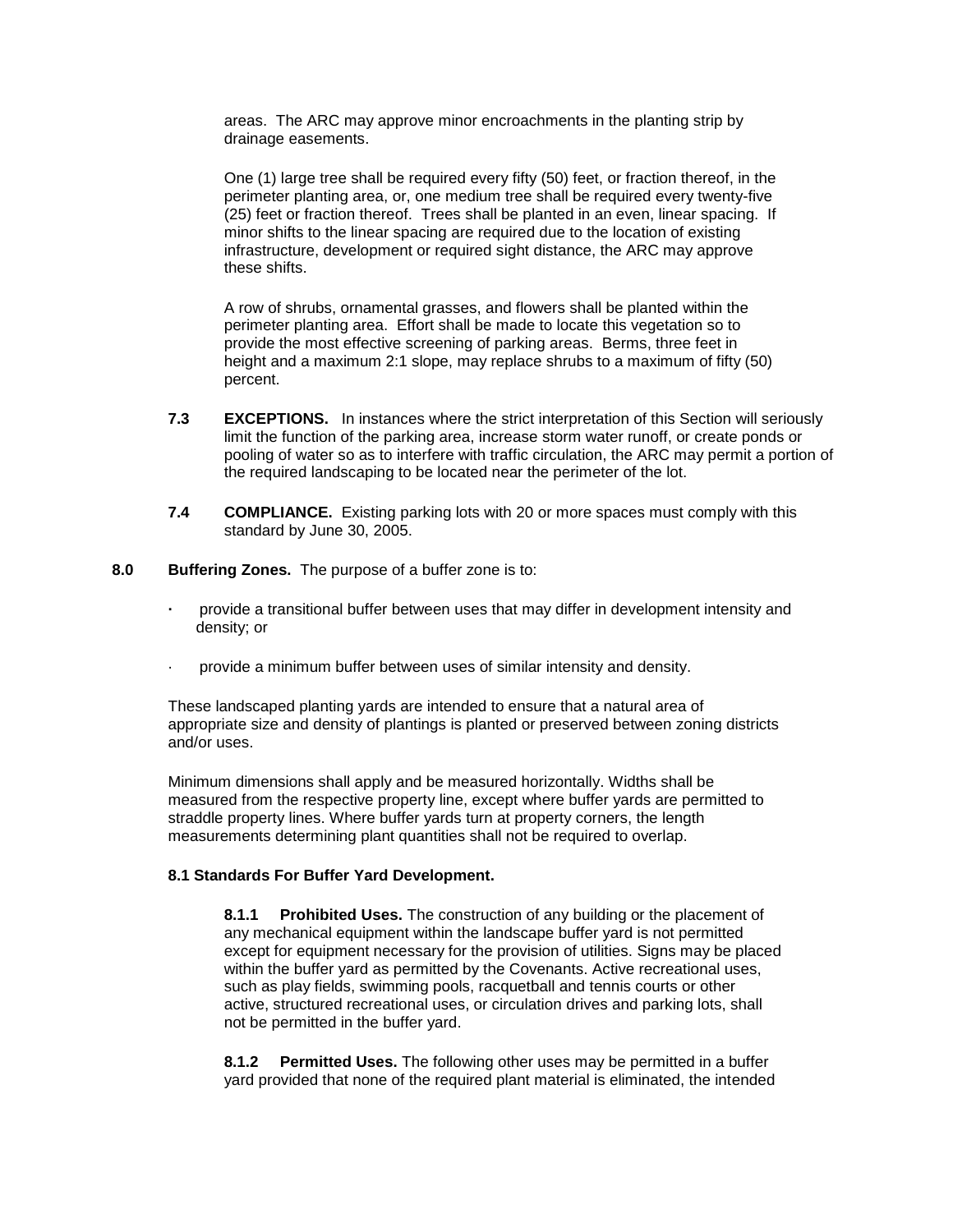screening is accomplished, the total width of the buffer yard is maintained, and all other requirements of this Section are met:

- **·** passive recreation;
- sculpture, outdoor furniture, picnic areas; pedestrian or bike trails
- parks and open space.

**8.1.3 Minimum Requirements.** The minimum required screen-landscaping strip should be ten (10) feet in depth, at minimum. The screen-landscaping strip shall not be located in areas identified for road projects, drainage areas, or other public improvement projects. The planting strip shall contain existing or proposed vegetation, berms, walls and/or fences, or a combination thereof, to the reasonable satisfaction of the ARC. Unless approved by the ARC, walls and/or fences shall not be permitted exclusively for screening.

Where only vegetation is used, screening shall consist of a double staggered row of evergreen trees spaced twenty (20) feet on center with a minimum height of 6 (six) feet.

When fences are used in combination with vegetation, the fencing must be approved by the ARC and must be a minimum of 54 inches in height.

For property designated as, or adjacent to, residential uses, the length of the buffer zone must be equal to the length of the landscaped area of the adjacent residential lot.

**8.1.4 Visual Separation.** For complete visual separation, that may be accomplished through the use of landscaping which provides year-round opaque screening within 3 years of planting, earth berms, or masonry walls, or a combination of two or more of these techniques.

**8.1.5 Condition of Plant Materials.** All plant materials shall conform to the standards of the American Nursery and Landscape Association ("ANLA")(formerly the American Association of Nurserymen), *The American Standard For Nursery Stock,* (1996), which document is hereby incorporated by reference as if set forth in its entirety herein. Said document may be obtained by contacting ANLA at 1250 I Street NW, Suite 500, Washington, D.C. 20005 (202/789-2900).

Plants shall be healthy, vigorous, well rooted and free of defects, decay, disease or infestations. After implementation, all required the property owner should maintain plant material. The property owner shall replace all dead, dying, or diseased plant material.

#### **9.0 Safe And Unobstructed Access For Emergency Service Personnel.**

**9.1** In the event of an emergency, personnel such as fireman, paramedics and police should have safe, unobstructed access to your property and home. Vegetation should not obstruct entryways (doors and windows), walkways, and driveways.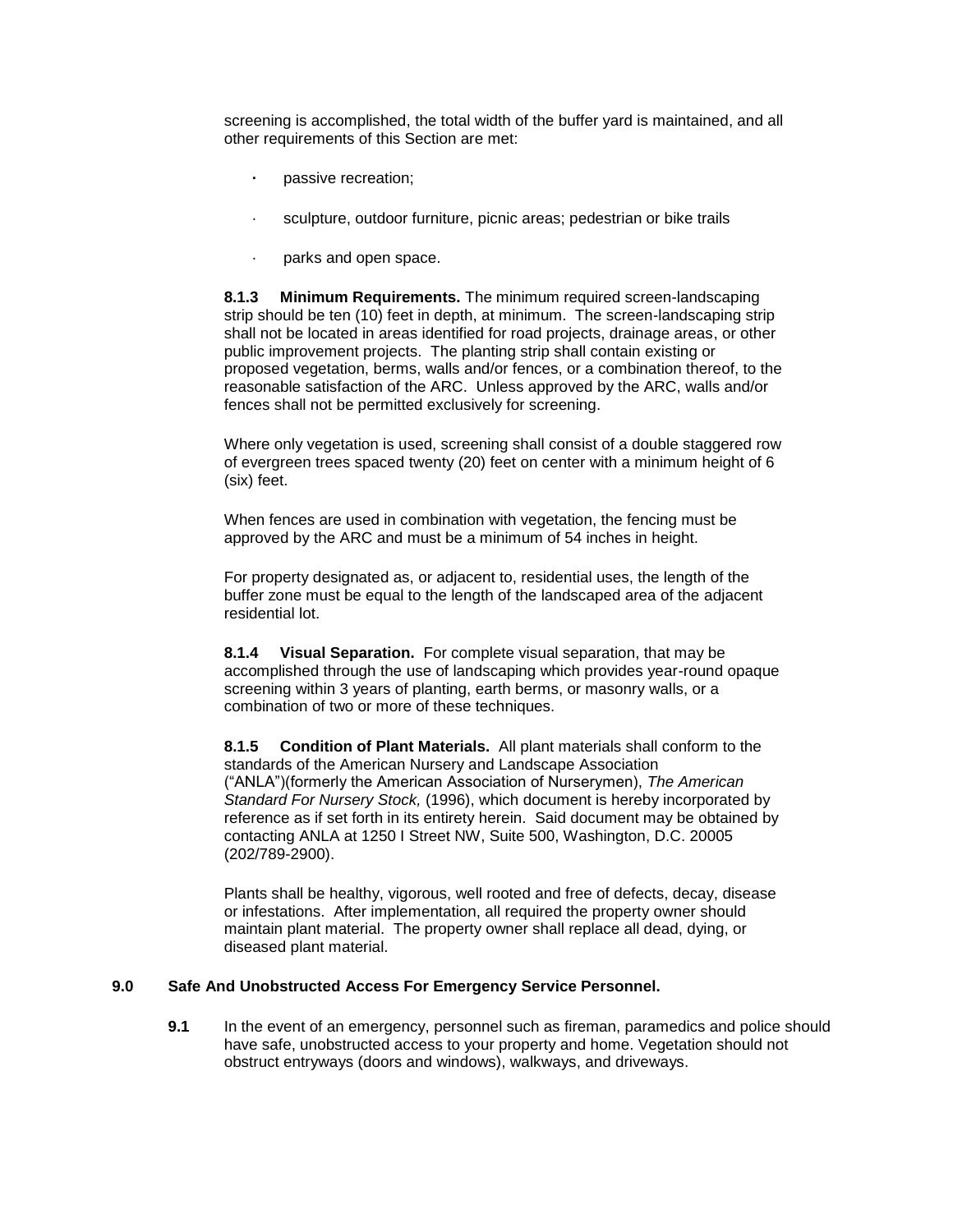**9.2** Homes should be clearly marked with the street number as per High Ridge fire code PM-303.3 (see below). Vegetation should be kept trimmed so as not to obstruct the view of street number indications.

A copy of the code is provided for reference only. Enforcement of the following code is not part of the community covenant enforcement responsibilities.

### **High Ridge fire code PM-303.03 (as of Jan 2003)**

#### **"PM-303.3 Residential Property (Addresses)**

**Residential Building shall be clearly marked with their Numerical Address. Minimum Height is three (3) inches. Written and or Script Type Numbers shall not be accepted. Color of Numbers must be contrasting to the Exterior of the Building.** 

**No Gold, Silver or Brass Numbers accepted. Numbers must be Permanently affixed, No stick-on or Velcro Numbers accepted. Numbers must be located either over the garage door or within six (6) feet of the front door. If not visible from the street the address must be posted next to the street by the driveway on a post four (4) feet high or as approved by the Fire Marshal."**

### **APPENDIX: M**

**Country Club of Sugar Creek Property Owners Association, Inc.**

# **MAINTENANCE CHECKLIST - EXTERIOR PROPERTY AREA**

### **Sanitation**

r Accumulation of litter, garbage or waste

### **Grading/Drainage**

- r Areas of erosion
- r Low areas allowing ponding of stagnant water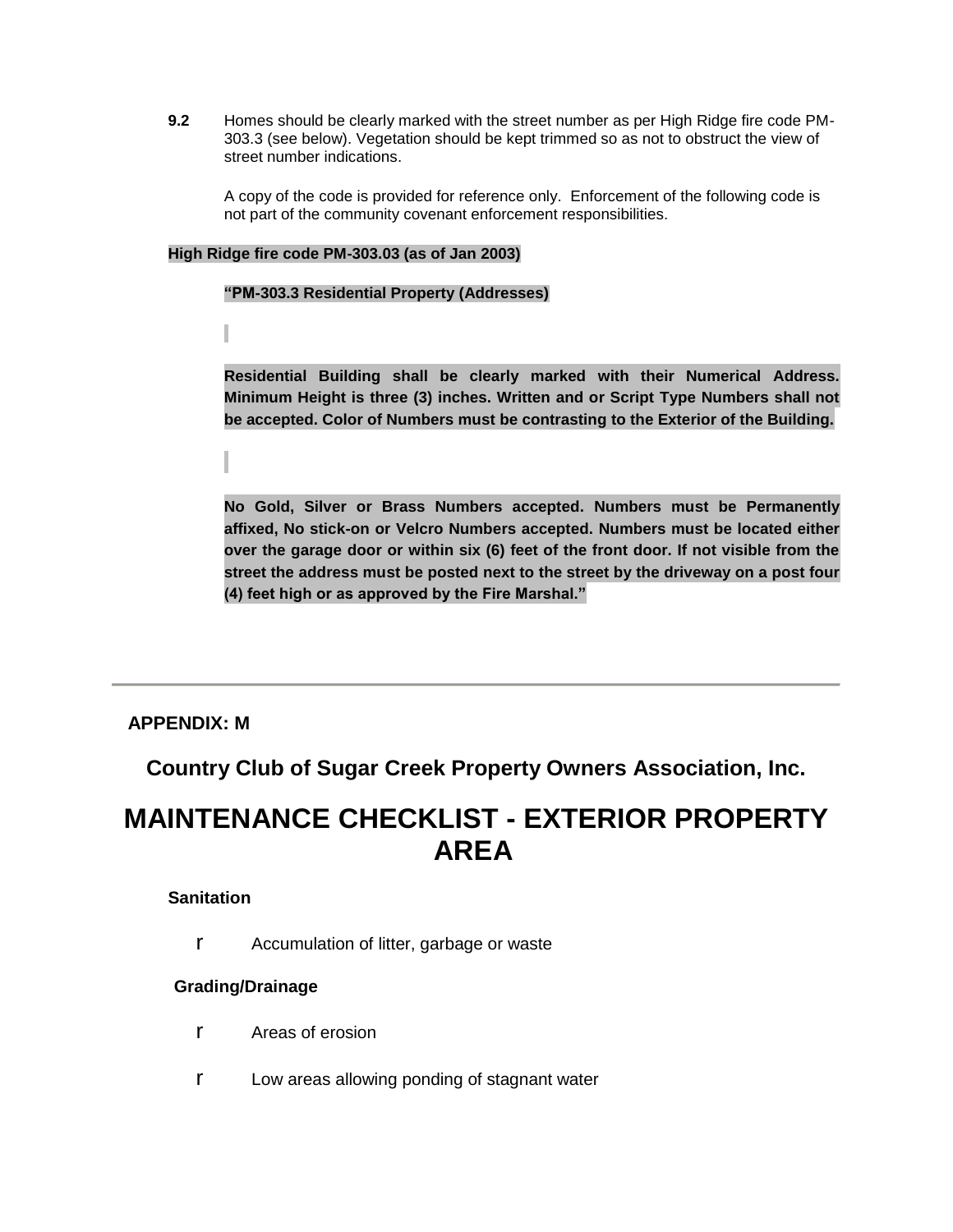r Discharging storm water directly on public streets or neighboring property

### **Sidewalks/Driveways**

- r Significant cracks in pavement
- r Broken areas
- r Uneven slabs creating a possible trip hazard

### **Accessory Structures: fences, detached garages, barriers, mailboxes, or retaining walls**

- r Structurally sound
- r Peeling or flaking paint
- r Rusting surfaces
- r Missing or unsecured components

### **Lawns**

- r Weeds more than 10%
- r Dead lawn or significant bare patches

### **Landscaped Areas**

- r Dead trees or shrubs
- r Low hanging branches over walkways, driveways, or street
- r Unkempt landscaped areas
- r Vegetation blocking fire connections, swales, storm water inlets and utility **facilities**
- r Vegetation blocking walkways, doorways, and windows
- r Diseased vegetation

### **Vegetable Gardens**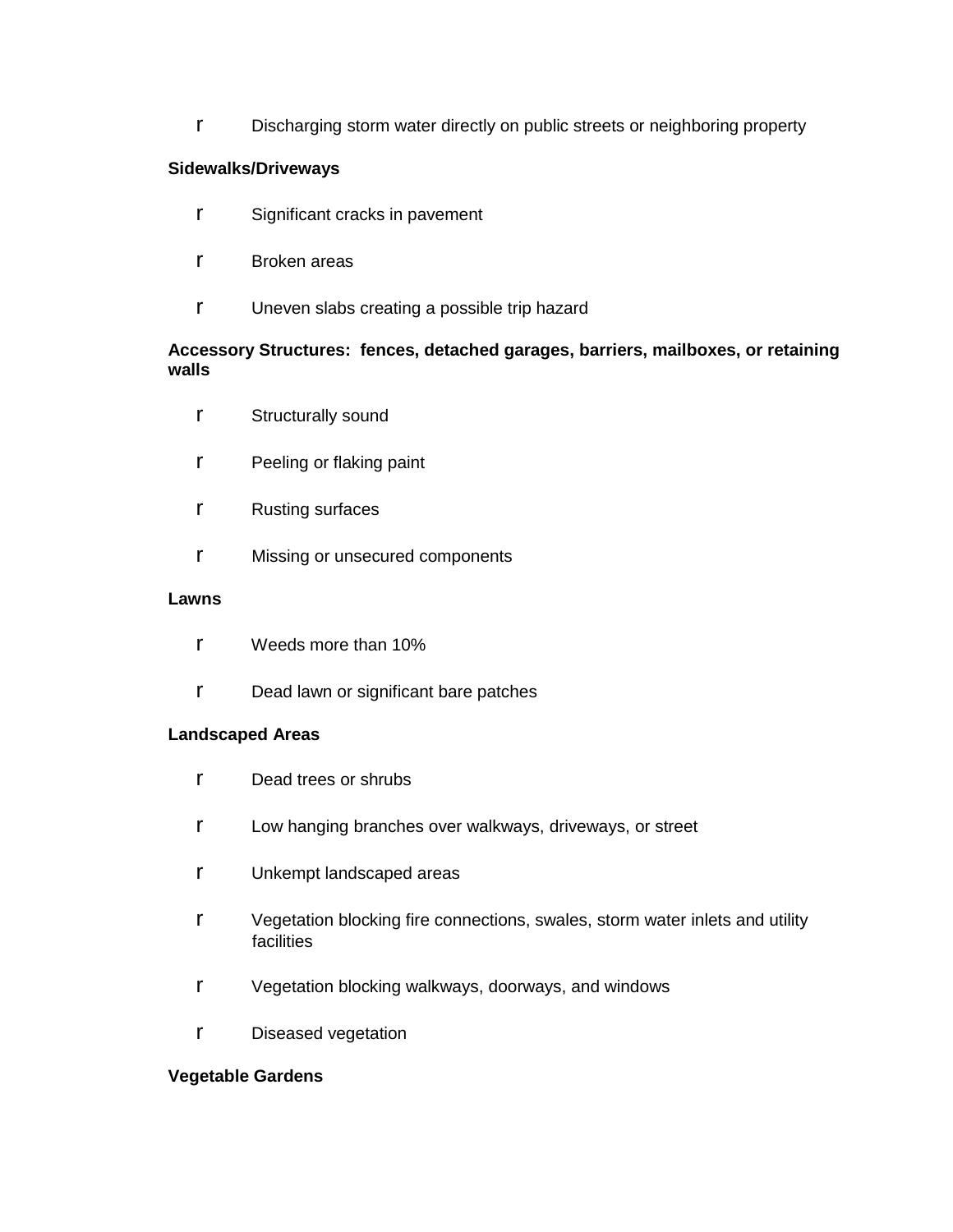- r Weedy
- r Abandoned
- r Adequate buffering from neighboring property

### **Street Numbers**

r Visible from the street and at least 3 inches in height

### **Exterior – General**

- r Peeling, flaking paint
- r Fading stain
- r Exterior finishes with holes/breaks
- r Deterioration
- r Missing or unsecured components

### **Foundation Walls**

- r Cracks/breaks
- r Tuckpointing

### **Windows and Doors**

- r Glass with cracks and breaks
- r Trim with deterioration
- r Peeling and flaking paint

### **Roofs**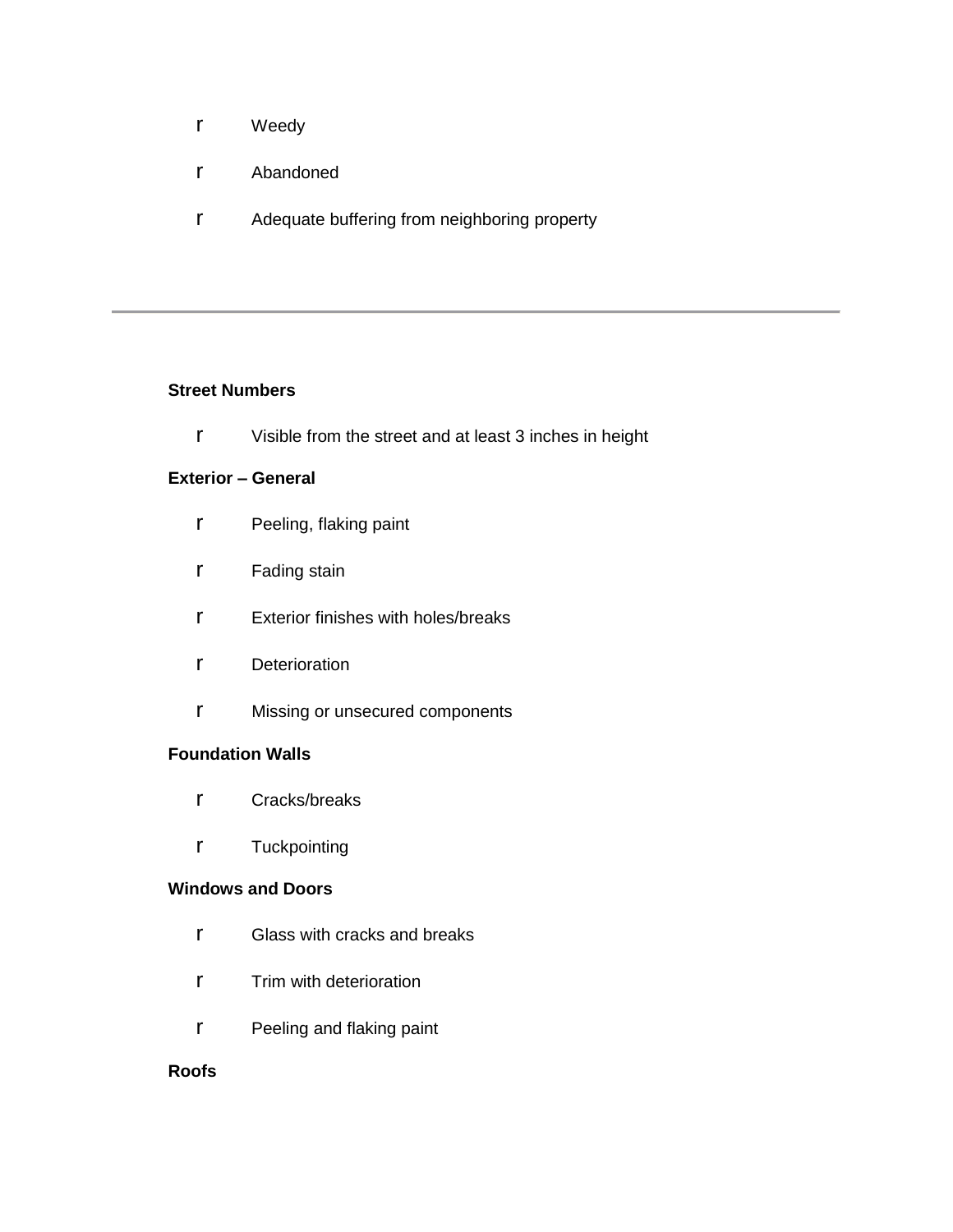- r Loose shingles
- r Worn, missing, or unsecured roofing materials
- r Flashing
- r Fascia & Soffits

### **Drainage**

- r Gutters and downspouts with disconnected, unsecured and missing sections
- r Guttering with an accumulation of leaves

### **Chimneys**

- r Tuckpointing
- r Plumb

### **Porches/Decks**

- r Handrails and guardrails
- r Stairways
- r Flooring
- r Structural members

**APPENDIX: N**

*(Board Approved 9-8-03)*

### **COUNTRY CLUB OF SUGAR CREEK PROPERTY OWNERS ASSOCIATION, INC. ARCHITECTURAL REVIEW COMMITTEE**